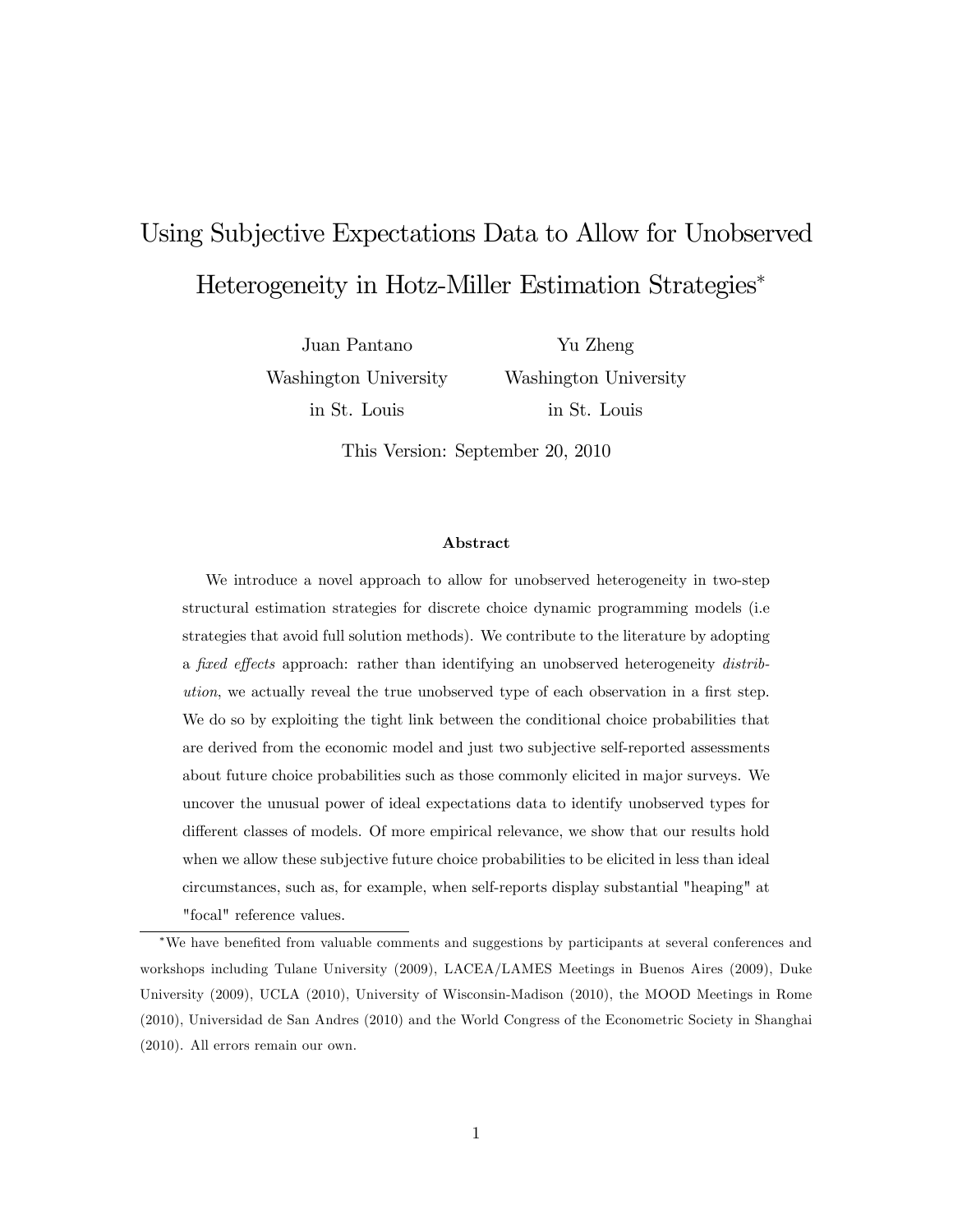### 1 Introduction

Progress on structural estimation within applied microeconomics has been limited, given the difficulty of implementation in "frontal" or "full solution" strategies, i.e. strategies that solve the complicated optimization and/or equilibrium problem at each trial of the structural parameter vector in the estimation routine.<sup>1</sup> The work of Hotz & Miller (1993) shows how to estimate the structural parameters of a discrete choice dynamic programming model without solving the optimization problem even once. The Hotz-Miller strategy has generated some methodological work on estimation of structural models that builds upon this initial insight<sup>2</sup>. However, an inherent problem in the Hotz-Miller type of strategy exploited by these papers is that, because of its very own nature, it cannot accommodate permanent sources of unobserved heterogeneity.<sup>3</sup> The first step recovers equilibrium behavior policies from the data, and as such, these can only be recovered based on observables. On the other hand, the more computationally intensive "frontal strategies" can handle permanent unobserved heterogeneity by integrating out the unobserved types in the likelihood

<sup>1</sup>Within the full solution paradigm, Rust (1987) and Keane & Wolpin (1994,1997) provided subtantial computational savings that stimulated most of the empirical research to date with these type of models. See Keane & Wolpin (2009), Todd & Wolpin (2009), and Keane, Todd & Wolpin (2010) for surveys of a substantial number of applications using full solution methods in development, labor, consumer behavior and other fields in applied microceconomics. More recently, Su & Judd (2007) proposed a novel, promising approach (MPEC) to further alleviate the computational burden associated with estimation via full solution methods by recasting the problem in a constrained optimization framework. See also Fox, Su & Dube (2009)

2 See Hotz, Miller, Sanders & Smith (1994) to extend the original estimator to deal with the "Data Curse of Dimensionality" and for possible generalizations to allow for continuous choices and states. See Aguirregabiria & Mira (2002) for a recursive implementation of Hotz-Miller that improves small sample properties and for convergence to Full Information Maximum Likelihood. See Altug & Miller (1998) for a consistent account of aggregate shocks. See Jofre-Bonet & Pesendorfer (2003) for dynamic auctions. See Golan & Levy-Gayle (2008) for estimation of dynamic dignaling models. See Bajari, Hong, Krainer & Nekipelov (2009) for similar ideas applied to estimation of static games. See Aguirregabiria & Mira (2007), Bajari, Benkard & Levin (2007), Pesendorfer & Schmidt-Dengler (2008) and Pakes, Ostrovsky & Berry (2008) for dynamic discrete games and Choo & Siow (2005) for the use of Hotz-Miller approaches in facilitating estimation of a dynamic two-sided matching game.

<sup>3</sup>This important limitation was noted early on by Eckstein & Wolpin (1989) among others.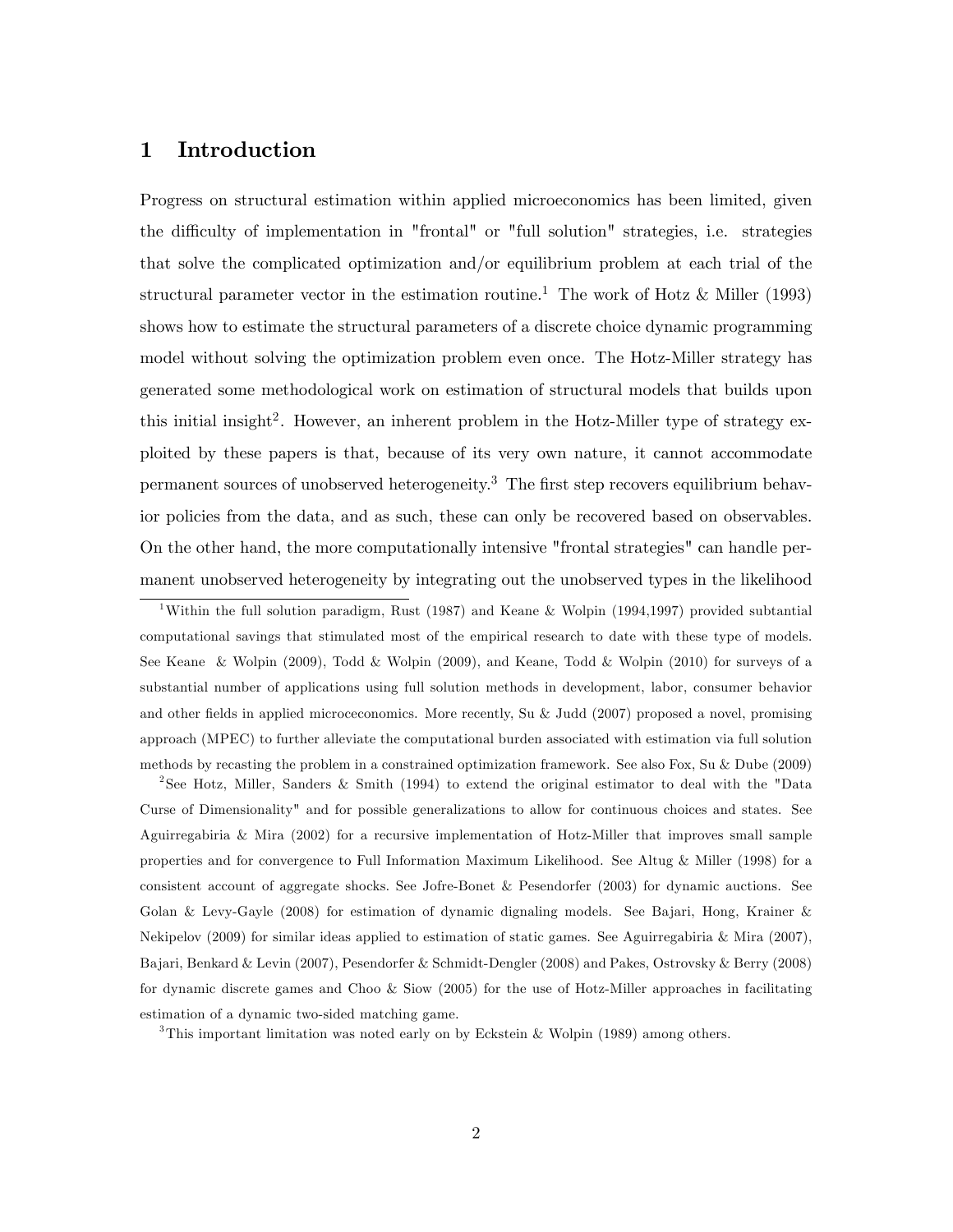function.<sup>4</sup>

Given its computational simplicity but its limitation regarding the handling of unobserved heterogeneity, in recent years there have been some efforts directed towards generalizing the Hotz-Miller approach to allow for unobserved heterogeneity.<sup>5</sup> In this paper we explore the potential use of expectation data such as, for example, subjective assessments of future choice probabilities to allow for estimable unobserved heterogeneity in these twostep estimation strategies for dynamic structural models.<sup>6</sup> We show that while requiring a particular type of data, our strategy can be an interesting alternative in the toolkit of structural microeconometricians if and when such data is available. In that sense, we think of our approach as complementary to the above literature. Our aim is to expand the toolkit that empirical researchers have when it comes to estimating dynamic structural models in computationally feasible ways. Our explicit use of elicited subjective expectations distinguishes our contribution from these other approaches taken in the literature. We will be focusing on single agent models, as the availability of expectations data seems more widespread in areas more amenable to single agent applications.<sup>7</sup> However our idea can be

<sup>4</sup>This is the so-called Heckman & Singer (1984) approach taken by Wolpin (1984), van der Klaauw (1996), Keane and Wolpin (1997), Eckstein and Wolpin (1999) , Carro & Mira (2006), Mira (2007), Arcidiacono, Khwaja and Ouyang (2007), Blau & Gilleskie (2008), Liu, Mroz & van der Klaauw (2009), among many others. Alternative approaches to handle unobserved heterogeneity, which still require DP solutions have been advanced by Ackerberg (1999,2009) and Bajari, Fox, Kim & Ryan (2009). Whether discrete or continuous, parametric or non-parametric, all of the above are "random effects" approaches in the sense that only the probability of an observation being of a given type is contemplated.

<sup>5</sup>Buchinsky, Hahn & Hotz (2005) propose a clustering approach that is similar to ours in the sense of being essentially a fixed effects approach. Houde & Imai (2006) and Arcidiacono & Miller (2008) suggest alternative estimation strategies in a random effects context. Arcidiacono & Miller (2008) allow for the unobserved heterogeneity to transition in systematic ways over time. Kasahara & Shimotsu (2008, 2009a) and Hu  $\&$  Shum (2009) focus on estimation and identification of related dynamic discrete choice models with time-invariant unobserved types. Imai, Jain, and Ching (2009) and Norets (2009) provide Bayesian alternatives for estimation of these models.

<sup>6</sup>We focus on expectations about future choice probabilities because they are more widely available. Other questions may elicit expectations about the future value of some state variables and could also be used to identify types with our method.

<sup>7</sup>Casanova et al (2010) apply the methods in this paper to allow for unobserved heterogeneity in a two-stage, CCP-based estimation of a dynamic programming model of retirement.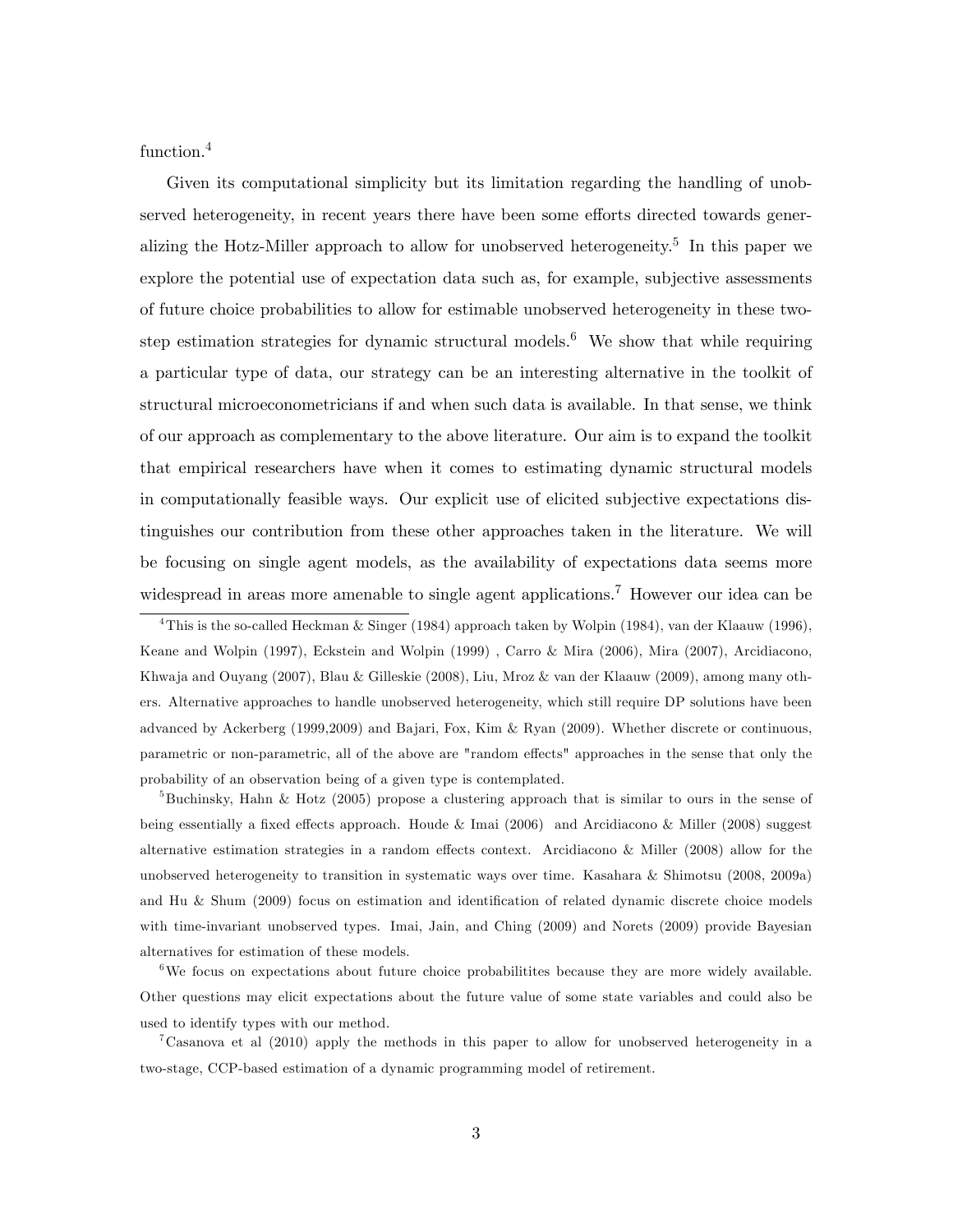applied to multiple agent contexts, in particular to dynamic discrete games. Indeed, much of the literature that built upon the Hotz-Miller strategy to estimate dynamic games is now being generalized to allow for game and/or player level unobserved heterogeneity.<sup>8</sup>,<sup>9</sup>

We first characterize the power of expectation data to identify and estimate these models with the computational simplicity of a Hotz-Miller type of approach while, at the same time, allowing for unobserved heterogeneity, assuming that expectations are precisely elicited. For example, we first assume we have the ideal scenario in which there is no "heaping" or "focal measurement error" in Self-Reported Choice Probabilities (SR-CPs from now on).<sup>10</sup> Second, we show that when the use of more realistic, focal, subjective expectation data is contemplated in real applications, most of our results from the "ideal" case hold. Finally, we characterize how a modified version of our "linking technology" can alleviate some of the problems created by focal, reference point-based SR-CPs, if we have more than one SR-CP available.<sup>11</sup>

In addition to the theoretical insight, several datasets already include this kind of questions so our estimation strategy can be readily applied in a variety of settings. In the U.S. alone, all the major longitudinal surveys such NLSY or HRS include these type of questions. Looking ahead, however, the insights from our proposed estimation strategy are also informative about questionnaire design. In particular, about how these SR-CPs should be elicited to add the most value in a computationally feasible structural estimation strategy.

Finally, it is worth mentioning that there exist two strands of literature on the use of expectations data that are somewhat, but not directly related to our work: a) Relaxing Rational Expectations. This is a strand of literature that uses expectation data in more

<sup>8</sup>Aguirregabiria & Mira (2007) , Aguirregabiria, Mira & Roman (2007), Arcidiacono & Miller (2008), Siebert and Zulehner (2008), Hu & Shum (2008). Blevins (2009)

<sup>&</sup>lt;sup>9</sup>Aguirregabiria & Mira (2009) provide a comprehensive overview of structural estimation in the context of dynamic discrete choice models using full solution and non-full solution methods. Their review covers single agent and mulltiple agent models

 $^{10}$ By "focal measurement error" we mean the systematic tendency of respondents to report round numbers (focal points) when assesing their future choice probabilities.

 $11$ Throughout this paper we allow for a specific form of (lack of) precision in the elicited sujective expectations. Allowing for more áexible forms of self-reporting error in is certainly important. In principle our framework could be generalized to allow for more flexible forms of measurement error in self reports but such generalization is beyond the scope of this paper.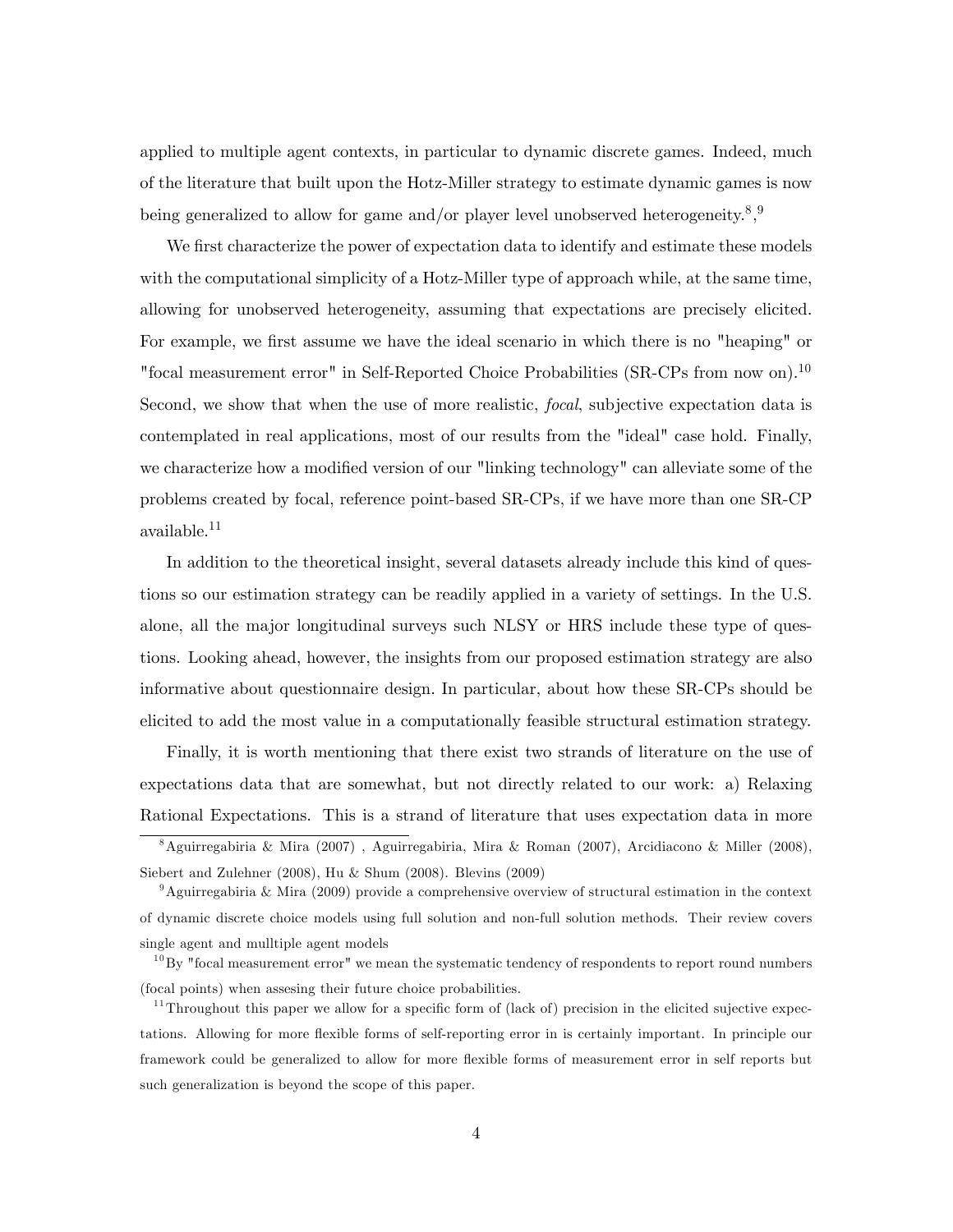direct but still very important manner. The basic idea is to leverage data on expectations to be more flexible about the modelling of expectations. Key contributions here are Manski (2004) and Attanasio (2009). b) Using expectations data in estimation strategies for structural models that do not exploit the Hotz-Miller inversion. In this approach, like in ours, the expectation data are directly linked to the expectations used in the optimization problem. See Wolpin & Gonul (1985), van der Klaauw (2000), Wolpin (1999) and van der Klaauw  $\&$  Wolpin (2008) for important contributions. In these cases, it is shown that these data are similar to revealed choice data and their use can provide more efficient estimators. These are important gains in estimator efficiency, but the contribution of such expectation data in those contexts is somewhat different than the one explored here.

The rest of the paper is organized as follows: The next section presents an extremely simple machine replacement example. We will use this example throughout the paper to fix ideas. Section 3 adds unobserved heterogeneity to the set up and discusses alternative conditions under which the use of expectation data succeeds in identifying such heterogeneity. Section 4 provides Montecarlo experiments that describe the performance of our estimation strategy. Section 5 discusses some extensions for our framework. Conclusions follow.

# 2 Example: Estimating a Simple Dynamic Structural Model of Machine Replacement Decisions

Consider a simplified capital replacement problem similar to that in Rust (1987). Firms each use one machine to produce output in each period. These machines age, becoming more likely to breakdown, and in each time period the firms have the option of replacing the machines. Let  $x_t$  be the age of the machine at time t and let the expected current period profits from using a machine of age  $x_t$  be given by:

$$
\Pi(x_t, d_t, \varepsilon_{0t}, \varepsilon_{1t}) = \begin{cases} \theta_1 x_t + \varepsilon_{0t} & \text{if } d_t = 0 \\ R + \varepsilon_{1t} & \text{if } d_t = 1 \end{cases}
$$

where  $d_t = 1$  if the firm decides to replace the machine at t, R is the net cost of a new machine, and the  $\varepsilon_t$ s are time specific shocks to the utilities/profits from replacing and not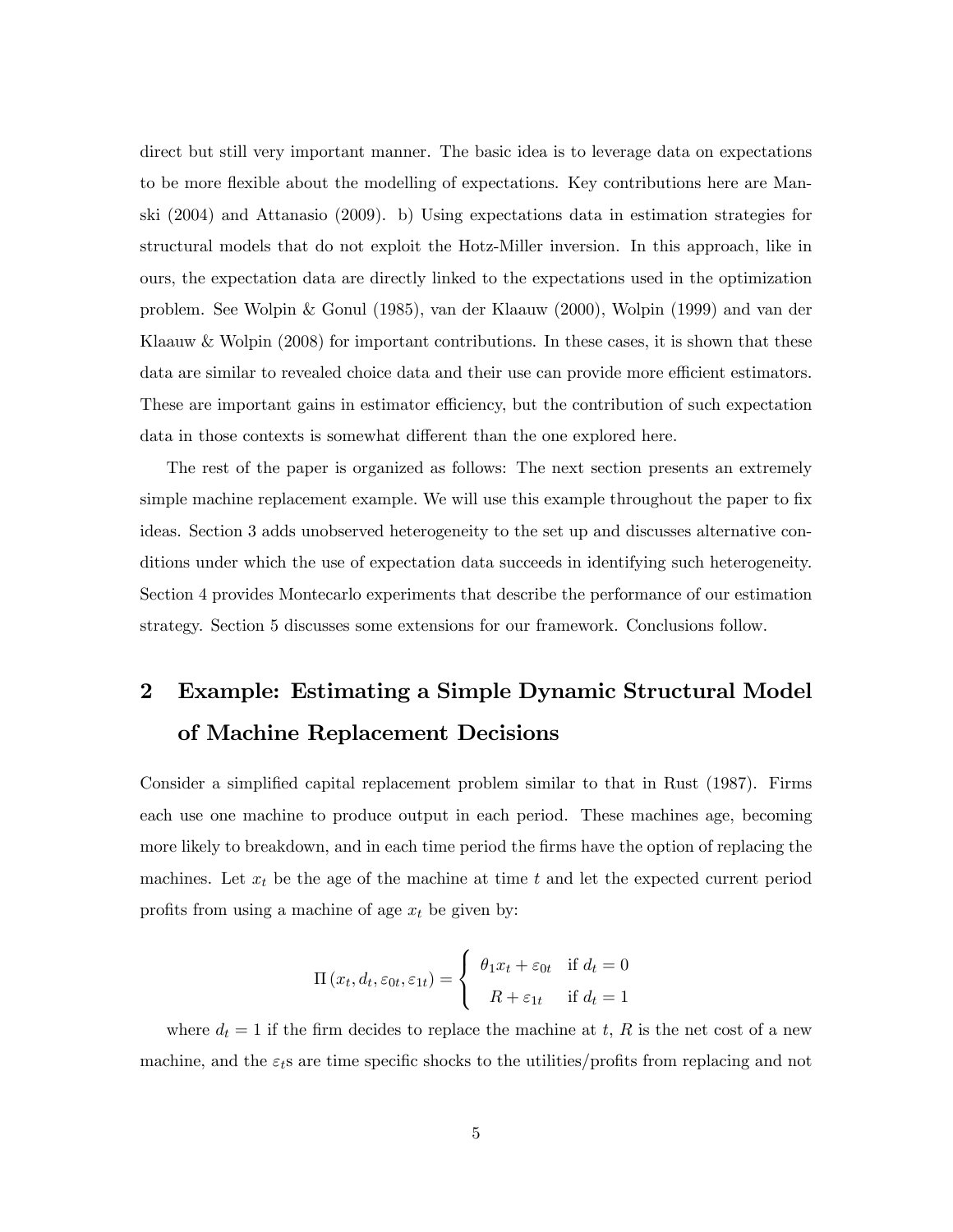replacing. Let's assume that these  $\varepsilon_t$  are i.i.d. across firms and time periods, and while not required for the implementation of our methods below, let's further assume that they follow a type I extreme value distribution. We consider a model with stochastic aging in which

$$
x_{t+1} = \begin{cases} \min\{5, x_t + 1\} & \text{with probability } \pi_f & \text{if } d_t = 0\\ x_t & \text{with probability } 1 - \pi_f & \text{if } d_t = 0\\ 1 & \text{with probability } 1 & \text{if } d_t = 1 \end{cases}
$$

Note that in this very simple model the state space only has 5 points and therefore full-solution methods can easily be used to estimate the model. We do this for illustrative purposes, but it should be kept in mind that the method we propose below can deal with more realistic state spaces in which standard full solution methods cannot be used or can only be used at subtantial computational cost. Estimation is standard, and can proceed using either Rust (1987) nested Öxed point algorithm or Hotz-Miller (1993) two-step estimator, among other alternatives. The Hotz-Miller strategy avoids the solution of the complicated dynamic structural model. The associated optimization problem is not solved even once. However, one is able to recover the structural parameters and can, after estimation, solve the model at those parameters if needed for, say, baseline simulation of artificial data and/or counterfactual policy experiments.

### 3 Adding Unobserved Heterogeneity

We now modify the machine replacement example to allow for heterogeneity in the structural parameters capturing age related maintenance costs  $\theta_{1k}$  and machine replacement costs  $R_k$ . We first consider the case of finite discrete types. We then analyze the continuous case.

In the discrete case we index types by  $k = 1, ..., K$ . An alternative set up considers the existence of unobserved state variables  $x^u = \{x_1^u, x_2^u, ...\}$  or, alternatively, a single unobserved discrete state variable  $k_t \in \{1, ..., K\}$  that captures every possible combination of unobserved states in  $x^u$ . We allow for the possibility that unobserved states may transition over time and allow for this transition to potentially depend on the choice  $d_t$ . Then, in general, we consider a state transition given by

$$
f_{xk}\left(x',k'|d,x,k\right)
$$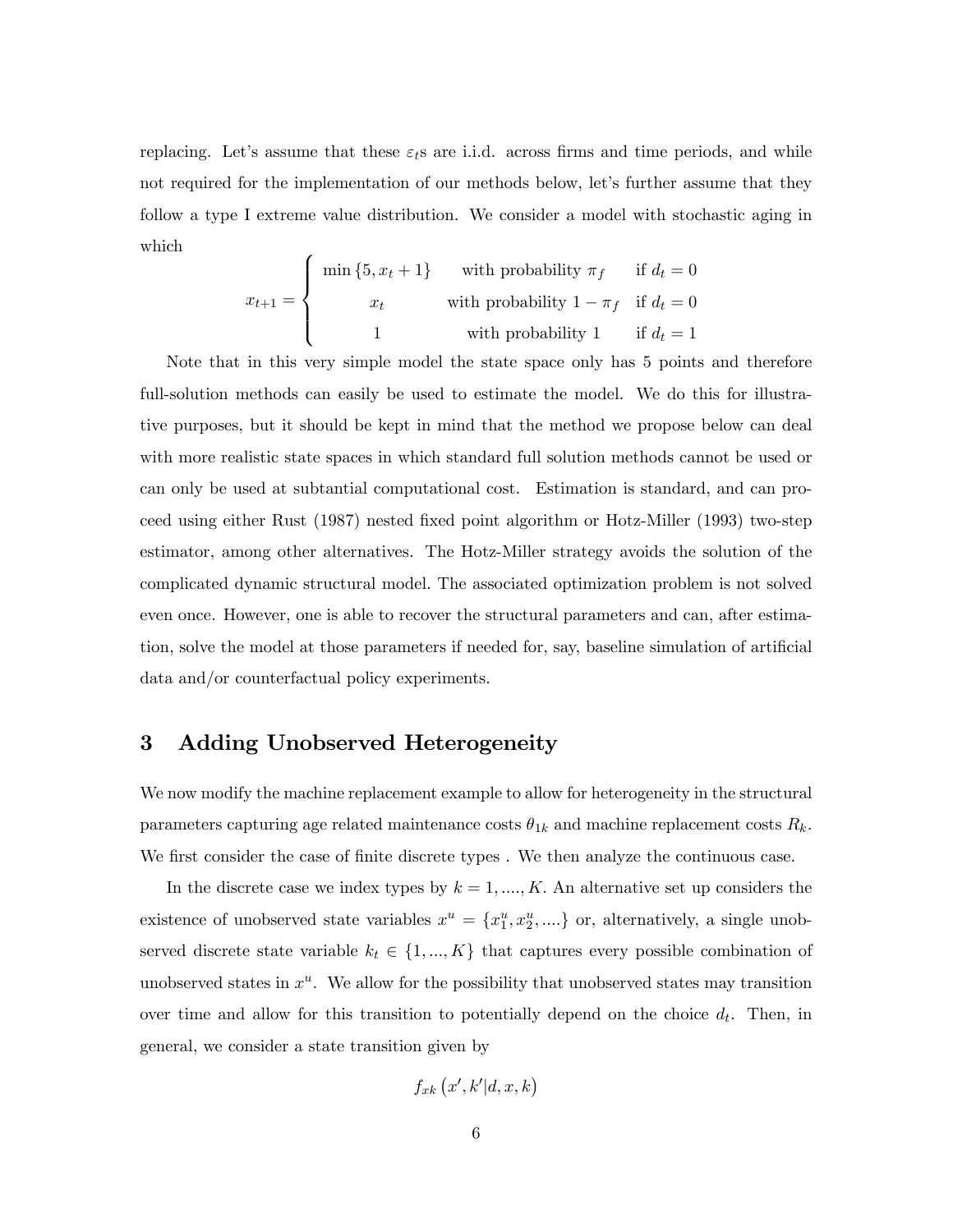We can entertain several assumptions that restrict the generality of  $f_{xk}(x',k'|d,x,k)$ 

• Assumption  $\text{F1}((x, k)$  are conditionally independent): conditional on  $(d, x, k)$ ,  $x'$  and  $k'$  are independently distributed:

$$
f_{xk}\left(x',k'|d,x,k\right) = f_k\left(k'|d,x,k\right) f_x\left(x'|d,x,k\right)
$$

Similar to Arcidiacono & Miller (2008), we can also assume that

 Assumption F2 (Exogenous Transitions for Unobserved States): the transition of the unobserved state variables does not depend on the current choice nor the current observed state, but follows an exogenous and flexible markov stochastic process:

$$
f_k\left(k'|d,x,k\right) = f_k\left(k'|k\right) = \pi_{kk'}
$$

As in much of the literature using full-solution methods, in some situations we can further assume

 Assumption F3 (Time Invariant Unobserved Heterogeneity): the unobserved states are time invariant.

$$
\pi_{kk} = 1 \text{ for all } k_t \in \{1, ..., K\}
$$

In some cases we can further assume that

 Assumption F4 (Homogeneous Transitions for Observed State Variables): the evolution of the observed states,  $x$ , does not depend on the unobserved heterogeneity, k.

$$
f_x(x'|d, x, k) = f_x(x'|d, x)
$$
 for all  $k \in \{1, ..., K\}$ 

In this setup, a standard estimation strategy would proceed by integrating out unobserved heterogeneity in the likelihood function, treating types as discrete random effects in the population. Alternatively, a modification of the Hotz-Miller strategy, exploiting subjective probabilities of future choices, can be used to estimate the structural parameters allowing for unobserved heterogeneity and without solving the dynamic program. In the remaining of this section we consider this possibility in detail.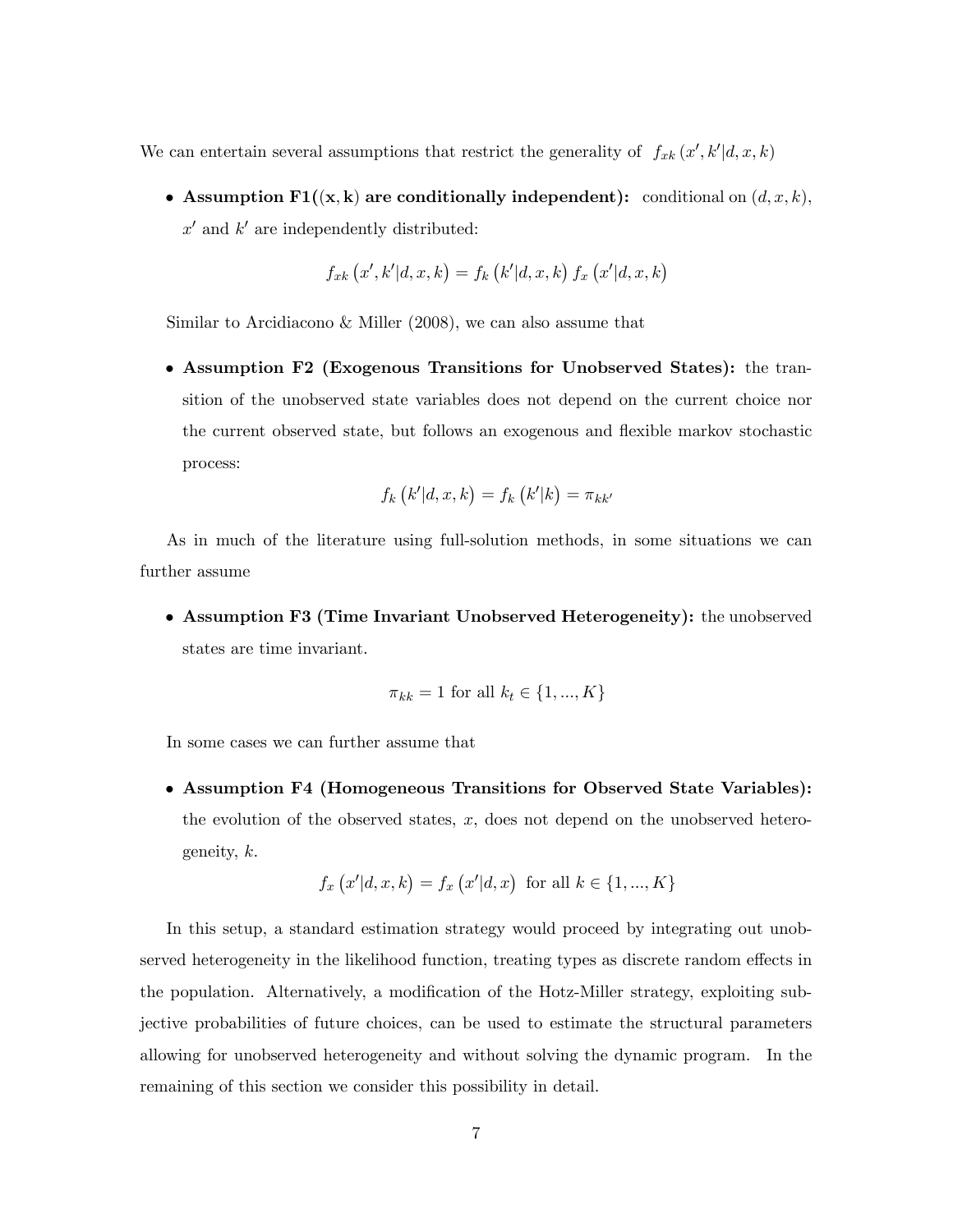# 3.1 Estimation using Hotz-Miller with Precise Subjective Choice Probability Data

Suppose we have available self-reported probabilities of next period machine replacement for each firm after the current period replacement decisions have been made.

Let

$$
p_i^{SR}(d_{t'+1} = 1 | x_{t'}, d_{t'}, k)
$$

denote the 1-period ahead self-reported probability of choosing  $d = 1$  (replacement choice) at time  $t' + 1$ , elicited at  $t'$  from the technician in charge of machine maintenance at firm *i*, of unobserved type *k*, who, in addition is at the observed state  $x_{t'}$  and who has recently made choice  $d_{t'}$ . Throughout this section we assume that these probabilities are elicited with great precision. For future reference we establish this feature of the data in the following assumption

# Assumption SR-Precise: The subjective probabilities are elicited with precision. In particular, self-reports are not rounded off to the nearest "focal" probability.

A key question is then: under what conditions can we use these expectation data to reveal the underlying unobserved heterogeneity? The basic intuition can be grasped in the context of our machine replacement example. Presumably if we have two firms  $A$  and  $B$ with machines in the same state in the current period  $x_{At} = x_{Bt} = x_t$ , and these two firms make the same choice,  $d_{At} = d_{Bt} = d_t$ , but report different probabilities of replacement tomorrow,

$$
p^{SR} (d_{A,t+1} = 1 | x_{At}, d_{At}, k_A) \neq p^{SR} (d_{B,t+1} = 1 | x_{Bt}, d_{Bt}, k_B)
$$
  

$$
p^{SR} (d_{A,t+1} = 1 | x_t, d_t, k_A) \neq p^{SR} (d_{B,t+1} = 1 | x_t, d_t, k_B)
$$

it must be the case that there is something unobserved by the econometrician but observed by the technician in charge of machine maintenance in each firm that induces the difference in the self-reports. In other words, the unobserved state  $k$  is different for the two firms,  $k_A \neq k_B$ . Therefore, differences in self-reports are informative about underlying unobserved heterogeneity. In particular, note that if there are only two types, there can only be two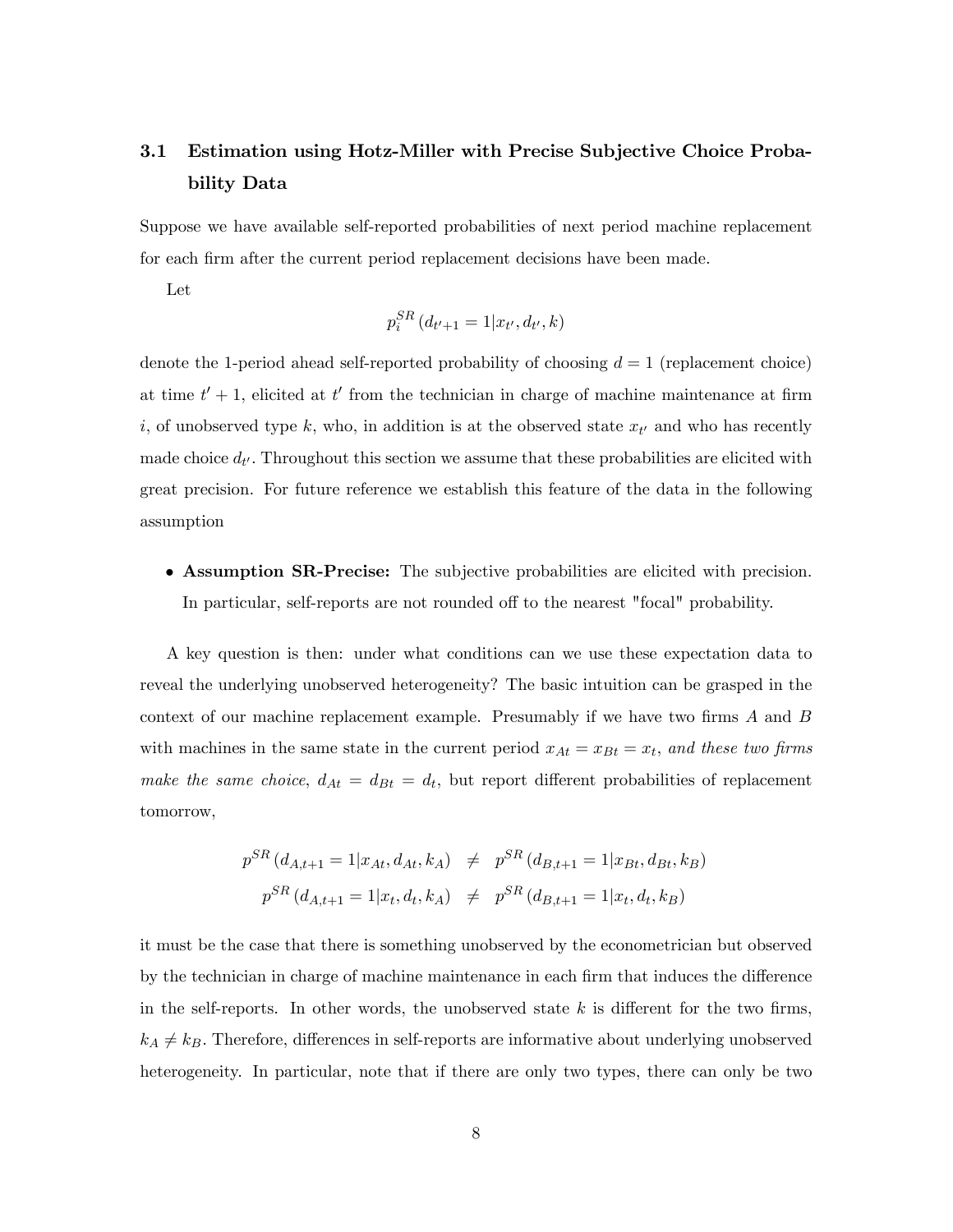and only two different  $p^{SR}(d_{t+1} = 1 | x_t, d_t, k)$  reported by observations that have the same state-choice combination  $(x_t, d_t)$ .

It follows that the number of types,  $K$  can be readily identified by counting the number of different  $p^{SR}(d_{t+1} = 1|x, d, k)$  elicited at each state-choice cell,  $(x, d)$ .<sup>12</sup> Can we use the self-reported probabilities to estimate the machine replacement problem a la Hotz-Miller but allowing for unobserved heterogeneity? The answer is yes. Below we provide details on how to do so.

#### 3.1.1 Linking Technology and Type Revelation with Precise Self Reports

We now introduce our "linking technology". The basic idea is pretty simple and illustrates the power of eliciting self-reported choice probabilities to recover the underlying unobserved heterogeneity.

Let's assume there are only two types  $k = 1, 2$ . Then at any time t, the set of observations i with common observable state  $x_t$  and who made the same current choice  $d_t$  must be either type  $k = 1$  or type  $k = 2$ . If they are of the same type, they face the same prospects regarding their state variables next period.<sup>13</sup> Moreover, they also face a common distribution of idiosyncratic error terms next period  $f(\varepsilon_{t+1})$ . Hence, they will provide the same report about the probability of making the choice next period. However, observations that are of different unobserved types will report a different probability.<sup>14</sup> We should then see two, and only two, different values of SR-CPs for each observed state-choice combination.<sup>15</sup>. Essentially, self-reported probabilities allow us to "reveal" type membership. Then, after

 $12$ Note that it is important to consider future choice probability elicitation at particular state-choice combinations, not just particular states. The reason is that, among observations with the same state at  $t$ ,  $x_t$ , those who make different choices will induce different probability distributions for the state variables next period, and then, even if they are of the same type, they will end up reporting different future choice probabilities. By focusing on those who are at the same state and made the same current choice, we avoid this problem.

 $13$  Note that under Assumption F4, they would face the same prospects even if they were of different types.

 $14$ Different types having the same 1-period ahead choice probability is a measure-zero event if the choice is feasible next period and the utility of the choice depends on the type.

 $15$ Note that this holds regardless of whether Assumption F4 is true or, instead, the transitions for the observed states depend on the unobserved type.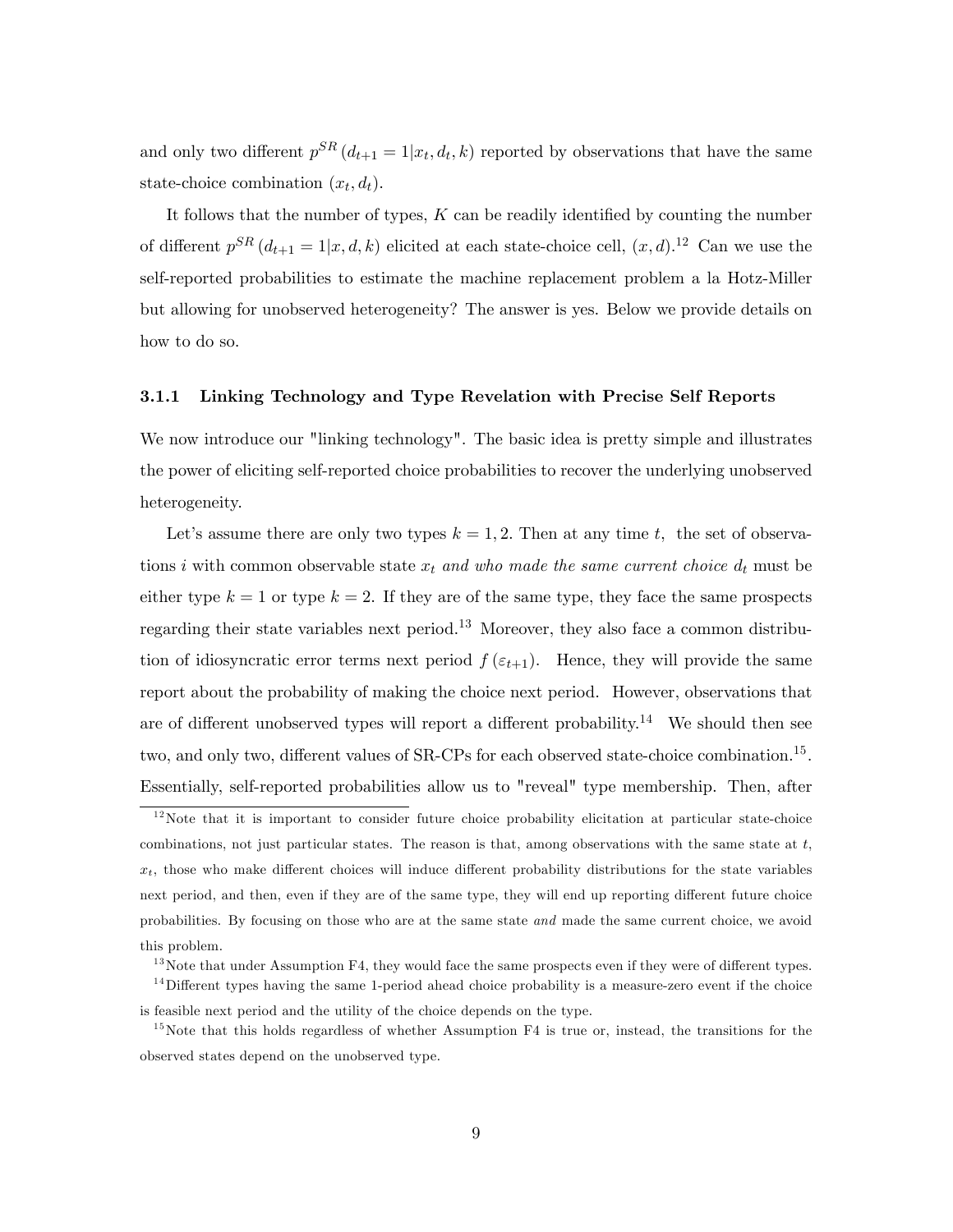uncovering the unobserved type, estimation methods such as those proposed by Hotz & Miller (1993) or Hotz, Miller, Sanders & Smith (1994) apply directly, treating type as an additional observed discrete state. Moreover, for the purposes of identification, the model can be reduced to one without unobserved heterogeneity. Then identification results such as those in the work of Magnac & Thesmar  $(2002)$  apply directly.<sup>16</sup>

The linking technology, which we introduce more formally below, is a technique to "link" observations in the data. The linking is done via self-reports, which act as the chainís interconnecting links for each unobserved type. When we have two self-reports available for each observation, the only, rather weak, requirement for the linking technology to work is the absence of isolated islands in the space of feasible state-choice combinations. These "isolated islands" are sets of state-choice combinations  $(x, d)$  in which the pairs of self-reports of individuals are all contained and have no bridges to other regions of the state-choice space. Below we set up some notation and more formally define the linking technology along with the No-Islands assumption in which we rule out the existence of such islands.<sup>17</sup>

**Definition 1 (Revelation of types)** A revelation of types is defined by an equivalence relation  $\sim$  on the set of observations  $I = \{1, 2, ...N\}$ . Call the cardinality of the quotient set  $I/\sim$  the revealed number of types and denote it by M. By the Fundamental Theorem of Equivalence Relations, an equivalence relation  $\sim$  on a set, partitions that set. The underlying parameter  $K$  is unknown. M does not necessarily recover  $K$ .

Let the pair of self-reports be elicited at  $t'$  and  $t''$  for all observations.

**Definition 2 (Linking Technology)** Define a binary relation,  $R$ , in the following way:  $\forall i, j \in \{1, 2, ...N\},\$ 

### i R j

 $16$ Magnac & Thesmar (2002) do consider identification of a model with correlated fixed effects without relying on expectations data. However, the structure of unobserved heterogeneity they focus on is somewhat different than the one considered here.

<sup>&</sup>lt;sup>17</sup>Alternatively, observations in the isolated islands can be discarded provided that suitable assumptions about their representativeness hold.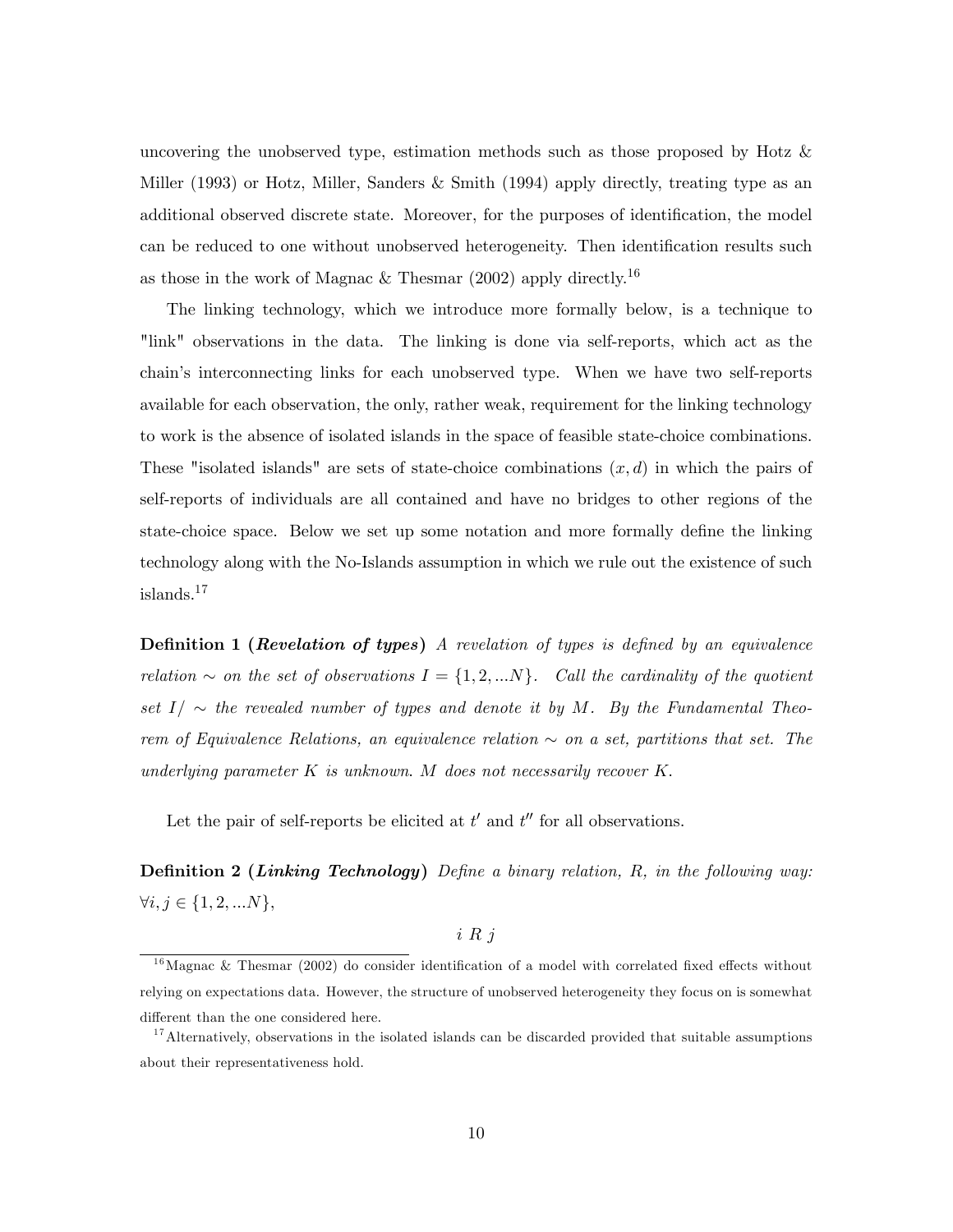$$
\{\widetilde{p}_i^{SR}(x_{it'},d_{it'}),\widetilde{p}_i^{SR}(x_{it''},d_{it''})\} \cap \{\widetilde{p}_j^{SR}(x_{jt'},d_{jt'}),\widetilde{p}_j^{SR}(x_{jt''},d_{jt''})\} \neq \emptyset.
$$

The linking technology is a relation  $\sim$  on  $\{1, 2, ..., N\}$ :  $\forall i, j \in \{1, 2, ...N\} = I$ ,

 $i \sim j$ 

 $iff \exists a subset of observations \{i_1, i_2, ... i_n\} \subseteq I$ , such that

$$
i R i_1 R i_2 R \dots R i_n R j.
$$

The linking technology defines an equivalence relation. It is easily checked that  $\sim$  satisfies reflexivity, symmetry and transitivity.

Assumption SR-No Islands is defined after specifying a particular linking technology.

• Assumption SR-No Islands: Define  $\Sigma^k$  to be the set of all state-choice cells at which a type k observation makes a self-report in the data. Then,  $\forall (x, d), (x', d') \in$  $\Sigma^k$ ,  $\exists$  observations m and n of type k, with m reporting at  $(x, d)$ , and n reporting at  $(x', d')$ , and  $m \sim n$ .

**Lemma 1** Under Assumption SR-Precise and SR-No Islands, the linking technology recovers the true number of types and type membership for each observation. **Proof.** See Appendix.  $\blacksquare$ 

We focus on the case in which we have permanent unobserved heterogeneity or "types" and where we have 1-period ahead SR-CPs. In the extensions section we discuss some variations. In section 5.1 we consider the elicitation of S-periods ahead SR-Cumulative CP. Later in sections 5.2 and 5.3 we address the case in which the unobserved heterogeneity is continuous as well as the case in which unobserved state variables evolve as a Markov process. In the remainder of this section we maintain Assumptions F1 and F3.

### 3.1.2 1-Period Ahead SR-CPs

For now, let's assume the available self-reports are about 1-period ahead CPs. In general, these self-reports can occur before or after the choice has been made this period. In what

i§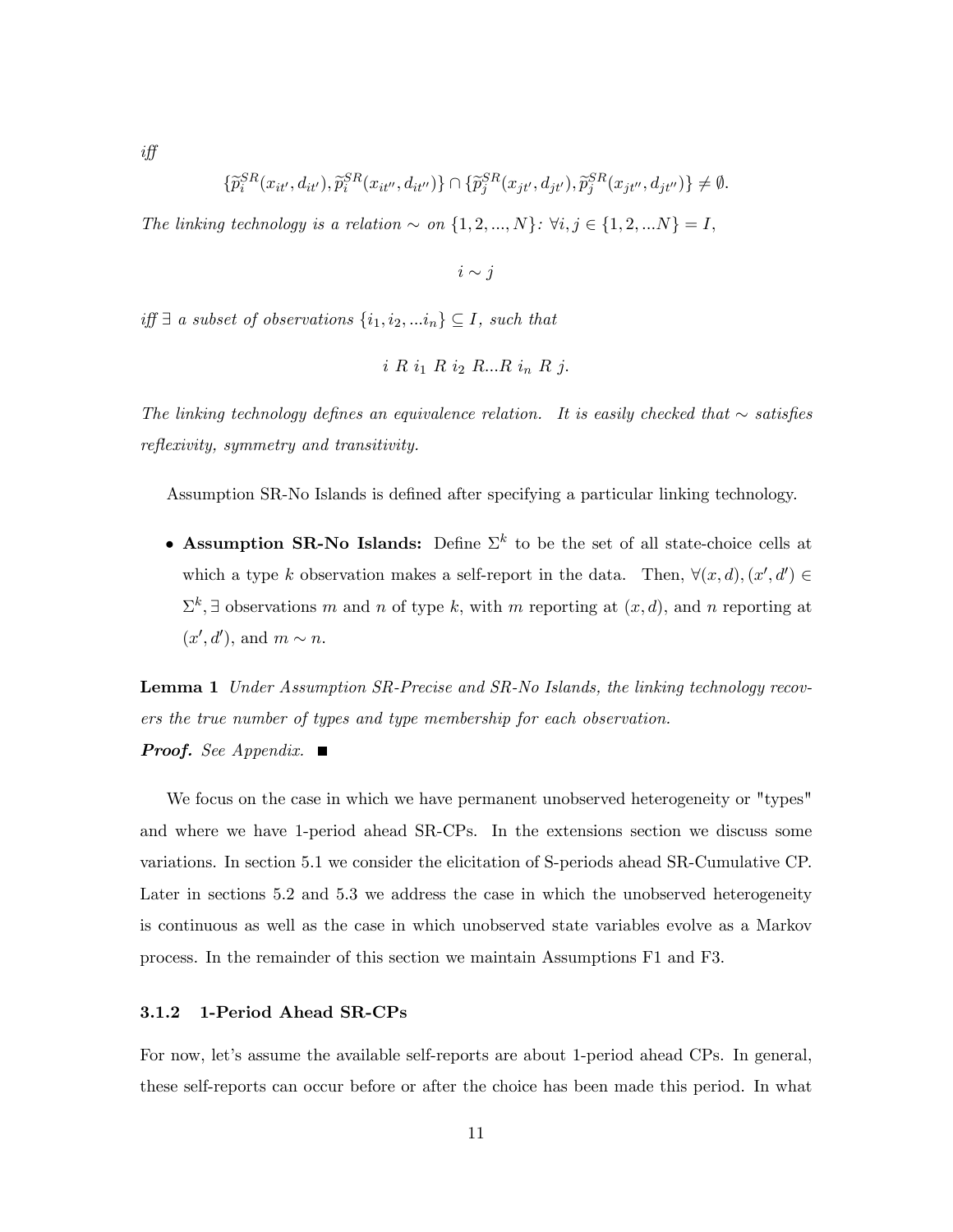follows, and unless noted otherwise, we assume that the 1-period ahead SR-CPs are elicited after the current choice,  $d_t$  has been made.

If the model in question were deterministic, it would be clear which state point next period the SR-CP is giving choice information about. In models with stochastic transitions we need a more detailed "theory of self-report" that specifies what goes through the respondent's mind between the time she listens to the question and the time she provides the answer. Our theory of self report is the following: We assume the question is asked at time t after  $x_t$  has been realized and  $d_t$  has been chosen. Upon listening to the question "what's the probability that you will set  $d_{t+1} = 1$ ?" respondents use the solution to the dynamic programming problem to calculate the implied CCPs,  $p(d_{t+1} = 1|x_{t+1}, k)$  at each feasible state next period,  $x_{t+1}$ . Note that there will be many probabilities, especially when the state space is large. After computing these, however, they need to provide a single answer. One reasonable way forward is to assume that respondents then report the average of these CCPs using the one-period ahead transition probability for the state variables,  $f_x(x'|d, x)$ as weights. In other words, the question elicits the "expected CCP". Formally,

$$
SR-CP = E[CCP]
$$
  
\n
$$
p^{SR}(d_{t+1}|x_t, d_t, k) = E_{x_{t+1}|x_t, d_t}[\Pr(d_{t+1}|x_{t+1}, k)]
$$
  
\n
$$
= \sum_{x_{t+1}} \Pr(d_{t+1}|x_{t+1}, k) f_x(x_{t+1}|d_t, x_t)
$$

In some case, it is also possible that the question actually elicits the one-period ahead CCP at the Modal State. In this case the respondent reports the CCP at the mode of the distribution of her own state variables next period. Given homogenous transitions, we can infer what that state is and we are then back to the simpler deterministic case. We can then "link" the self-reports at all those states. We call this the "Solve and Link" strategy: We solve out for the implied (modal) observed state at which the self-reported probability is being elicited. Then we link all the CCPs to trace out the unobserved types in the observed state space. It should be emphasized that rather than being something like "what's the probability that you'd choose  $d_{t+1} = 1$ ?" here we are assuming the question eliciting the SR-CP is something more like the following: "Look one period ahead and consider whatís your most likely situation at that time. In that situation, what would be the probability that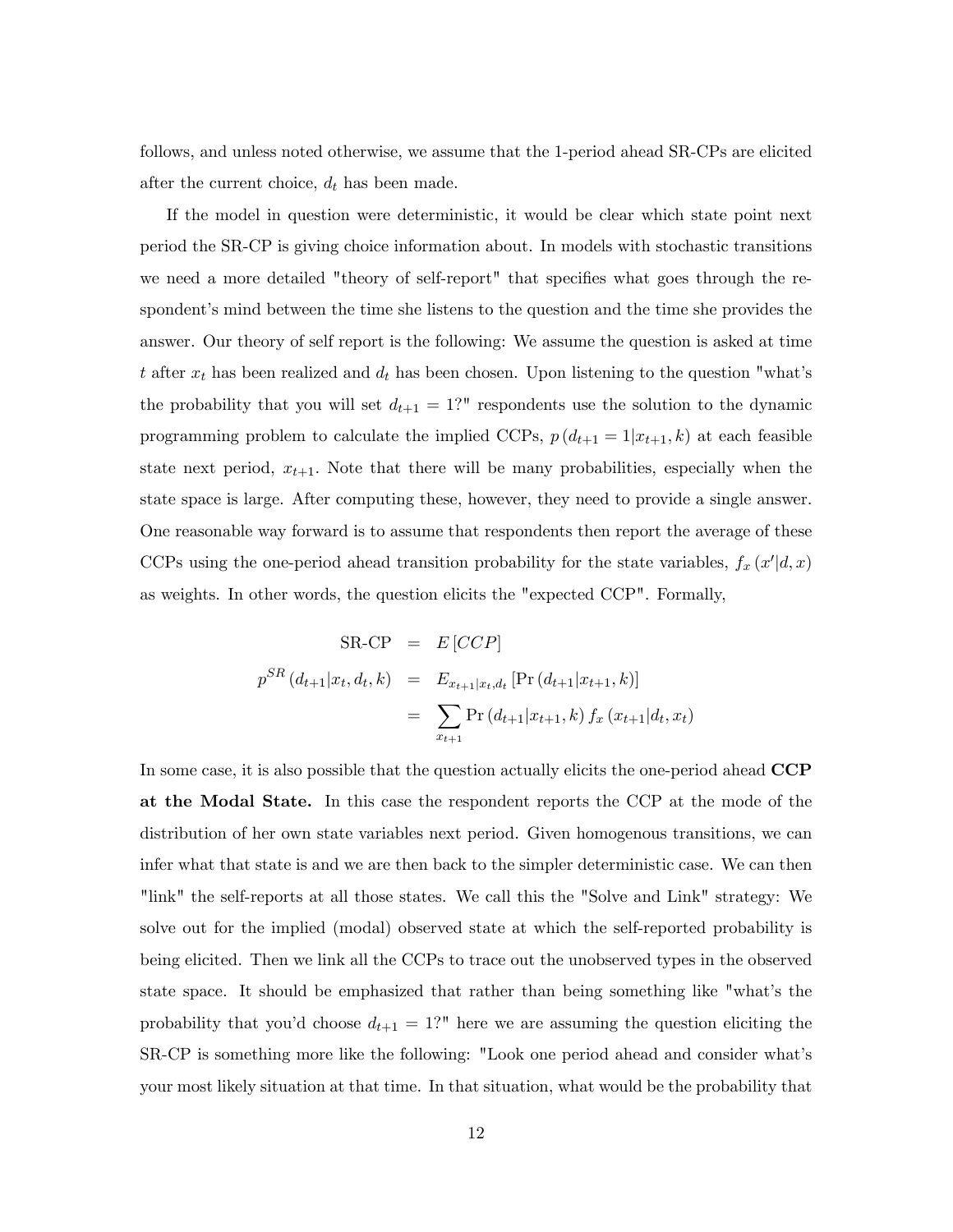you'd choose  $d = 1$ ?". Note that the introduction to the second question more explicitly instructs the respondent to situate himself in the most likely (modal) state one period ahead and then only report the choice probability assuming she will in fact be in that state. Formally,  $p^{SR}(d_{t+1}|x_t, d_t, k) = Pr(d_{t+1}|x_{t+1}^m, k)$  where  $x_{t+1}^m = Mode(x_{t+1}|x_t, d_t)$  is the modal state at time  $t+1$  given  $x_t$  and  $d_t$ . That is  $x_{t+1}^m = \arg \max_{x_{t+1}} \{f(x_{t+1}|x_t, d_t)\}$ 

In what follows, and unless noted otherwise, we assume that subjective expectation questions elicit the expected CCP.

# Assumption SR-E[CCP]: The subjective probability questions elicit the expected CCP.

We focus on the case in which we have two self-reports available for each individual.<sup>18</sup> In this case we can work within a very general class of models. We can exploit the self-reports to group observations into types, without trying to recover the implied CCPs. By having at least two self-reports we can connect observations at different points in the state space who belong to the same type. In particular, any two observations who share one common selfreport at a given state-choice combination are of the same type and their other self-reports add to our signals to identify that type. The "linking technology" is extremely powerful. By having two self-reports we can trace out types in unrestricted models in which the profile of choice probabilities for different types may be allowed to cross in the state space. The linking technology allows us to overcome the ambiguity created by these crossings.

Recovering type-specific CCPs using 2 Self-Reports of Expected CCPs. While the identification of number of types (and type membership for each observation) doesn't actually require it, we can also explore the conditions under which we can recover the actual type-specific conditional choice probabilities. We will later make use of these results in more complex settings, but it is useful to introduce the issue now. When expected CCPs

<sup>&</sup>lt;sup>18</sup> Again, well known surveys such as NLYS and HRS do include at least two self reports about subjective probability of future choices for the same individual. If only one Self-Report is available we need to restrict ourselves to cases where the CCPs are monotonic on type across the state space. For example, we could restrict ourselves to a class of models where one type always has higher choice probability. This is an important restriction. When profiles of SR-CPs for different types "cross" at some point in the state space, identification problems arise.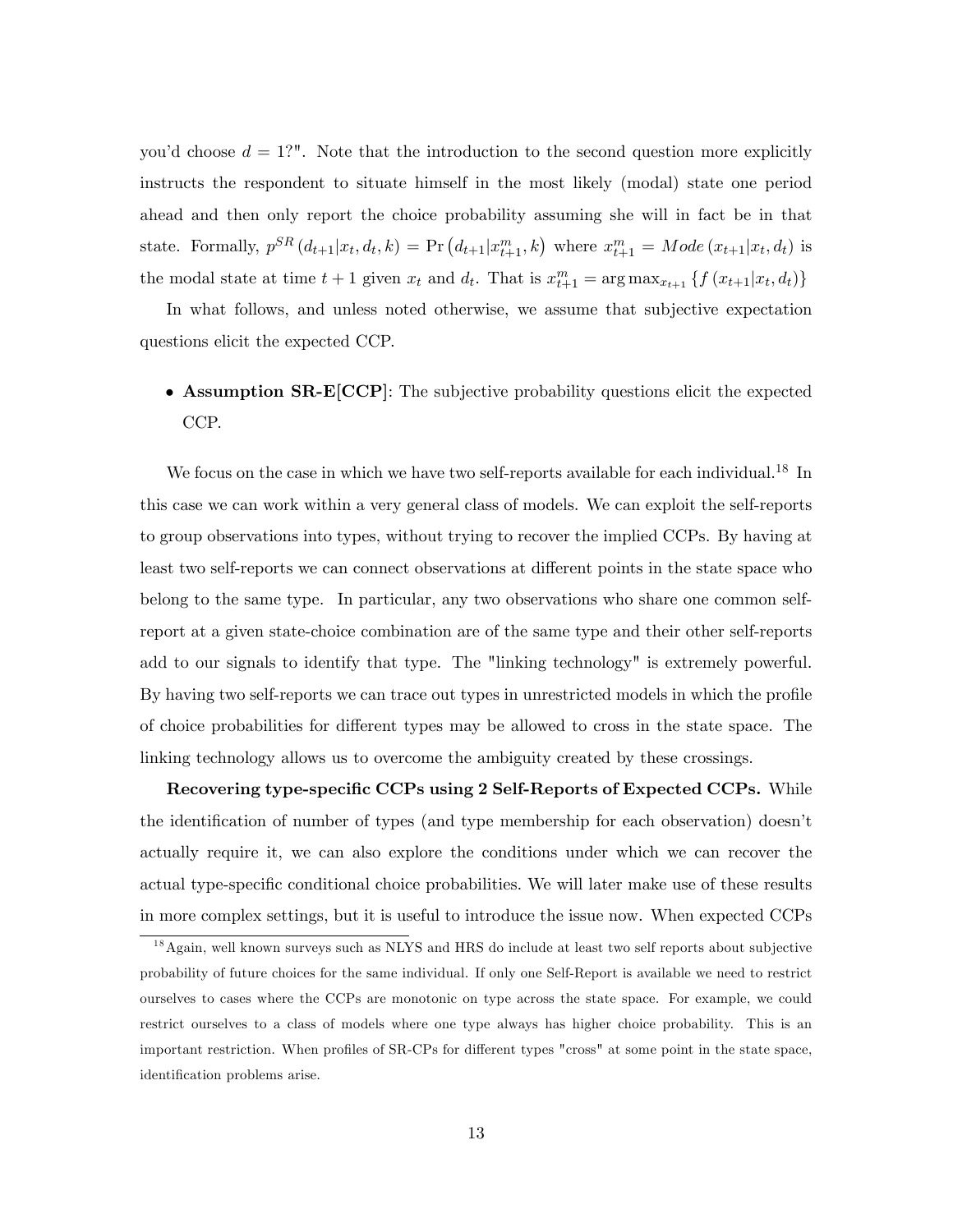are reported, the respondent reports an average of CCPs, with the average taken using the transition probability. To recover the underlying CCPs we use the alternative "Link and Solve" strategy:

#### 1. We first link SR-CPs from the same type and form a system of equations.

#### 2. We then solve the system of equations and recover the type-specific CCPs.

To be specific, the first 1-period ahead SR-CP reported at  $t'$  gives us one equation for respondent *i* of type  $k_i$ .

$$
p^{SR}(d_{i,t'+1} = 1 | x_{it'}, d_{it'}, k_i) = \sum_{x_{i,t'+1}} \Pr (d_{i,t'+1} = 1 | x_{i,t'+1}, k_i) f (x_{i,t'+1} | x_{it'}, d_{it'}, k_i)
$$

where  $p^{SR}$  () and f () are known and Pr  $(d_{i,t'+1} = 1|x_{i,t'+1}, k_i)$  for all  $x_{i,t'+1}$  are the unknowns. In general, we have  $|X|$  unknowns so we need more equations. We then link this equation with a similar equation based on the respondent's second self-report and with the self-reports of other respondents  $j$  of the same type who have been linked to  $i$  to form a linear system of equations that has as many equations as unknowns.

$$
p^{SR} (d_{i,t'+1} = 1 | x_{it'}, d_{it'}, k_i) = \sum_{x_{i,t'+1}} \Pr (d_{i,t'+1} = 1 | x_{i,t'+1}, k_i) f (x_{i,t'+1} | x_{it'}, d_{it'}, k_i)
$$
  

$$
p^{SR} (d_{i,t''+1} = 1 | x_{it''}, d_{it''}, k_i) = \sum_{x_{i,t''+1}} \Pr (d_{i,t''+1} = 1 | x_{i,t''+1}, k_i) f (x_{i,t''+1} | x_{it''}, d_{it''}, k_i)
$$
  
:

$$
p^{SR} (d_{j,t'+1} = 1 | x_{jt'}, d_{jt'}, k_j) = \sum_{x_{j,t'+1}} \Pr (d_{j,t'+1} = 1 | x_{j,t'+1}, k_j) f (x_{j,t'+1} | x_{jt'}, d_{jt'}, k_j)
$$

where  $k_i = k_j, \forall i, j$  is guaranteed by the "linking technology". We can then solve for the CCPs,  $\{\Pr((d=1|x,k)\}_{x\in X}$  by using standard techniques to solve systems of linear equations. There are |X| unknowns and at most  $|X| \times |D|$  different self-reports.

Note that once these type-specific CCPs have been recovered, they could be plugged-in directly instead of the non-parametric Örst stage probabilities in the typical Hotz-Miller two-step approach.

We have focused on discrete types, 1-period ahead self-reports and time-invariant unobserved heterogeneity. Our framework can be extend to relax each of these. We briefly discuss these extensions below in Section 5.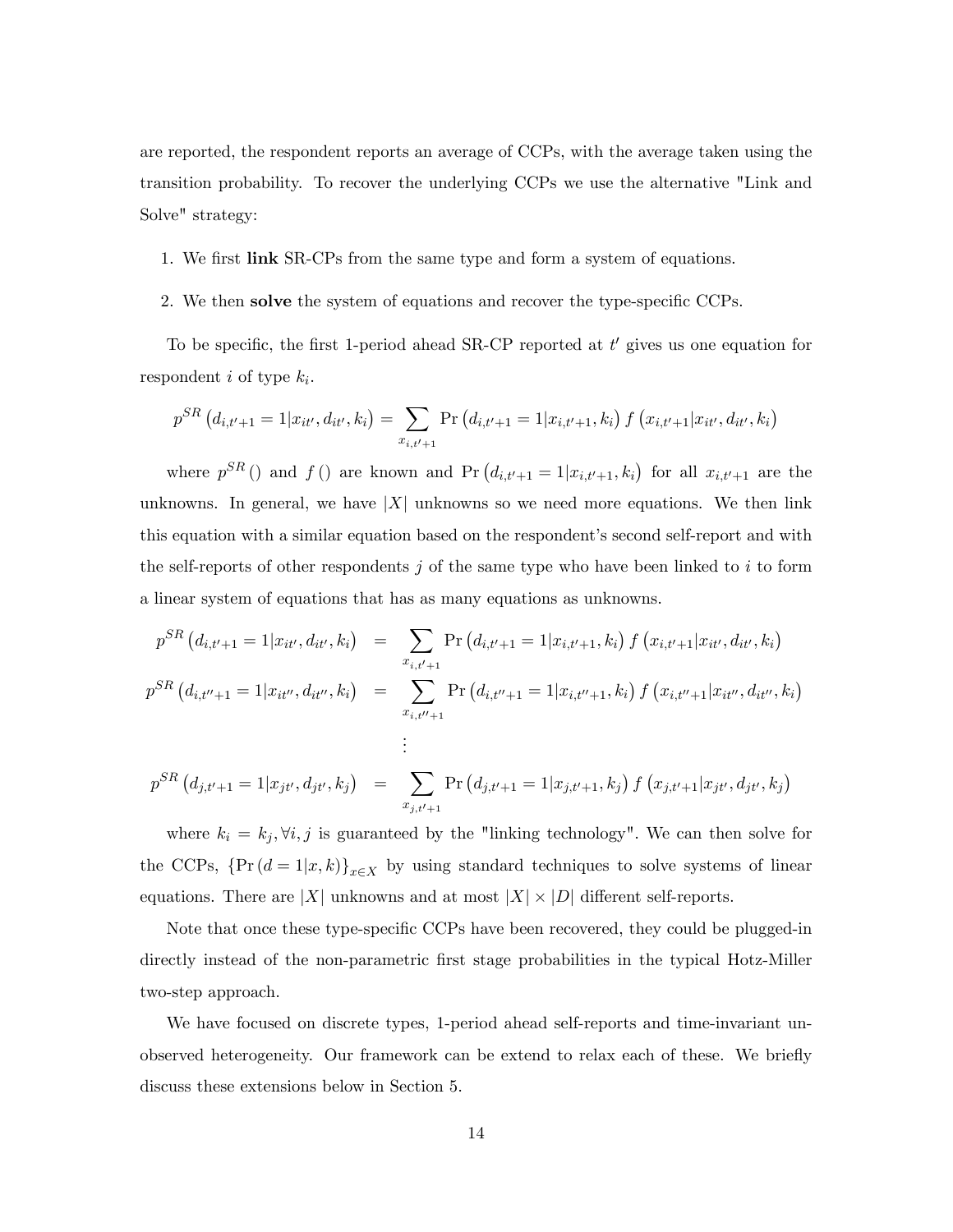# 3.2 Estimation using Hotz-Miller with "Focal" Subjective Choice Probability Data

Unfortunately, in many contexts the SR-CPs are not as clean as we assumed them to be in the previous section. While people may take more care in thinking about these probabilities when making actual choices, it is likely that they exercise less care when quickly computing these probabilities in a few seconds when answering to the interviewer.<sup>19</sup> In particular, there is likely to be substantial "heaping" or "bunching" at common reference points like 0, 0.10, 0.50, 0.90 and 1. See Walker (2003), Hill, Perry & Willis (2004) and Blass, Lach & Manski (2010). Surprisingly, there is no bunching at 0.33 and 0.66 which a priori appear to be good focal points when the probability reflects 1 out 3 or 2 out of 3 odds. Interestingly, respondents seem to be more precise when reporting probabilities close to the boundaries. For example, it is not uncommon to observe self-reports of 0.01, 0.02, 0.98 and 0.99. It is understandable that respondents care more about distinguishing 0 from 0.01 or 0.99 from 1 than 0.50 from 0.51 or 0.49. We accommodate these empirical regularities of probability self-reporting behavior in our discussion below.

Therefore, in order to make our method more empirically relevant, in this section we address the issue of "less than ideal" subjective choice probability assessments and characterize to what extent the results derived in the previous sections hold in the more realistic case in which Assumption SR-Precise does not hold. We will work with a set of  $B = 25$ "focal" or "reference" values, b; that have been consistently found in practice to account for most of the self-reported probabilities.<sup>20</sup> With a little abuse of notation, let B also denote the cardinality of the set  $B$ .

 $19$ See Karni (2009) for a formalization of truthful elicitation of probabilities.

 $^{20}$ Indeed, casual inspection of some of the responses to these type of questions in the National Longitudinal Survey of Youth 1997 NLSY97 reveals a pattern of clustering around the values in the particular set B we defined. However, our methods can be used with any set B. That is, the set of focal values can be modified on a case by case basis if the pattern of bunching in a specific survey is coarser or more detailed than this one.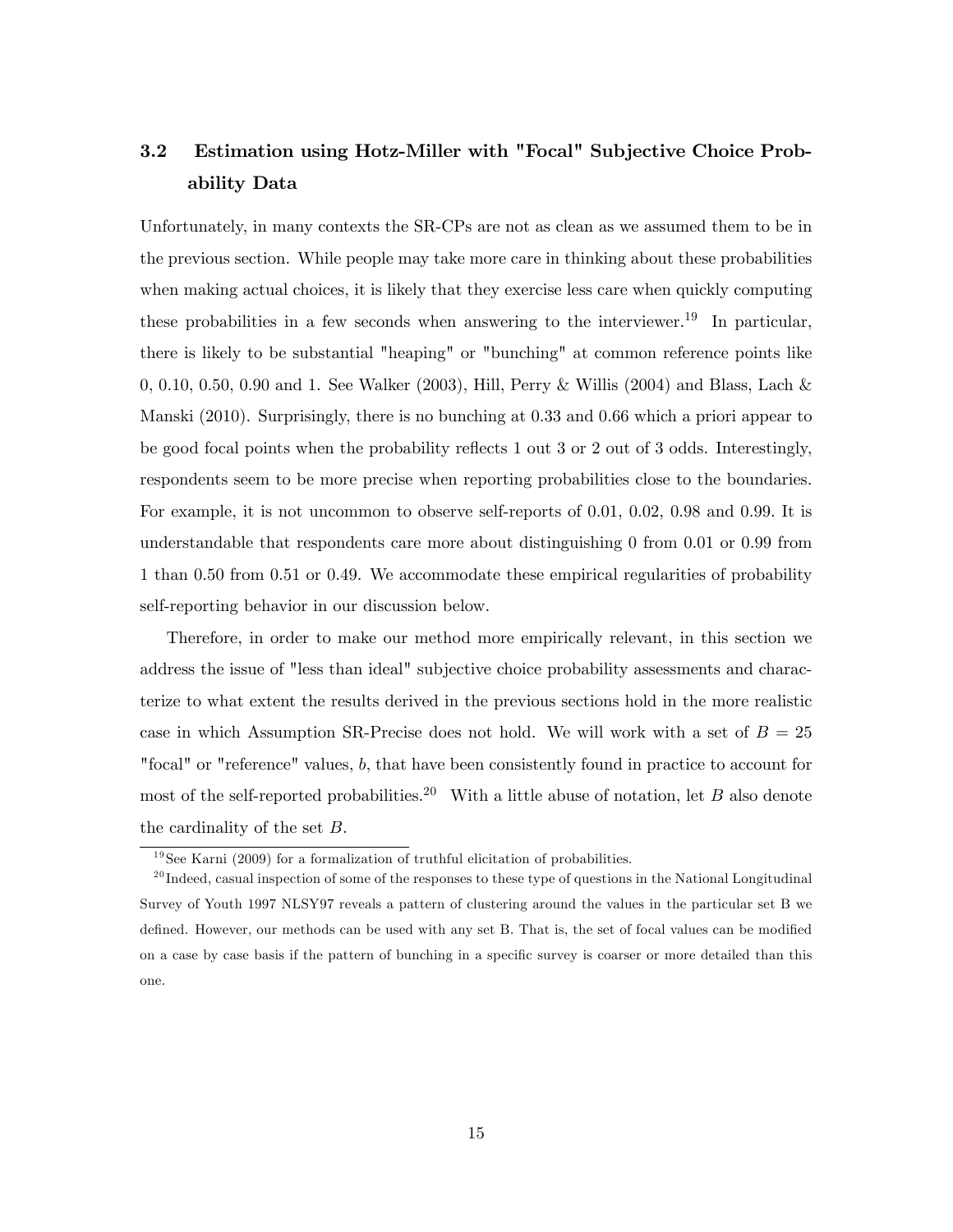Then

 $b \in B = \{0; 1; 2; 5; 10; 15; 20; 25; 30; 35; 40; 45; 50;$ 55; 60; 65; 70; 75; 80; 85; 90; 95; 98; 99; 100}.

Focal SR-CPs may lead to "bunching" which may create uncertainty in the identification of the types. Say, for example, we have two observations of different types at the same  $(x, d)$ . For simplicity, consider 1-period ahead E[CCP] self-reports. Say under assumption SR-Precise type 1 reports 68% while type 2 reports 72%. Now, in a more realistic scenario in which SR-Precise no longer holds, we will have both types reporting 70%.

In this section we will show that a variation of our linking technology, coupled with mild assumptions on the pattern of bunching across types and about the sampling of self-reports, can succeed in overcoming this problem. We maintain assumptions  $F1$ ,  $F3$ , and  $F4$  on the transition probability for state variables

A precise self-report of i at time t is defined to be a function of  $x_{it}$ ,  $d_{it}$ , and  $k_i$ , which can be 1-period- or s-period-ahead expected CCP, modal CCP, etc. Following the notation in the previous sections, let  $p_i^{SR}(d_{t+1} = 1 | x_{it}, d_{it}, k_i)$  be a the self-reported choice probability that satisfies SR-Precise. Now, consider two SRs at  $t'$  and  $t''$ . In this section, we want to focus on the case in which the SR-CPs are probabilities that are rounded-off to the nearest focal point. We add an  $F$  to the self-report probability notation to emphasize it is now a focal self-report:  $p_i^{SRF}(x_{it}, d_{it}, k_i)$ . Formally,

$$
p_i^{SRF}(x_{it}, d_{it}, k_i) = \arg\min_{b \in B} |p_i^{SR}(d_{t+1} = 1 | x_{it}, d_{it}, k_i) - b|
$$

where  $p_i^{SR}(d_{t+1} = 1|x_{it}, d_{it}, k_i)$  may be a modal CCP or an Expected CCP. Actually, if  $p_i^{SR}(d_{t+1} = 1|x_{it}, d_{it}, k_i) = E[CCP]$  we need to account for an additional layer of round-off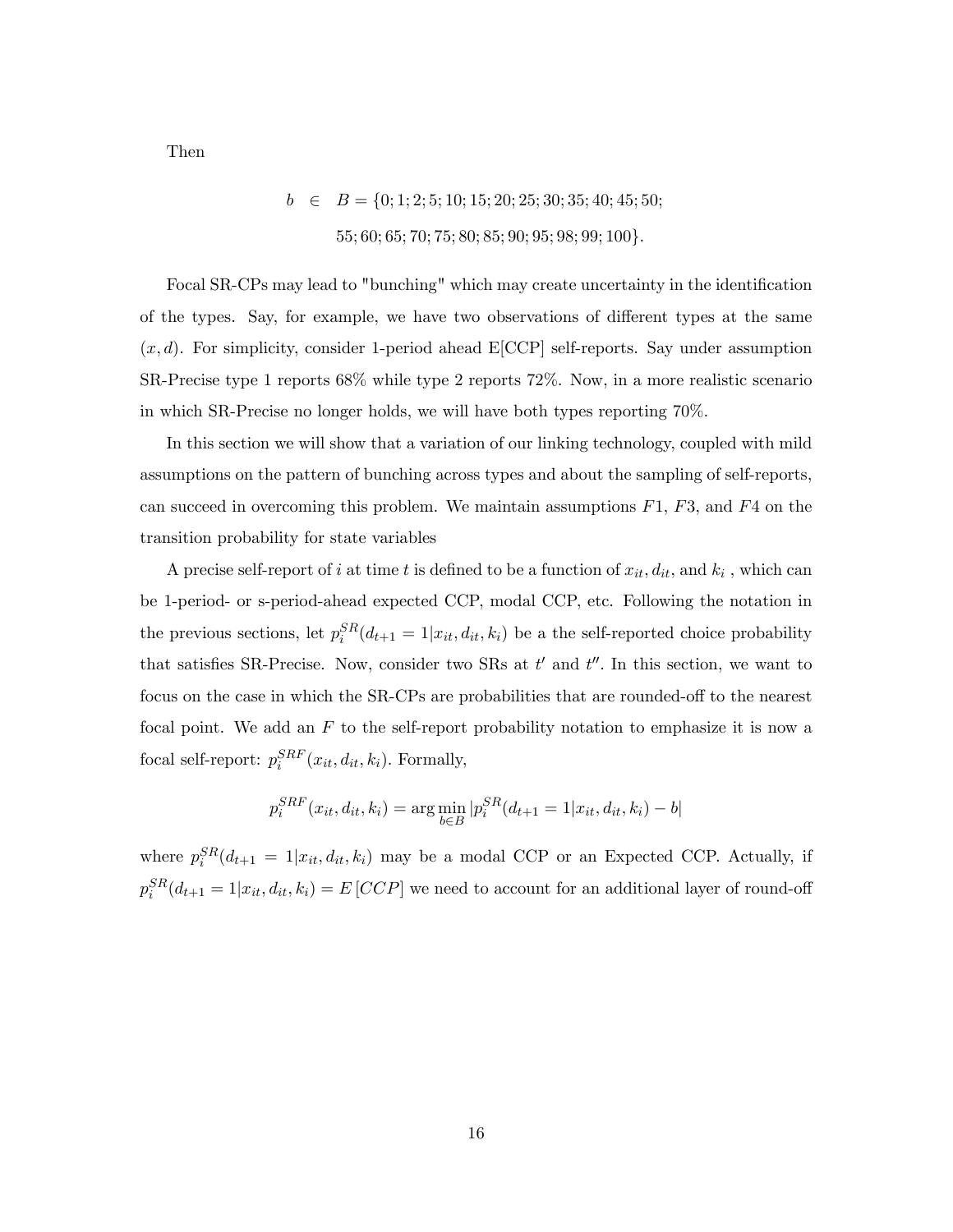in the underlying CCPs, which we then denote FCCPs:<sup>21</sup>

$$
E\left[FCCP\right] = \sum_{x_{i,t'+1}} \text{FCCP}\left(x_{i,t'+1}, k_i\right) f\left(x_{i,t'+1}|x_{it'}, d_{it'}, k_i\right)
$$
  
\n
$$
= \sum_{x_{i,t'+1}} \left[ \arg \min_{b \in B} \left| \text{CCP}\left(x_{i,t'+1}, k_i\right) - b \right| \right] f\left(x_{i,t'+1}|x_{it'}, d_{it'}, k_i\right)
$$
  
\n
$$
= \sum_{x_{i,t'+1}} \left[ \arg \min_{b \in B} \left| \text{Pr}\left(d_{i,t'+1} = 1|x_{i,t'+1}, k_i\right) - b \right| \right] f\left(x_{i,t'+1}|x_{it'}, d_{it'}, k_i\right)
$$

We assume all observations follow this "rounding" procedure. Since  $k_i$  is unobserved, from the econometrician's point of view, the SRs can be associated with states and actions only:  $\widetilde{p}_i^{SRF}(x_{it}, d_{it}) = p_i^{SRF}(x_{it}, d_{it}, k_i).$ 

**Definition 3 (Bunching)** Two SRs are said to be bunched at  $(x, d)$  for **observations** i and j of different types, if  $p_i^{SRF}(x, d, k_i) = p_j^{SRF}(x, d, k_j)$  and  $k_i \neq k_j$ . Two SRs are said to be bunched at  $(x, d)$  for **types** k and k', if  $p^{SRF}(x, d, k) = p^{SRF}(x, d, k')$ .

Note that "Bunching" is defined both, for observations and for types. When focal selfreports generate bunching in the data, some variation of our basic linking technology works under some additional assumptions.

Assumption B1 (Immediate Detection of Bunching Observations) If a pair of SRs by two observations i and j who belong to different types, bunch at the statechoice  $(x, d)$ , then their other SRs must be elicited at another common state-choice  $(x', d')$ , at which the two types' focal SRs differ:

$$
\widetilde{p}_{i}^{SRF}(x',d') \neq \widetilde{p}_{j}^{SRF}(x',d').
$$

 $21$ This additional layer of rounding off corresponds to the idea that an additional source of discrepancy between the theoretical  $E[CCP]$  and the self-report resides in the respondent's inability to exactly compute the value function "off the top of her head". This inability induces computation of FCCPs, rather than CCPs at each feasible state point next period. Then, a second layer of rounding is introduced when the average of these rounded CCPs is itself rounded off when the answer is provided to the interviewer. Note that this assumption only introduce some limited rationality at the self-report stage. Behavior continues to be fully rational.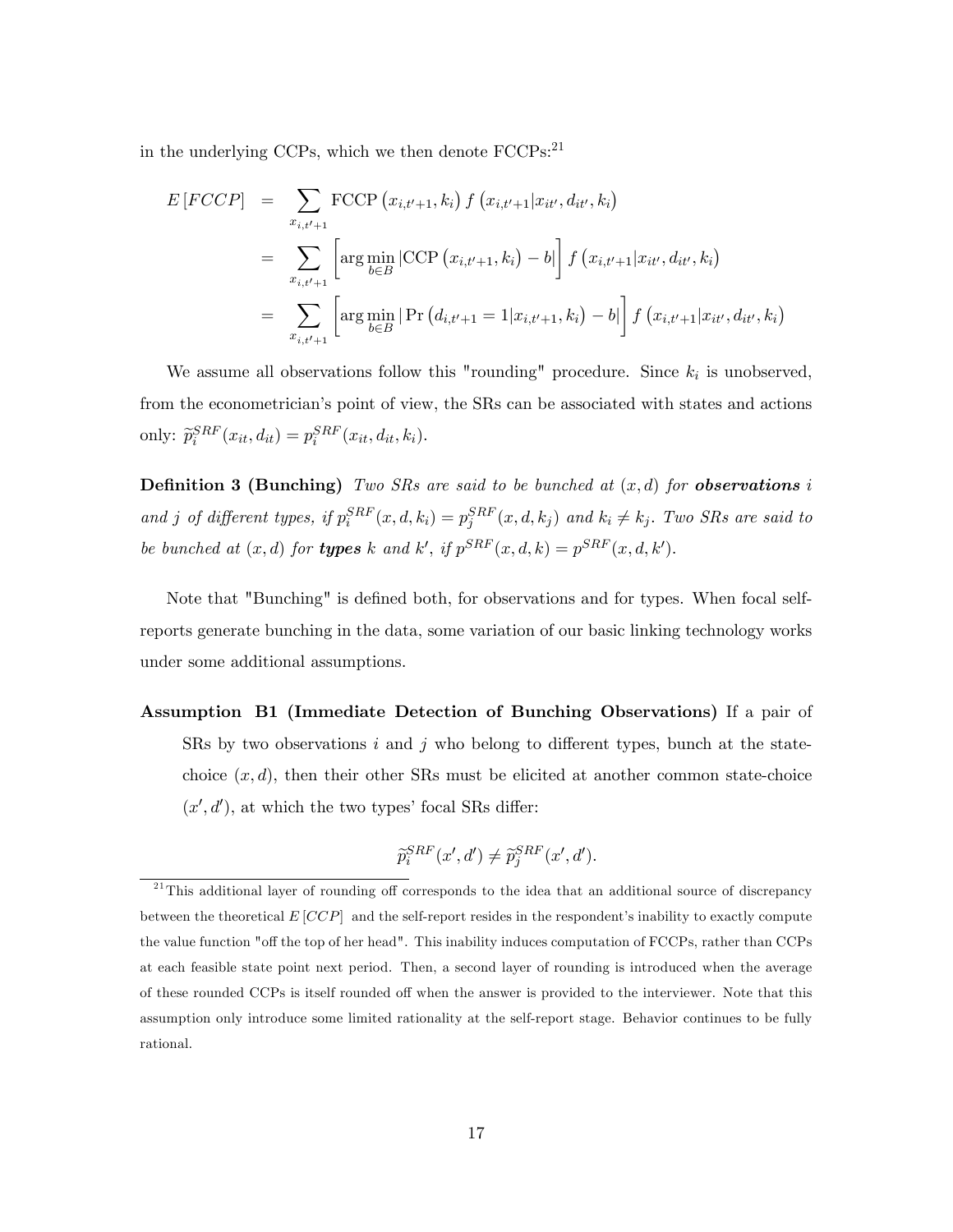Assumption B1 essentially makes sure that all bunchings of a pair of observations can be detected immediately. It will be relaxed later in the sense that we will not require immediate detection of bunching observations, but will require detection of bunching types.

**Definition 4 (Bunching state-choice for**  $\{i, j\}$ ) The bunching state-choice for  $\{i, j\}$  is the state-choice  $(x, d)$  at which their SRs bunch. Denote it by  $(x_{ij}^B, d_{ij}^B)$ .

Assumption B1 guarantees that whenever there are two observations  $i$  and  $j$  of different types reporting at a bunching state-choice for them, the bunching of different types is immediately detected. Hence, the to-be-defined "linking technology under bunching" can use this notion of "bunching state-choice".

In particular, under Assumption B1, two observations  $i$  and  $j$  can bunch at most at one state-choice cell.

In Figure 1, the squares mark the precise SRs, which are rounded-off to the nearest focal points, marked by circles. Whenever there is bunching of two different precise SRs, we include the square-marked precise SRs for illustrative purposes. As is evident from the figure, observations i and j have the same focal self-reports at the state-choice  $(x_{ij}^B, d_{ij}^B)$ .

However, Assumption B1 is not enough to identify the types. Consider the following example in Figure 2. There is no way of telling whether the observations are grouped as  $\{j, i\}$  and  $\{g, h\}$  or  $\{i, g\}$  and  $\{h, j\}$ . In light of this, we make Assumption B2, which bridges the two SRs by the same type.

**Assumption B2 (Bridging Bunchings)** For all observations i and j who belong to the same type, but the singleton intersection of whose SRs is at  $(x_{ih}^B, d_{ih}^B)$  for some h, there exists another observation l of the same type as i and j, who has SRs in the two non-bunching state-choice cells.

Figure 3 illustrates how observation l bridges a bunching.

Definition 5 (Linking Technology under Bunching)  $Define$  a binary relation,  $R^B$ , in the following way:  $\forall i, j \in \{1, 2, ...N\},\$ 

$$
i\; R^B\; j
$$

 $iff the following conditions are met:\n\n $\begin{bmatrix}\n\text{if } x \\
\text{if } x\n\end{bmatrix}$$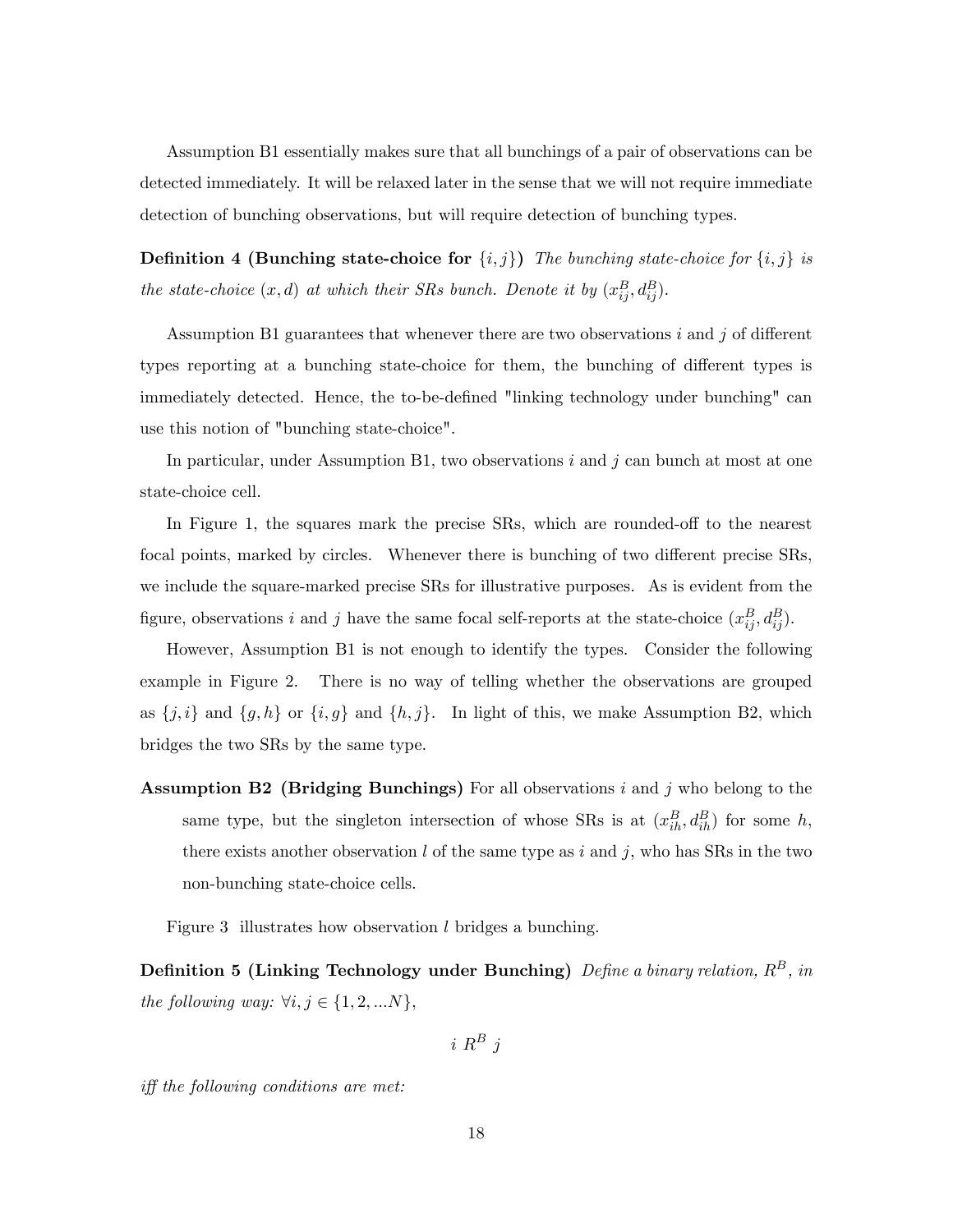

Figure 1: Illustration of Immediate Detection of Bunching Observations

Figure 2: Problem Without Assumption B2

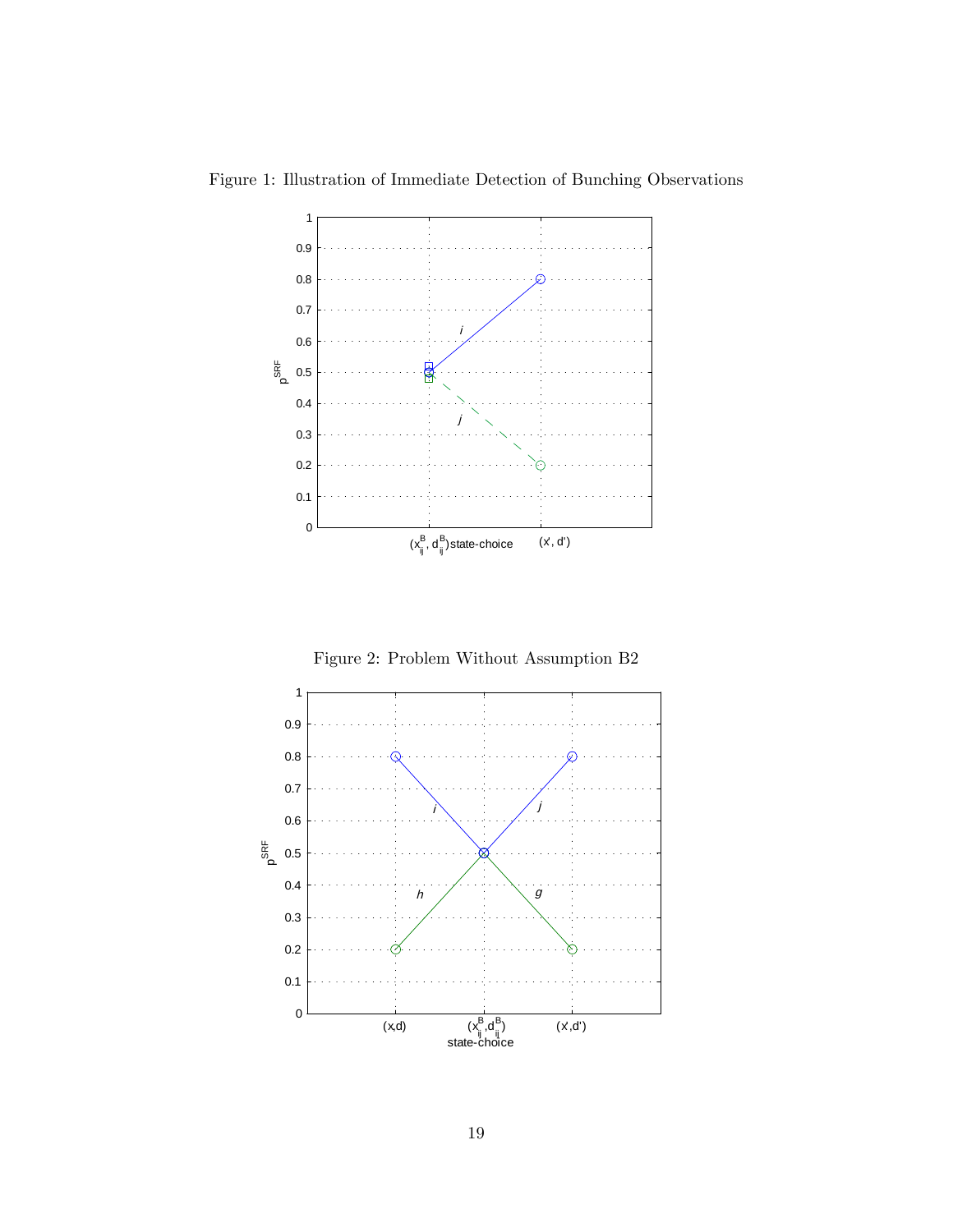

Figure 3: Illustration of Bridging the Bunching

1. The pairs of self reports for  $i$  and  $j$  are such that

$$
\{\widetilde{p}_i^{SRF}(x_{it'},d_{it'}),\widetilde{p}_i^{SRF}(x_{it''},d_{it''})\} \cap \{\widetilde{p}_j^{SRF}(x_{jt'},d_{jt'}),\widetilde{p}_j^{SRF}(x_{jt''},d_{jt''})\} \neq \emptyset,
$$

2. if  $\exists$  observation h,

$$
\{\tilde{p}_{i}^{SRF}(x_{it'}, d_{it'}), \tilde{p}_{i}^{SRF}(x_{it''}, d_{it''})\} \cap \{\tilde{p}_{j}^{SRF}(x_{jt'}, d_{jt'}), \tilde{p}_{j}^{SRF}(x_{jt''}, d_{jt''})\} = \{\tilde{p}_{i}^{SRF}(x_{ih}^{B}, d_{ih}^{B})\}
$$

then

$$
\exists l, \{\widetilde{p}_{l}^{SRF}(x_{lt'}, d_{lt'}), \widetilde{p}_{l}^{SRF}(x_{lt''}, d_{lt''})\} \n= \{\widetilde{p}_{i}^{SRF}(x_{it'}, d_{it'}), \widetilde{p}_{i}^{SRF}(x_{it''}, d_{it''})\} \triangle \{\widetilde{p}_{j}^{SRF}(x_{jt'}, d_{jt'}), \widetilde{p}_{j}^{SRF}(x_{jt''}, d_{jt''})\},
$$

where  $\triangle$  denotes the set difference.

The linking technology under bunching is a relation  $\sim^B$  on  $\{1, 2, ..., N\}$ :  $\forall i, j \in$  $\{1,2,...N\}=I,$ 

$$
i \sim^B j
$$

 $\bullet$  iff  $\exists$  a subset of observations  $\{i_1,i_2,...i_n\}\subseteq I$ , such that

$$
i R^B i_1 R^B i_2 R^B ... R^B i_n R^B j.
$$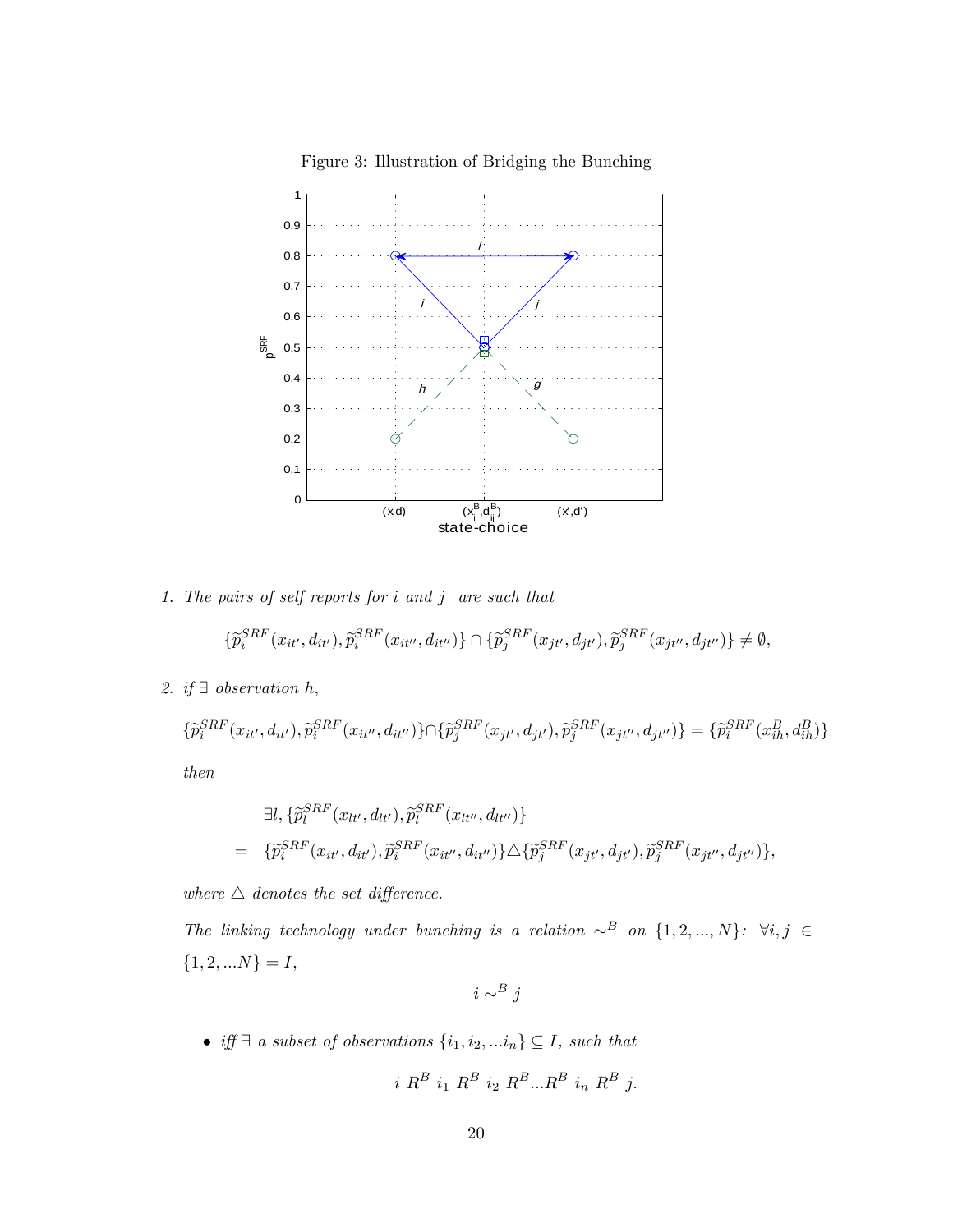

Figure 4: Identification of the Number of the Types

It can be easily proved that the linking technology under bunching also defines an equivalence relation.

Lemma 2 Under Assumptions B1, B2 and SR-No Islands, the linking technology under bunching recovers the true types exactly.

#### **Proof.** See Appendix. ■

Note that the number of types is identified after the partition. In particular, it is not identified by counting the number of different SRs in each state-choice cell. Consider Figure 4. The partition identifies 3 types, though at each state-choice cell, there are only 2 different SRs. With a slight abuse of notation,  $(x_{kk}^B, d_{kk'}^B)$  here denotes the bunching state-choice cell for type  $k$  and type  $k'$ . The arrows indicate "bridges".

Assumption B3 (Detection of Bunching Types) If two types,  $k$  and  $k'$ , bunch at the state-choice  $(x, d)$ , then  $\exists$  two observations i of type k and j of type k', and another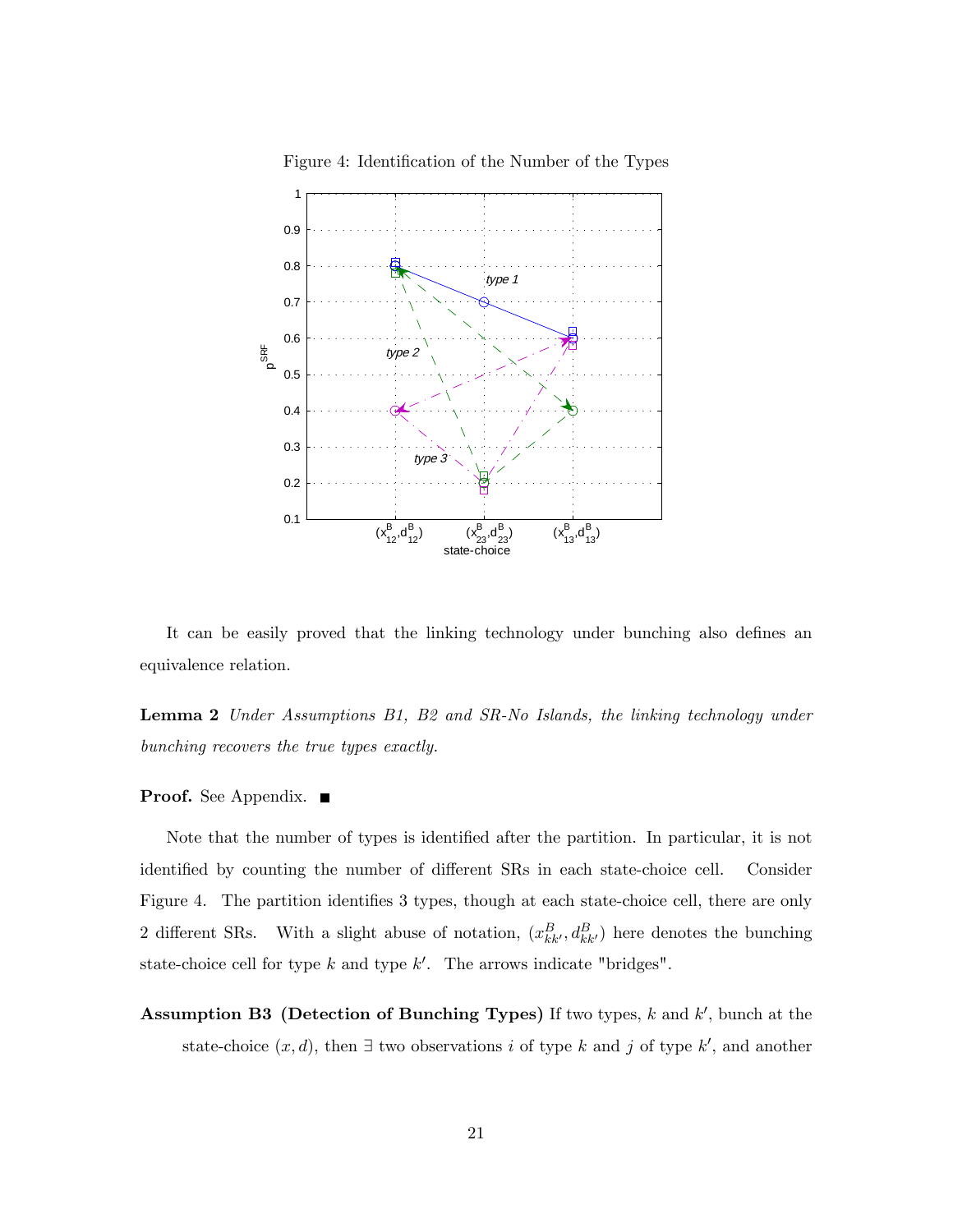

Figure 5: SRFs Allowed under Assumption B3 but not B1

state-choice  $(x', d')$  s.t.

$$
\begin{cases} \tilde{p}_i^{SRF}(x,d) = \tilde{p}_j^{SRF}(x,d) \\ \tilde{p}_i^{SRF}(x',d') \neq \tilde{p}_j^{SRF}(x',d') \end{cases}
$$

Assumption B3 is weaker than Assumption B1. Assumption B1 ensures that whenever two observations of different types bunch, their other SRs reveal the bunching to the researcher. Assumption B3 only requires that whenever two types bunch, some observations' SRs reveal the bunching of the types to the econometrician. Figure 5 gives an example which satisfy Assumption B3 but not Assumption B1. Consider the observation  $l$ in the figure. Assumption B1 would require the existence of another observation that links  $p^{SRF}(x_{ih}^B, d_{ih}^B) = 0.5$  and  $p^{SRF}(x', d') = 0.8$  for immediate detection of bunching types. Nevertheless, Assumption B3 is satisfied as long as the observations  $i$  and  $h$  reveal the bunching of two types at  $(x_{ih}^B, d_{ih}^B)$ .

With Assumption B3 replacing Assumption B1, the linking technology under bunching now cannot guarantee to recover the exact type of each observation. For example, types of i and h in Figure 6 are not distinguishable. Assumption B4 deals with this issue.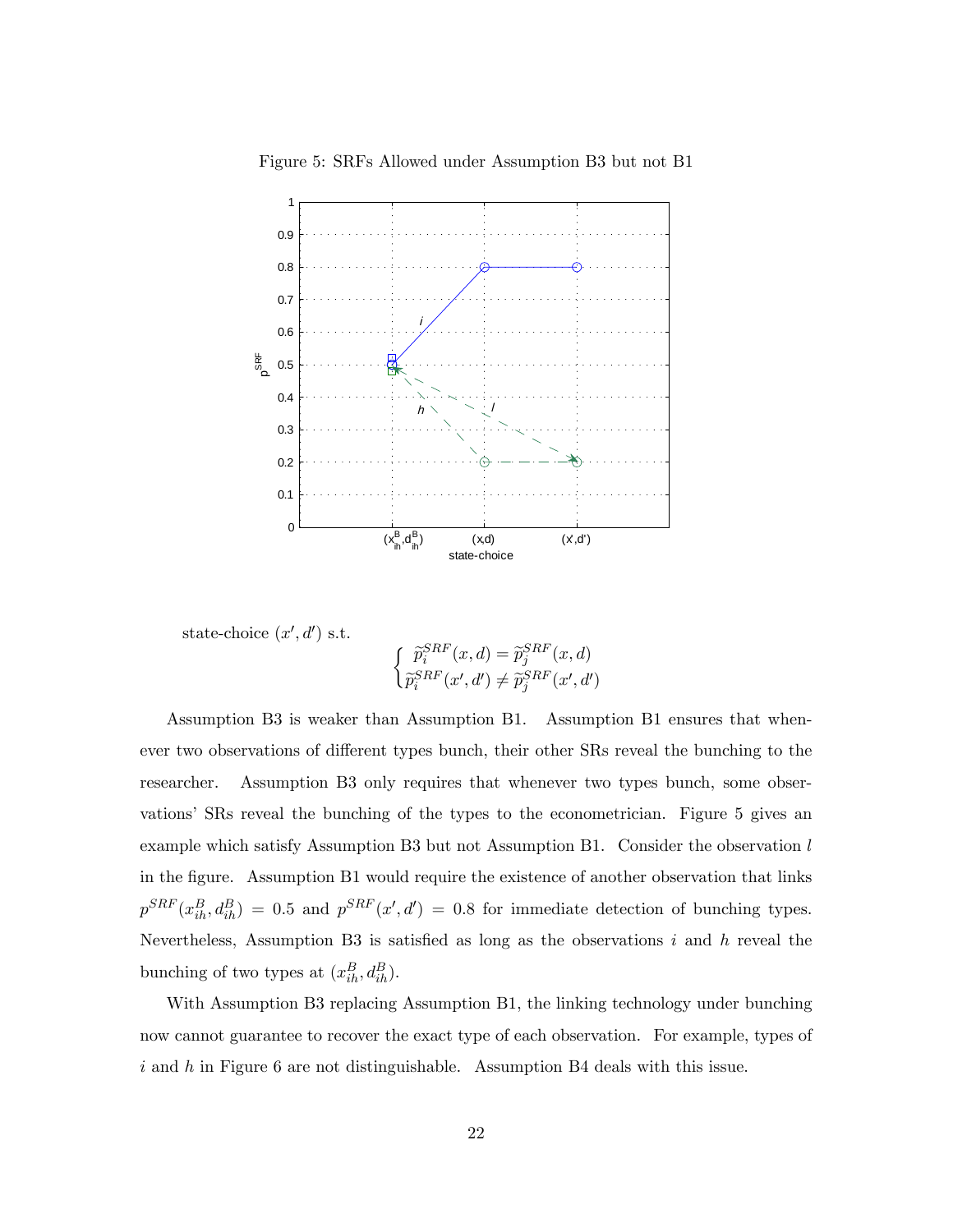



Assumption B4 (No observations with two "bunched" self-reports) Every observation  $i$  has at least one self-report elicited at a state-choice in which there is no bunching.

The following proposition establishes one of the most important results in this paper.

**Proposition 1** Under Assumptions B2, B3, B4 and SR-No Islands, the linking technology under bunching recovers the true types.

**Proof.** Given Lemma 2, the critical step is to restore the identification of bunching statechoice cells under Assumption B3 (Detection of Bunching Types), which is weaker than Assumption B1 (Detection of Bunching Observations). Consider an observation  $i$ , whose SRs involve one SR in a bunching state  $(x, d)$  where her type bunches with another type. By Assumption B3, this bunching of types is detectable by two observations that do not necessarily involve i. There are thus two possibilities. One,  $\exists$  an observation u, who bunches with i at  $(x_{iu}^B, d_{iu}^B)$ , but differentiates itself at another state-choice  $(x', d')$ , as is depicted in Figure 7. Two, while i's other SR is at  $(x', d')$ , there are two observations u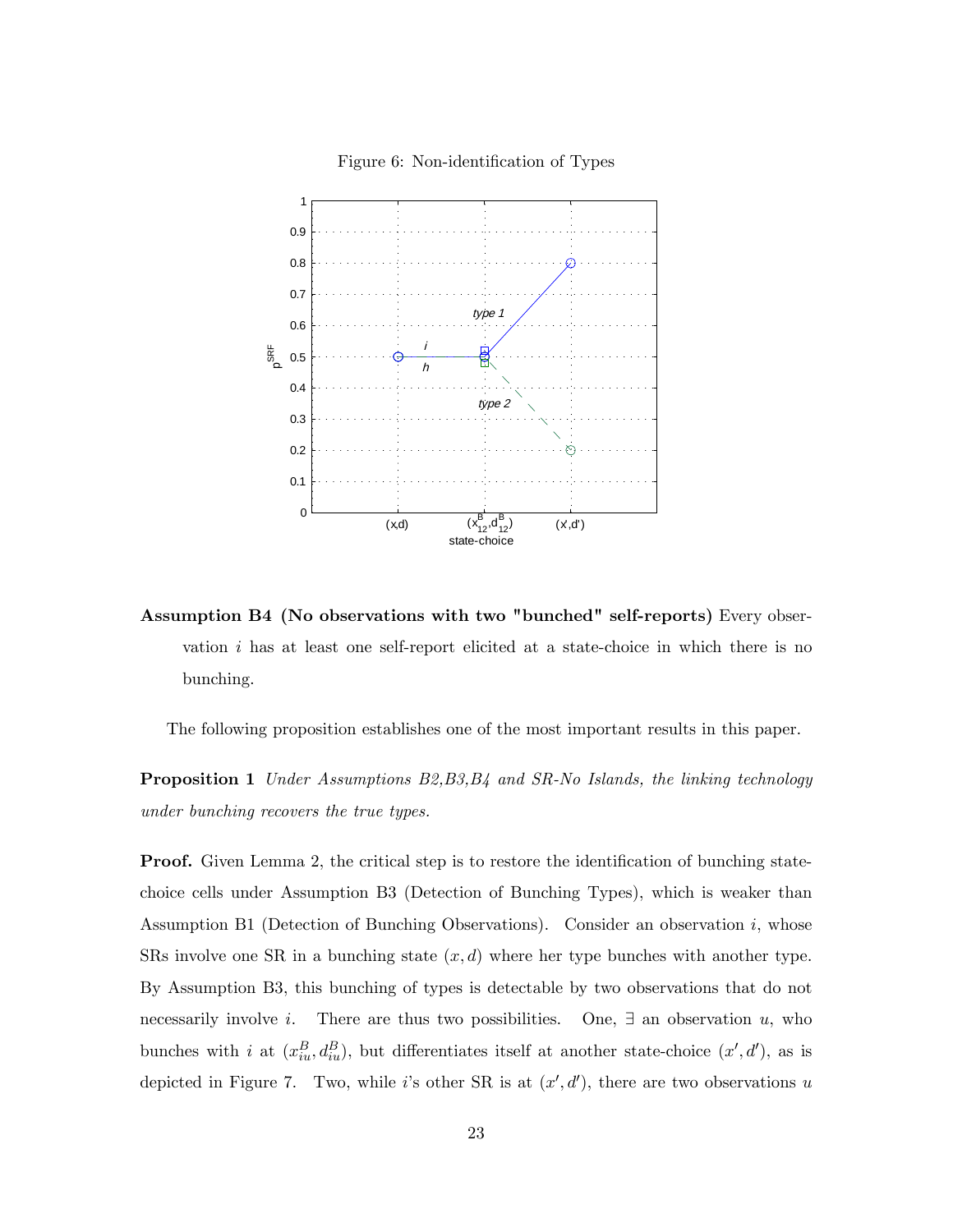

Figure 7: Immediate Detection of i-u Bunching

and v, who reveal the bunching of the types at some other state-choice  $(x'', d'')$ , as is in Figure 8.

Now consider observations  $i$  and  $j$ , who are of the same type. We want to show that  $i$  $\sim^B j$ . In the first case, by Lemma 2, we have  $i \sim^B j$ . In the second case, by Assumption B3, there exist two observations u and v that reveal the bunching of types at  $(x, d)$ , that is,  $(x, d) = (x_{uv}^B, d_{uv}^B)$ . By Assumption B2, there exists some observation l that bridges j and v and there exists some other observation w that bridges v and i. The linking technology under bunching gives that  $j \sim^B v$  and  $v \sim^B i$ . By the transitivity of the equivalence relation,  $j \sim^B i$ .

Now comes the other direction that  $j \sim^B i$  implies  $k_j = k_i$ . It suffices to show that  $\forall m$  $R^B$  n implies  $k_m = k_n$ . Suppose not. Since m  $R^B$  n, let the common state-choice cell at which m and n made a common SR be  $(x, d)$ . By Assumption B3,  $\exists$  two observations m' and  $n'$  and another state-choice  $(x', d')$  s.t.

$$
\begin{cases}\n\widetilde{p}_{m'}^{SRF}(x,d) = \widetilde{p}_{n'}^{SRF}(x,d) \\
\widetilde{p}_{m'}^{SRF}(x',d') \neq \widetilde{p}_{n'}^{SRF}(x',d')\n\end{cases}.
$$

Assumption B2 identifies through bridging that  $m' \sim^B m$  and  $n' \sim^B n$ . Hence,  $m' \sim^B n'$ .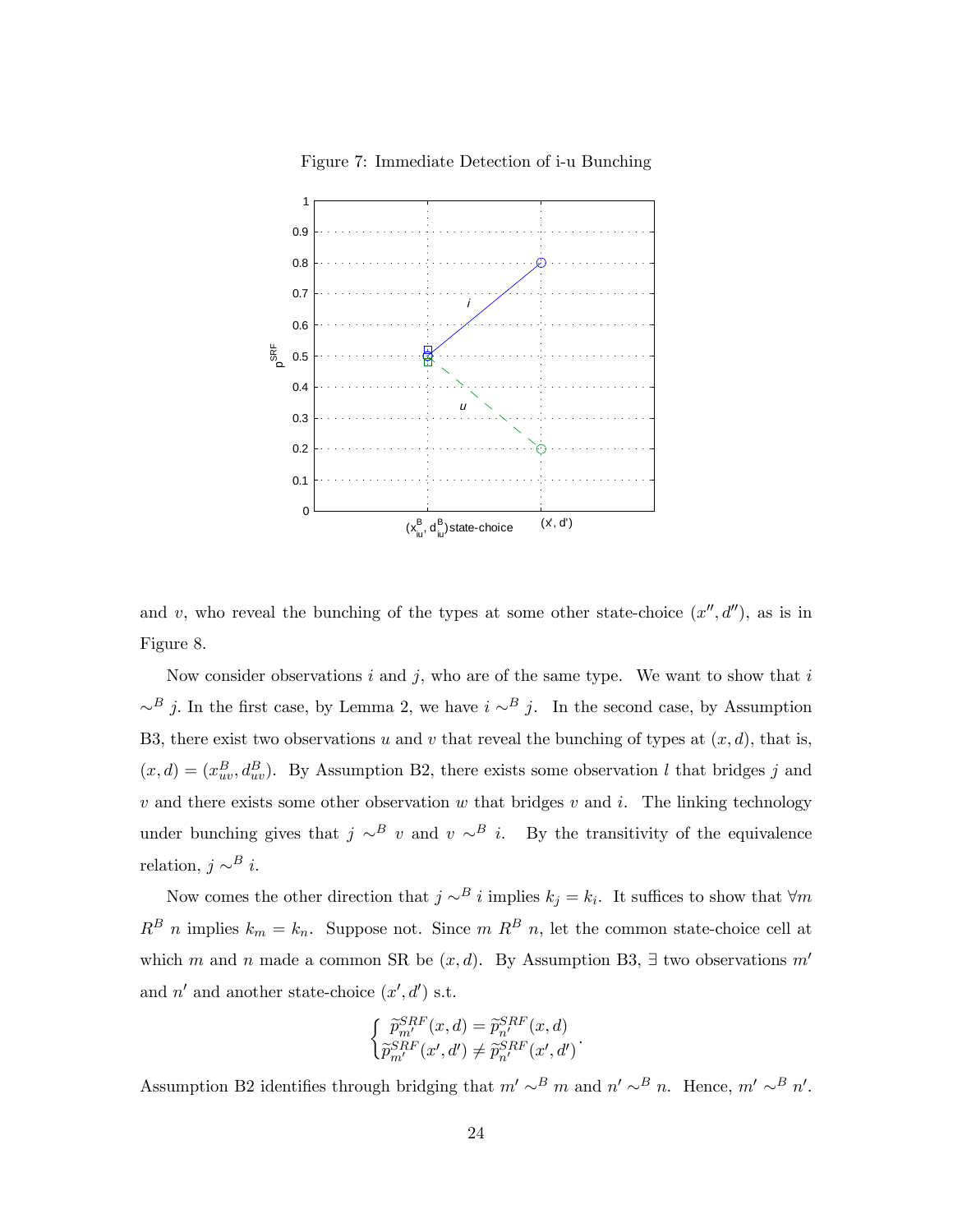

Figure 8: Detection of i-u Bunching Using v

Contradiction.

However, for all pairs of observations whose SRs are identical at two of their bunching state-choice cells (observations ruled out in Assumption B4), their types are not identified. Recall Figure 6. Assumption B3 nevertheless indicates which two types these two observations may belong to.

In practice, we can write a computer algorithm that implements the linking technology to determine the type of those observations whose two SRs do not bunch with those of another type simultaneously.<sup>22</sup>

Finally, we can relax Assumption B4. For those observations whose types are indeterminate, we will impute their types by finding the conditional probability of being a particular type given the observation's history of states and choices and its pair of bunching statechoices. Let *i* be such an observation of type k, whose SRs are  $\{\tilde{p}_i^{SRF}(x_{t'}, d_{t'}), \tilde{p}_i^{SRF}(x_{t''}, d_{t''})\},\$ where  $(x_{t}, d_{t})$  and  $(x_{t}, d_{t})$  are two bunching state-choice cells for types k and k'. Below we describe the procedure used to impute  $i$ 's type.

First, we use the subsample where types can be correctly revealed to form a system of

 $^{22}\mathrm{The}$  algorithm is described in detail in a supplementary Appendix available upon request.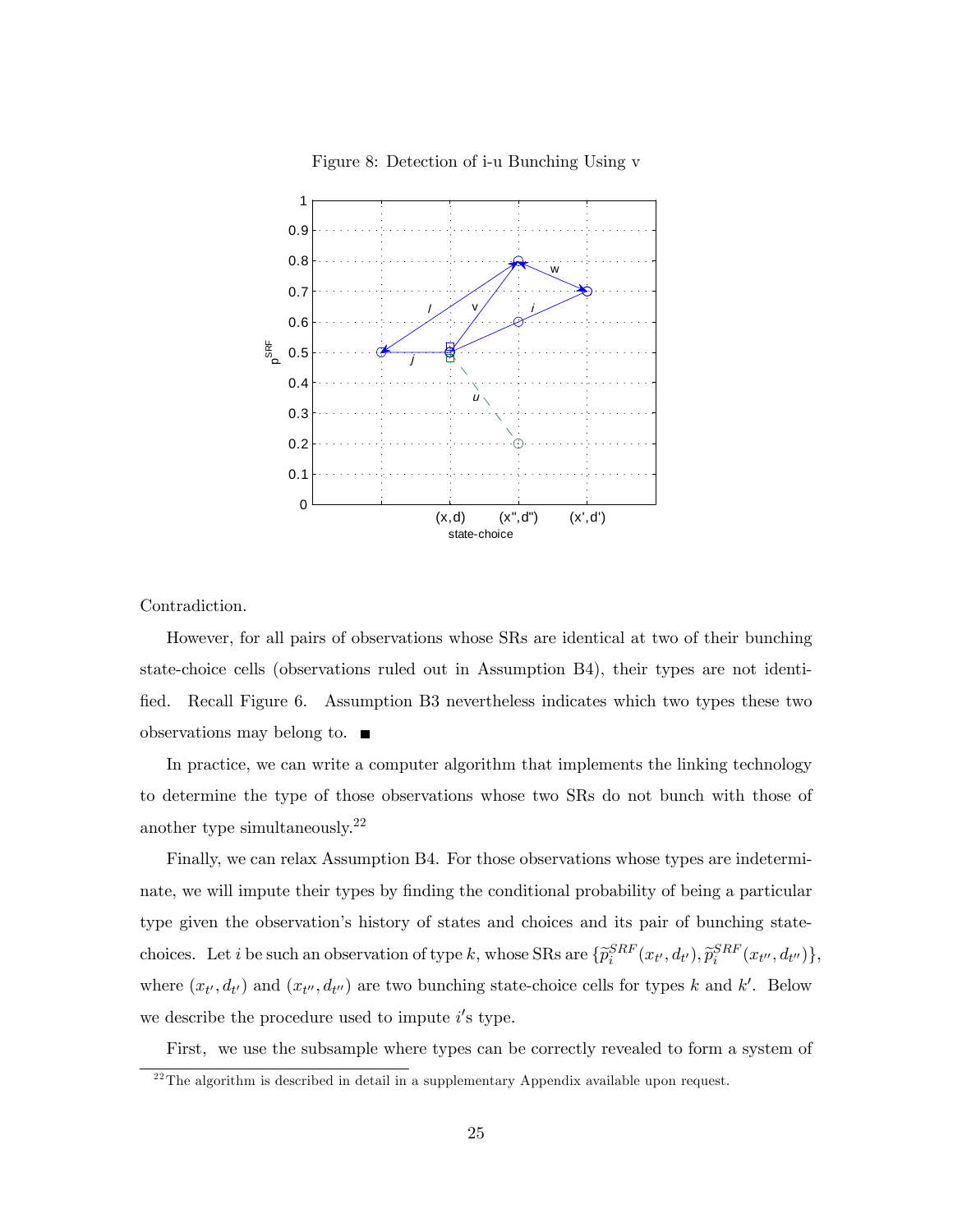equations in terms of CCPs for each type and solve for the CCPs for each type. There are in general  $|X| \times K$  equations and unknowns. Note that unlike the situation under SR-Precise, now even with 1-period ahead SRs the system will be non-linear. In the case of expected CCPs, the non-linearity is introduced by the double rounding-off. A typical equation of such a system will then look like

$$
p_i^{SRF}(x_{it'}, d_{it'}, k_i)
$$
  
\n=  $p_i^{SRF}(d_{i,t'+1} = 1 | x_{it'}, d_{it'}, k_i)$   
\n=  $\arg \min_{b \in B} |p_i^{SR}(d_{t+1} = 1 | x_{it}, d_{it}, k_i) - b|$   
\n=  $\arg \min_{b \in B} \left\{ \left| \sum_{x_{i,t'+1}} \left[ \text{FCCP}(x_{i,t'+1}, k_i) \right] f(x_{i,t'+1} | x_{it'}, d_{it'}) - b \right| \right\}$   
\n=  $\arg \min_{b \in B} \left\{ \left| \sum_{x_{i,t'+1}} \left[ \arg \min_{b \in B} | \Pr(d_{i,t'+1} = 1 | x_{i,t'+1}, k_i) - b| \right] f(x_{i,t'+1} | x_{it'}, d_{it'}) - b \right| \right\}$ 

Note that in general the above system may not have a unique solution. Therefore we work with an approximate problem that essentially disregards the two layers of rounding-off. Given the set of focal points  $B$ , the bias introduced by the approximation will be bounded. Since the focal CCPs differ from their precise values by at most  $\pm 0.025$  at each rounding-off, our procedure leads to a bounded bias of  $\pm 0.05$ 

Once we solve the above system, we compute the conditional probability of  $i$  being type  $k$  given is history of choices and states for every "problematic" observation i (i.e. every observation whose pair of self-reports does not provide enough information to uncover its type).

To that end note that for problematic observations we have

$$
\Pr(k | \{x_t, d_t\}_{t \neq t', t''}) = \frac{\Pr(\{x_t, d_t\}_{t \neq t', t''} | k) \Pr(k)}{\Pr(\{x_t, d_t\}_{t \neq t', t''})} \n= \frac{\Pr(\{x_t, d_t\}_{t \neq t', t''} | k) \Pr(k)}{\sum_{k'=1}^{K} \Pr(\{x_t, d_t\}_{t \neq t', t''} | k') \Pr(k')}
$$

In the RHS,  $Pr\left(\left\{x_t, d_t\right\}_{t \neq t', t''} | k\right)$  can be computed using type k's CCPs and the estimates of the transition probabilities of the states.  $Pr(k)$  is estimated using, for example,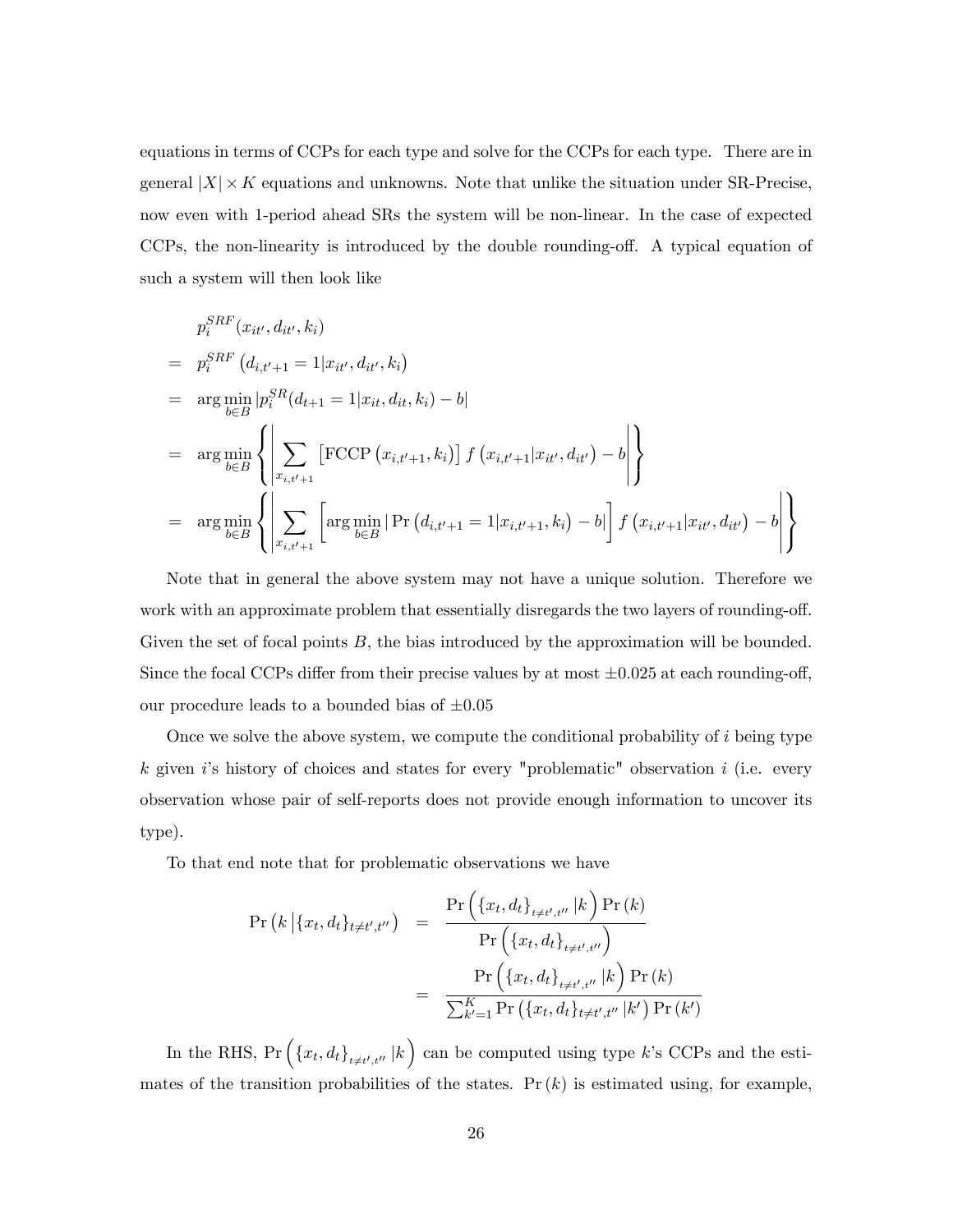the following equation

$$
Pr(d_t = 1|x_t = 5) = Pr(d_t = 1|x_t = 5, k = 1) Pr(k = 1)
$$

$$
+ Pr(d_t = 1|x_t = 5, k = 2) [1 - Pr(k = 1)]
$$

where  $Pr(d_t = 1|x_t = 5)$  is estimated by simple frequency from the data and  $Pr(d_t = 1|x_t = 5, k = 1)$ and  $Pr(d_t = 1|x_t = 5, k = 2)$  are computed using the type specific CCPs for each type. Given that obtaining such CCPs is not feasible, we work with approximate CCPs which solve the approximate system of equations described above.<sup>23</sup> Among all those problematic observations who have the same SRs and the same remaining history for  $t \neq t'$ ,  $t''$  as i's. We then assign their types such that with probability  $p(k|\{x_t, d_t\}_{t \neq t', t''})$ , they are of type  $k^{.24}$ 

### 4 Montecarlo Experiments

In this section we do not discuss the precise data case because its empirical implementation is less feasible given that most subjective assessments of future choice probabilities have focal measurement error. We instead focus on the more realistic, empirically relevant, case in which there is focal measurement error in SR-CPs. We analyze two cases : a) a case in which this particular form of noise in the self-reports is innocuous and b) the more general case in which it leads to bunching.

Consider the model in the machine replacement example of Section 2. Again, note that we purposefully work with a simple toy model to be able to assess timing gains relative to a full-solution approach. However the method works equally well if we have a realistic state space that prevents estimation via full-solution. True, when the state space gets large it is likely that we will run into a "Data Curse of Dimensionality" in the sense that we will not have enough data to estimate the first-stage CCPs non-parametrically, even if we do not condition on type. This is not a limitation of our method, but one shared with the

<sup>&</sup>lt;sup>23</sup> Alternatively, the denominator in the RHS,  $Pr(\lbrace x_t, d_t \rbrace_{t \neq t', t''})$ , could be obtained by counting the proportion of observations who have this particular history of states and choices.

 $24$ This procedure can be readily extended to the case where there are more than two types bunching at the state-choice cells at the time of the SRs.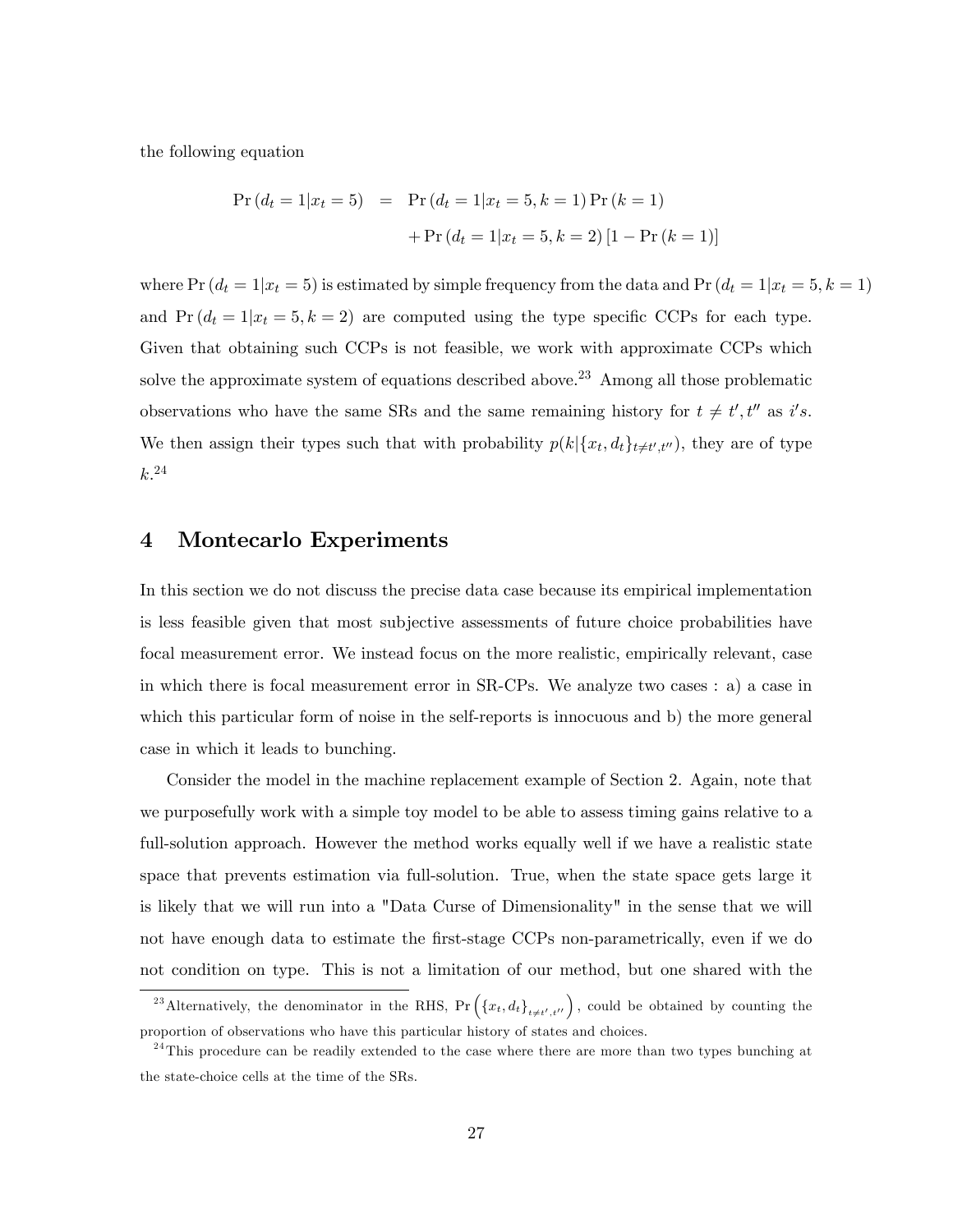original Hotz-Miller (1993) estimator. However, there exist well known generalizations of the original Hotz-Miller strategy that preserve the initial insight while at the same time solving the "Data Curse of Dimensionality". For example, after unraveling the types we could use the estimator advanced by Hotz, Miller, Sanders and Smith (1994) that combines the alternative representation of the value function with a forward path simulation approach to greatly diminish the data requirements of the original Hotz-Miller strategy.<sup>25</sup>

We consider the simplest case in which there are  $K = 2$  types. We simulate data on  $N = 100,000$  firms and  $T = 10$  periods using that model as underlying DGP with the following parameters:

Type 1: 
$$
(\theta_{11}, R_1) = (-0.4, -3)
$$
  
Type 2:  $(\theta_{12}, R_2) = (-1.2, -7)$ 

We generate inputs to the simulated self-reports using our theory of self-report and further round off self-reported choice probabilities on the simulated elicitation according to the focal points described Section 3:2: In Figure 9 we see that despite the measurement error induced by focal self-reports, no type-bunching occurs. The squares point to the location of the precise E[CCP]s, the ones that would be elicited in the ideal case without "heaping" in focal values. The circles show the corresponding "focal" E[CCP]s

Since no type bunching occurs, the linking technology quickly establishes the number of types and type membership, and Hotz-Miller proceeds with type as an extra state variable. Table 1 describes the results of the Montecarlo simulations and illustrates that our linking technology allows quick and precise estimation of the unobserved heterogeneity in the structural model.<sup>26</sup>The mean estimate over the  $R=500$  repetitions is virtually the same as the truth. The standard deviation of the Montecarlo distribution is very small.<sup>27</sup>

 $^{25}$ Only states visited with positive probability in the sample at hand (as oposed to all feasible states conceptually possible in the model) are used in this estimation strategy.

 $2<sup>26</sup>$  Convergence of the entire algorithm takes on average aproximately half a minute. Almost all of the time is spent in the Hotz-Miller step. Indeed, preliminary type revelation and linking only takes about half a second. The montecarlo was run in a standard desktop using MATLAB.

<sup>&</sup>lt;sup>27</sup>Standard Deviations for the montecarlo distribution of estimates are computed for each parameter as follows:  $\sqrt{\frac{1}{R} \sum_{r=1}^{R} (\theta_r - \overline{\theta})^2}$  where  $\overline{\theta} = \frac{1}{R} \sum_{r=1}^{R} \theta_r$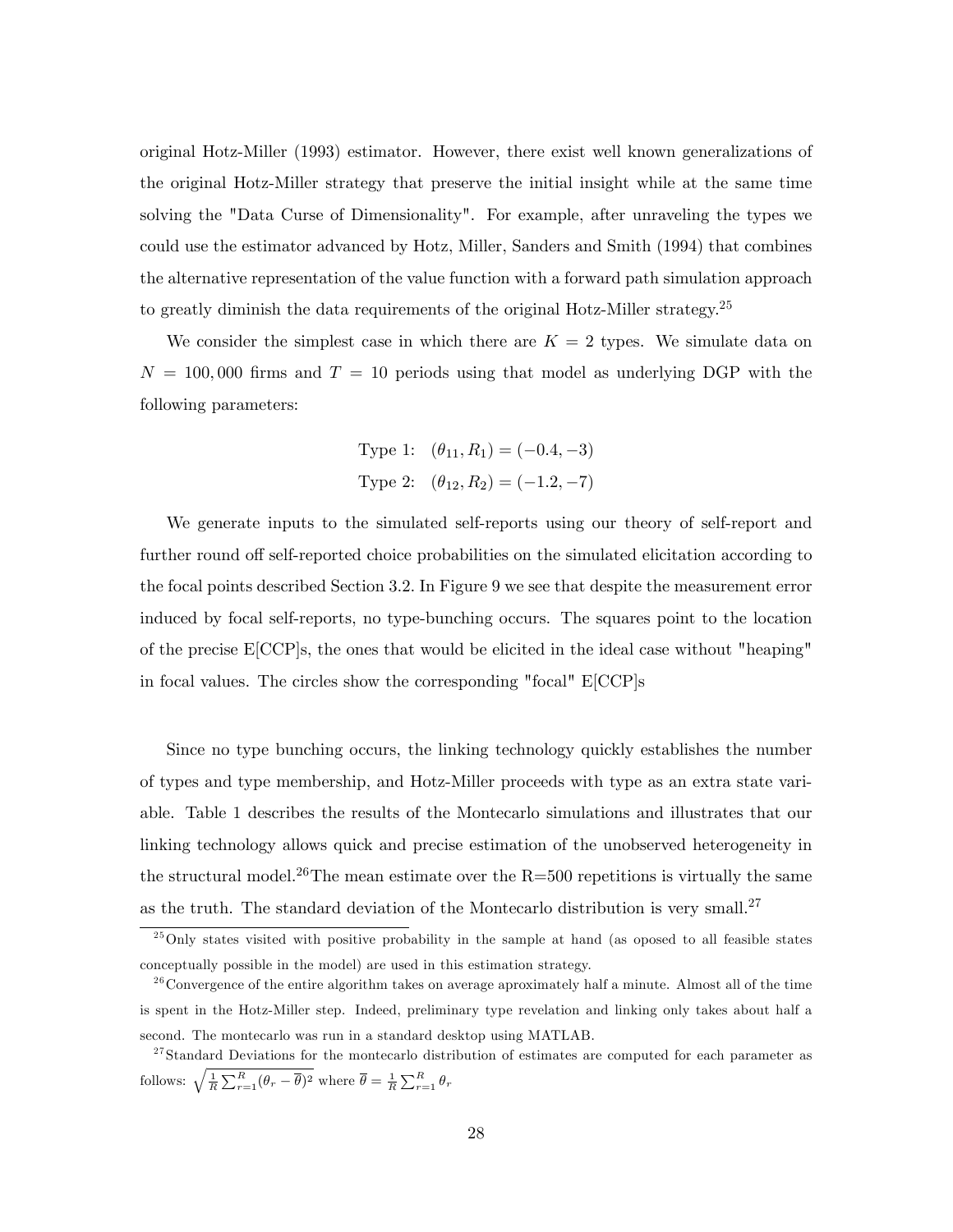

Figure 9: Focal Self-Reports That Do Not Lead to Bunching

|--|

|               | Truth  | Full Solution                |     | Hotz-Miller       |        |  |
|---------------|--------|------------------------------|-----|-------------------|--------|--|
|               |        | Mean                         | SD. | Mean              | SD.    |  |
| $\theta_{11}$ | $-0.4$ | $-0.4000$                    |     | $0.0058 - 0.3999$ | 0.0058 |  |
| $R_1$         | $-3.0$ | $-2.9997$ 0.0198 $-2.9995$   |     |                   | 0.0198 |  |
| $\theta_{12}$ | $-12$  | $-1.2012$ $0.0269$ $-1.2008$ |     |                   | 0.0268 |  |
| $R_2$         | $-7.0$ |                              |     |                   | 0.0949 |  |
| Avg. Time     |        | 11 minutes                   |     | 30 seconds        |        |  |

We now modify our DGP to generate a more complex situation. The parameters are now:

Type 1: 
$$
(\theta_{11}, R_1) = (-0.27, -2.65)
$$
  
Type 2:  $(\theta_{12}, R_2) = (-0.40, -3.75)$ 

In Figure 10 we can see that focal self-reports now lead to bunching in state choicecombinations  $(x, d) = (2, 0)$  and  $(x, d) = (3, 0)$ . Again, the squares point to the location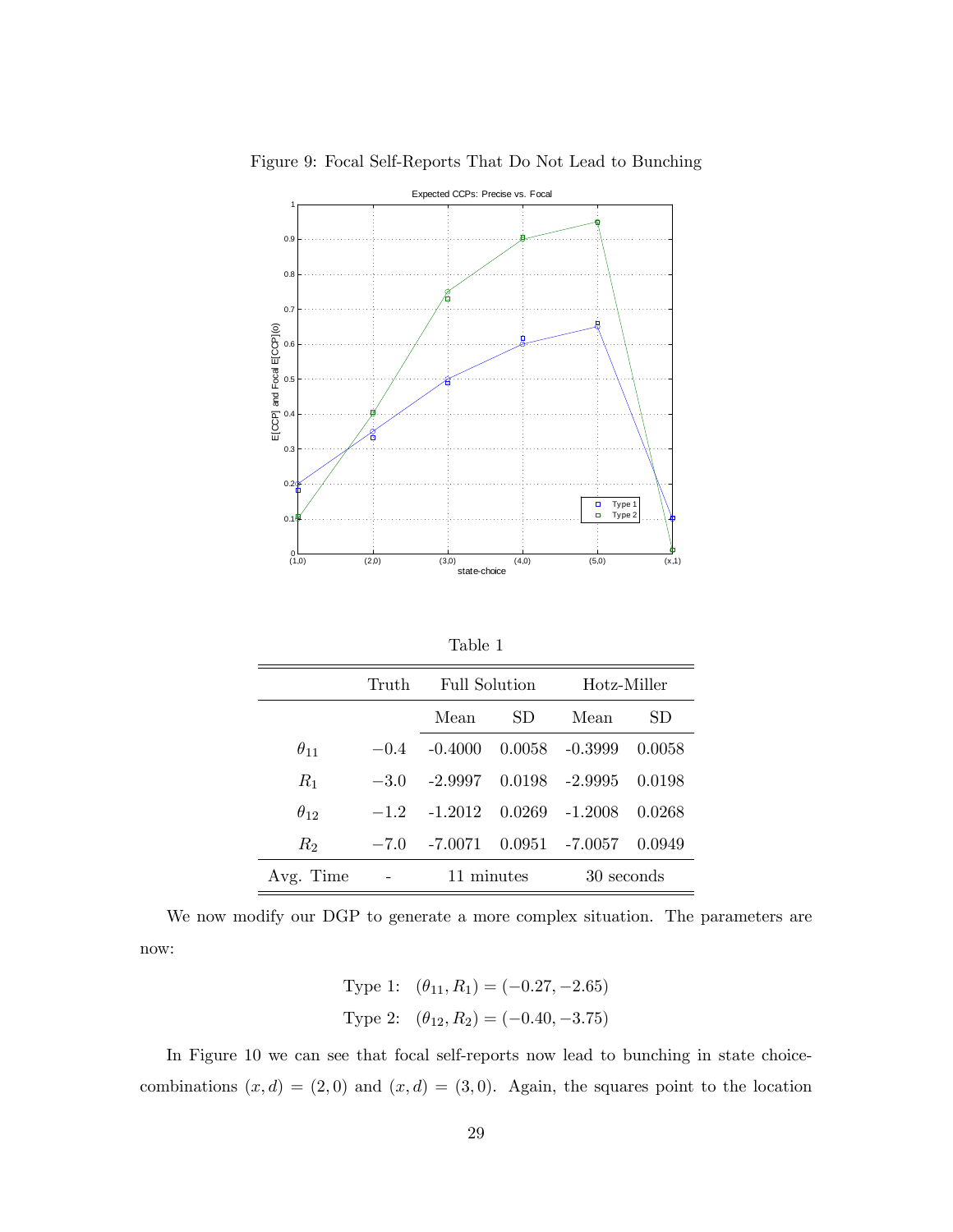of the precise E[CCP]s. The nearby circles show the corresponding "focal" E[CCP]s that respondents actually provide.



Figure 10: Focal Self-Reports That Lead to Bunching

We consider four estimation strategies for this case. In Table 2 we show the Montecarlo results for each of these.

1. **Discarded:** In this strategy, we just drop from the sample those observations whose type cannot be determined. Column 2 shows the mean estimates. While the maintenance costs,  $\theta_1$  are estimated very precisely for both types, there is a small bias in the estimates of replacement costs  $R_1$  and  $R_2$ . In both cases we tend to underestimate replacement costs. This makes sense. Since the two bunching state choice combinations  $(2,0)$  and  $(3,0)$  involve non-replacement decisions, when we discard observations we tend to disproportionately eliminate from the sample observations that do not replace machines. Therefore the sample becomes more dominated by observations that do replace machines. The structural parameter estimates rationalize this behavior in the data by making machine replacement decisions less costly than they really are.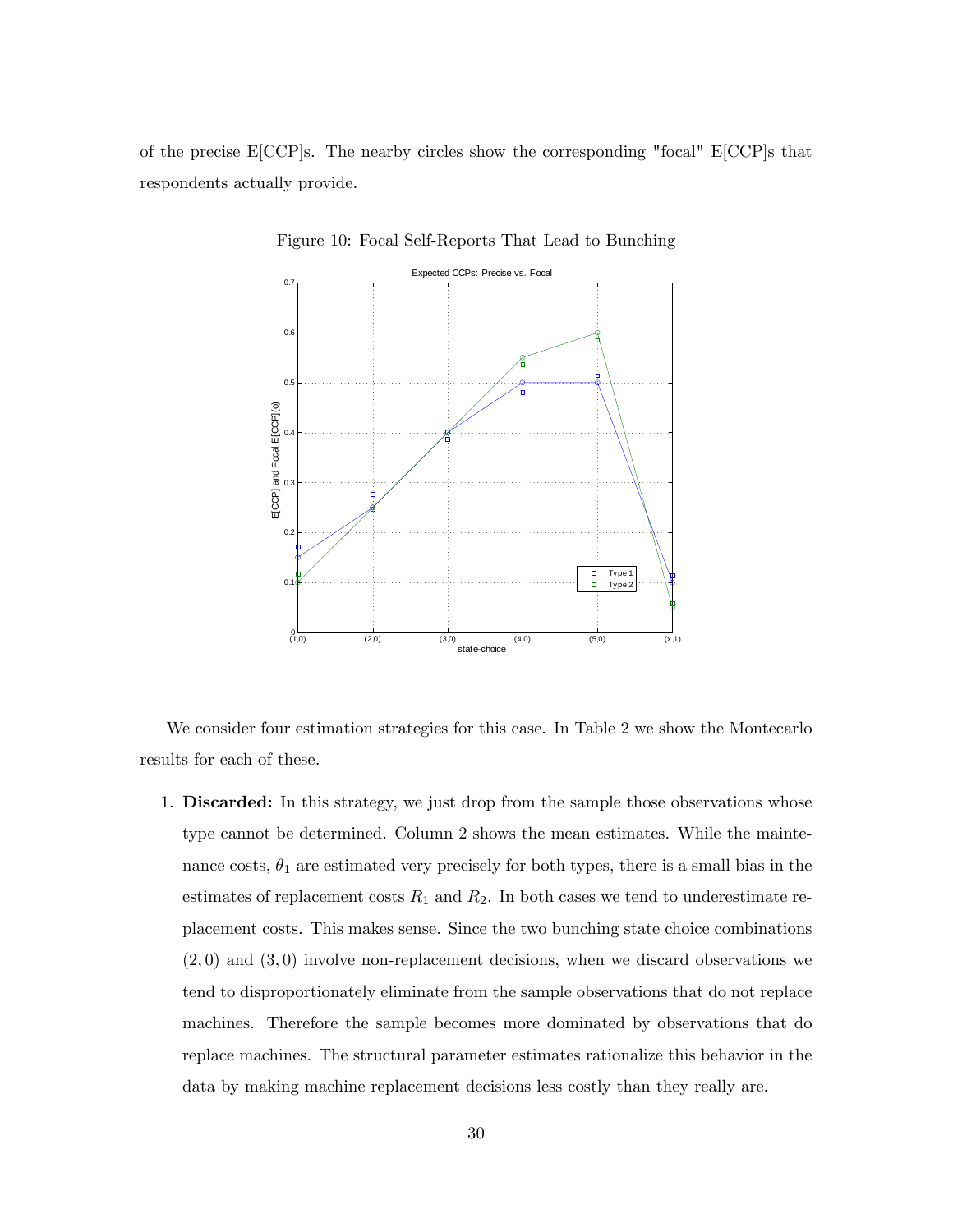- 2. Infeasible  $\mathbf{A}$ : In this case we pretend we know each observation's type. Then we estimate  $p(k | \{(x_t, d_t)\}_{t=t',t''}, \{x_t, d_t\}_{t \neq t',t''})$  by simple frequency and assign types to "problematic" observations such that they (as a group) are consistent with this estimated probability. Here we are back to the scenario of our first Montecarlo without bunching. Not surprisingly the performance is excellent.
- 3. Infeasible B: Here we no longer pretend we know each observation's type but instead claim we know the precise CCPs. Then we compute  $p\left(k \left|\{(x_t, d_t)\}_{t=t',t''}, \{x_t, d_t\}_{t \neq t',t''}\right.\right)$ using the Bayesian update described above and again assign types to "problematic" observations.<sup>28</sup> Again results are extremely good.
- 4. Feasible: Our feasible estimation strategy follows the same protocol as Infeasible B, but now using the approximate type-specific CCPs derived from the approximate system of equations based on focal E[CCP]s. The performance here is also excellent and virtually the same as the one achieved by Infeasible B, which uses the (usually unavailable) precise CCPs.

|               | Truth                    | "Discarded"  |        | Infeasible A |        | Infeasible B   |        | Feasible     |           |
|---------------|--------------------------|--------------|--------|--------------|--------|----------------|--------|--------------|-----------|
|               |                          | Mean         | SD.    | Mean         | SD.    | Mean           | SD.    | Mean         | <b>SD</b> |
| $\theta_{11}$ | $-0.27$                  | $-0.2735$    | 0.0016 | $-0.2707$    | 0.0016 | $-0.2713$      | 0.0016 | $-0.2709$    | 0.0015    |
| $R_1$         | $-2.65$                  | $-2.6227$    | 0.0088 | -2.6538      | 0.0085 | -2.6566        | 0.0085 | $-2.6561$    | 0.0082    |
| $\theta_{12}$ | $-0.40$                  | $-0.4006$    | 0.0024 | $-0.3985$    | 0.0022 | $-0.3968$      | 0.0022 | $-0.3977$    | 0.0022    |
| $R_{\rm 2}$   | $-3.75$                  | $-3.7024$    | 0.0138 | $-3.7414$    | 0.0134 | $-3.7304$      | 0.0131 | $-3.7329$    | 0.0134    |
| Avg. Time     | $\overline{\phantom{a}}$ | 24.1 seconds |        | 27.4 seconds |        | $30.2$ seconds |        | 76.6 seconds |           |

Table 2

 $^{28}$ In the actual implementation there is a trade-off when choosing how much information to condition on when doing the Bayesian update. If we condition on all the history  $\{x_t, d_t\}_{t \neq t', t''}$ , the number of observation in each cell might be very small so in practice it might be better to condition on a subset of the available history.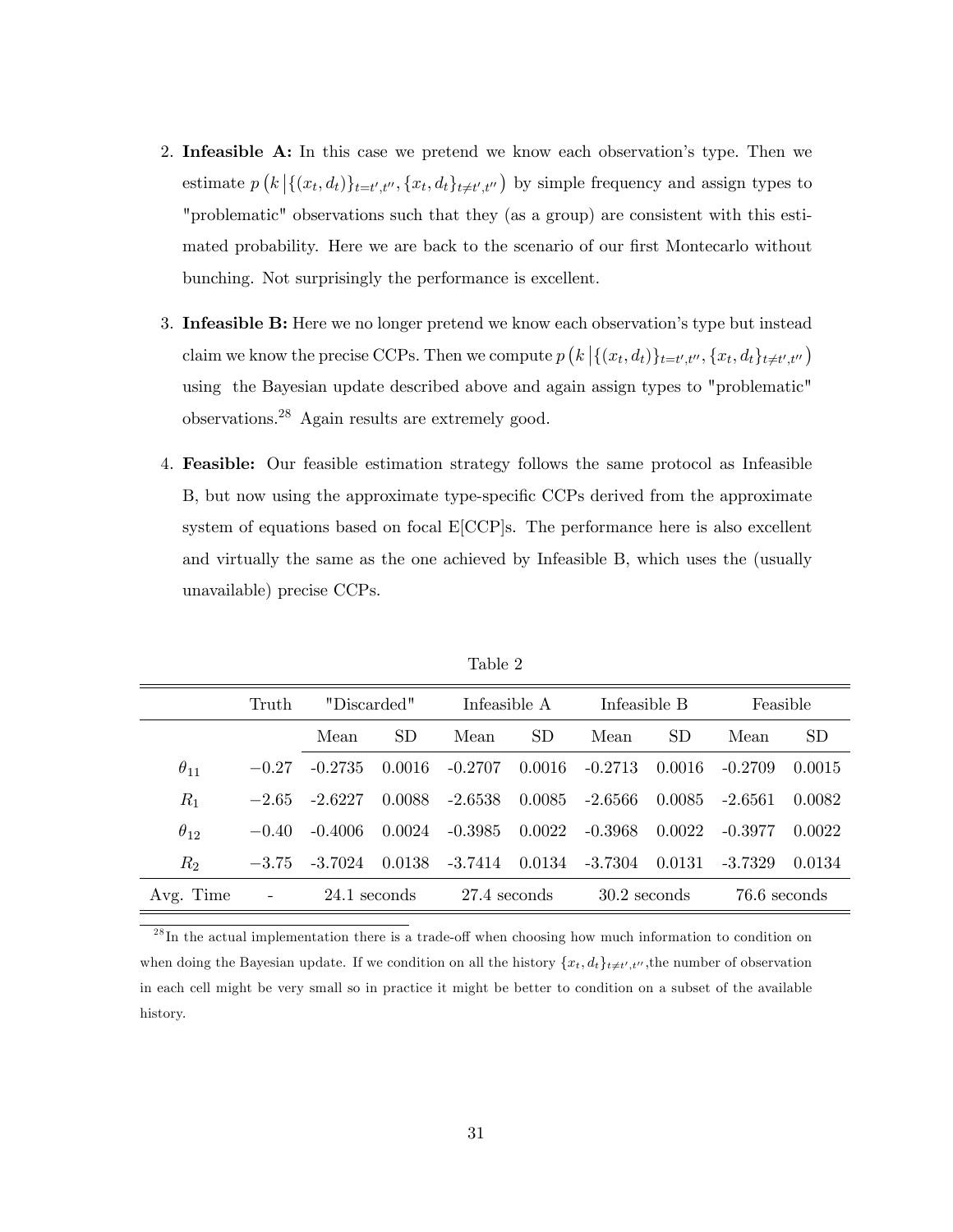## 5 Extensions

We first consider in some detail three important extensions in the ideal case in which we have self reports that are precisely elicited. We then briefly outline other directions for future research.

### 5.1 S-periods ahead Self-Reported Cumulative Choice Probability

In some cases the question explicitly specifies a longer planning horizon and the elicited subjective probability then refers to the probability of the action being taken at some point during the given planning horizon. In this case the linking technology still works and types can be revealed in the same fashion as in the 1-period ahead case. Then we proceed via standard Hotz-Miller using the revealed types as an extra observed state in the first stage.

Still, we can attempt to recover the underlying type-specific CCPs. Consider the 2periods ahead SR-Cumulative CP. Then we have a nonlinear equation given by

$$
p^{SR} (d = 1 \text{ at some point during the next two periods})
$$
  
=  $\Pr(d_{t+1} = 1 \cup d_{t+2} = 1 | x_t, d_t, k)$   
=  $1 - \Pr(d_{t+1} = 0 \cap d_{t+2} = 0 | x_t, d_t, k)$   
=  $1 - \sum_{x_{t+1}} [\Pr(d_{t+1} = 0 \cap d_{t+2} = 0 | x_{t+1}, d_t, k)] f(x_{t+1} | x_t, d_t, k)$   
=  $1 - \sum_{x_{t+1}} [\Pr(d_{t+2} = 0 | x_{t+1}, d_{t+1} = 0, k) \Pr(d_{t+1} = 0 | x_{t+1}, k)] f(x_{t+1} | x_t, d_t, k)$   
=  $1 - \sum_{x_{t+1}} [\xi_{t+1}] f(d_{t+1} | x_t, d_t, k)$ 

where

$$
\xi_{t+1} = \left(\sum_{x_{t+2}} \Pr\left(d_{t+2} = 0 | x_{t+2}, k\right) f\left(x_{t+2} | x_{t+1}, d_{t+1} = 0, k\right)\right) \Pr\left(d_{t+1} = 0 | x_{t+1}, k\right)
$$

Again if assumption F4 holds, in this equation the  $f(x_{t+1}|x_t, d_t)$  and  $p^{SR}$  () are known, whereas the  $Pr(d = 0|x, k)$   $\forall x$  are unknown. Here we can also link the two self-reports of the same respondent and form additional equations with other self-reports from other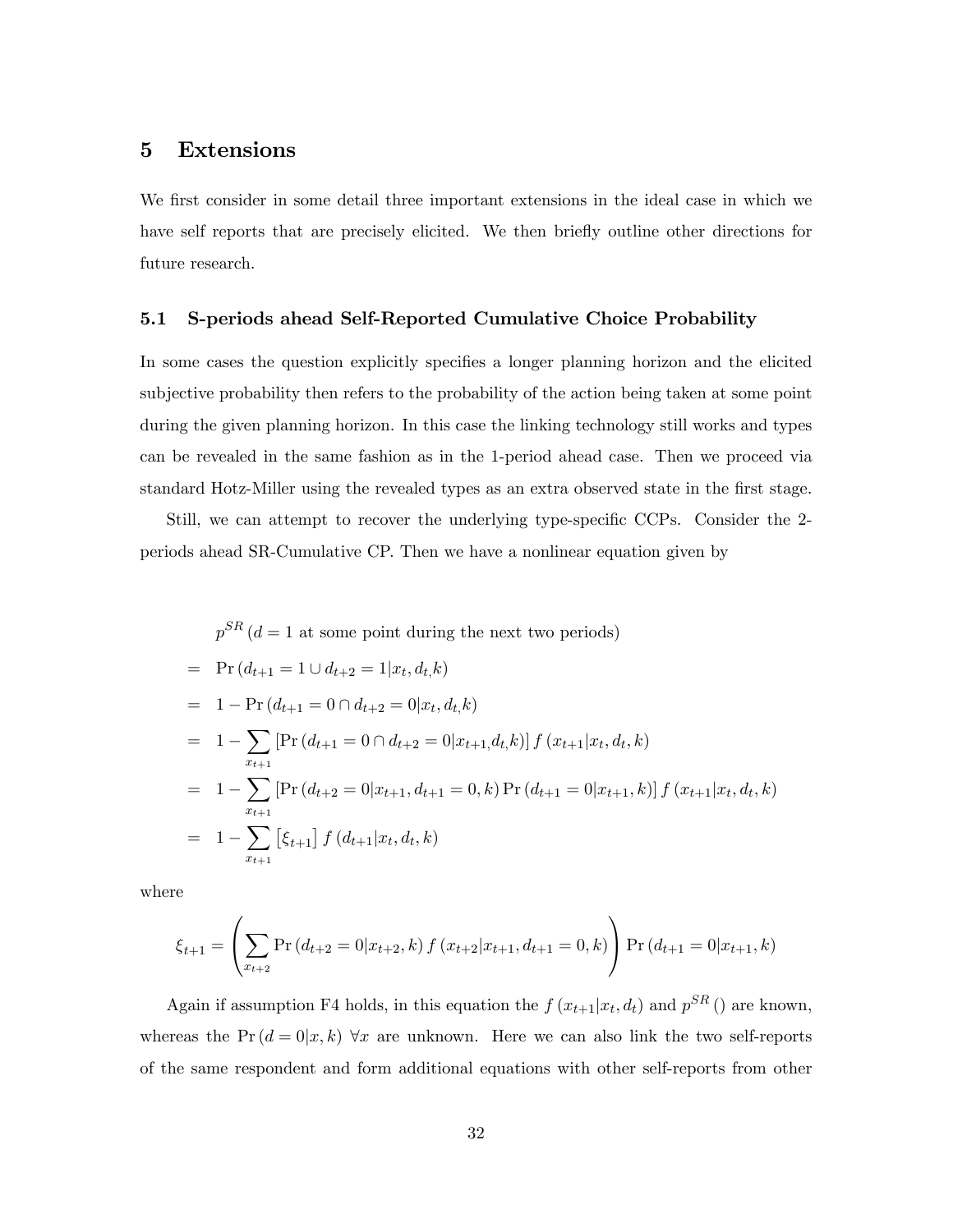respondents of the same type until we have a system that can be solved.<sup>29</sup>

### 5.2 Continuous Distribution of Unobserved Heterogeneity

Allowing for a continuous distribution of unobserved heterogeneity in dynamic programming models is very complicated. The only computationally feasible attempt we are aware of is the importance sampling strategy proposed by Ackerberg (1999,2009). Let's assume we have the full set of precise CCPs or, alternatively, we have precise  $E[CCP]$ s at every possible state choice combination  $(x, d)$ . In our machine replacement example, this would amount to having SR-CPs requested at each and every one of the six state-choice combinations.<sup>30</sup> In this case we can estimate the model allowing for a nonparametric continuous distribution of unobserved heterogeneity as follows: With all the possible E[CCPs] in hand we can solve a system of equations and recover the individual specific CCPs at every possible state point. Then we can "plug-in" the individual-specific set of CCPs to compute individual specific  $W_i$ for each  $i = 1, ..., N$  exploiting Hotz & Miller's alternative representation. If we redefine structural parameter heterogeneity as deviations  $\eta_i$  from a common mean,

$$
\theta_{1i} = \mu_{\theta_1} + \eta_{1i}
$$
  

$$
R_i = \mu_R + \eta_{Ri}
$$

the rest of the estimation protocol follows as in Hotz-Miller. The estimation routine searches for the mean of the structural parameters and, at each iteration, we solve out for the structural parameter deviations  $\{\eta_i\}_{i=1}^N =$  $\sqrt{2}$  $\frac{1}{2}$  $\mathbf{I}$  $\sqrt{ }$  $\mathbf{I}$  $\eta_{1i}$  $\eta_{Ri}$ 1 A  $\mathcal{L}$  $\mathbf{I}$  $\frac{1}{2}$ N  $i=1$ that are consistent with the

 $29$ Unlike the 1-period ahead case, this system of equations is non-linear (even under precise elicitation) and the computational advantage of this strategy should be evaluated on a case by case basis for each specific model. This system of non-linear equations grows with the state-space so while our basic linking technology still works, recovering the underlying CCPs directly from the self-reports becomes more computationally demanding in realistic models. Still, it should be kept in mind that this whole step needs to be done only once so one can easily afford some computational cost.

 $30$ Note that given the renewal structure of our model, we need only consider the following six state-choice combinations:  $(1, 2)$ ,  $(2, 0)$ ,  $(3, 0)$ ,  $(4, 0)$ ,  $(5, 0)$  and  $(x, 1)$ 

for any x: No matter what the state is, if a replacement decision is made, the state variable next period is "reset" to one with probability one.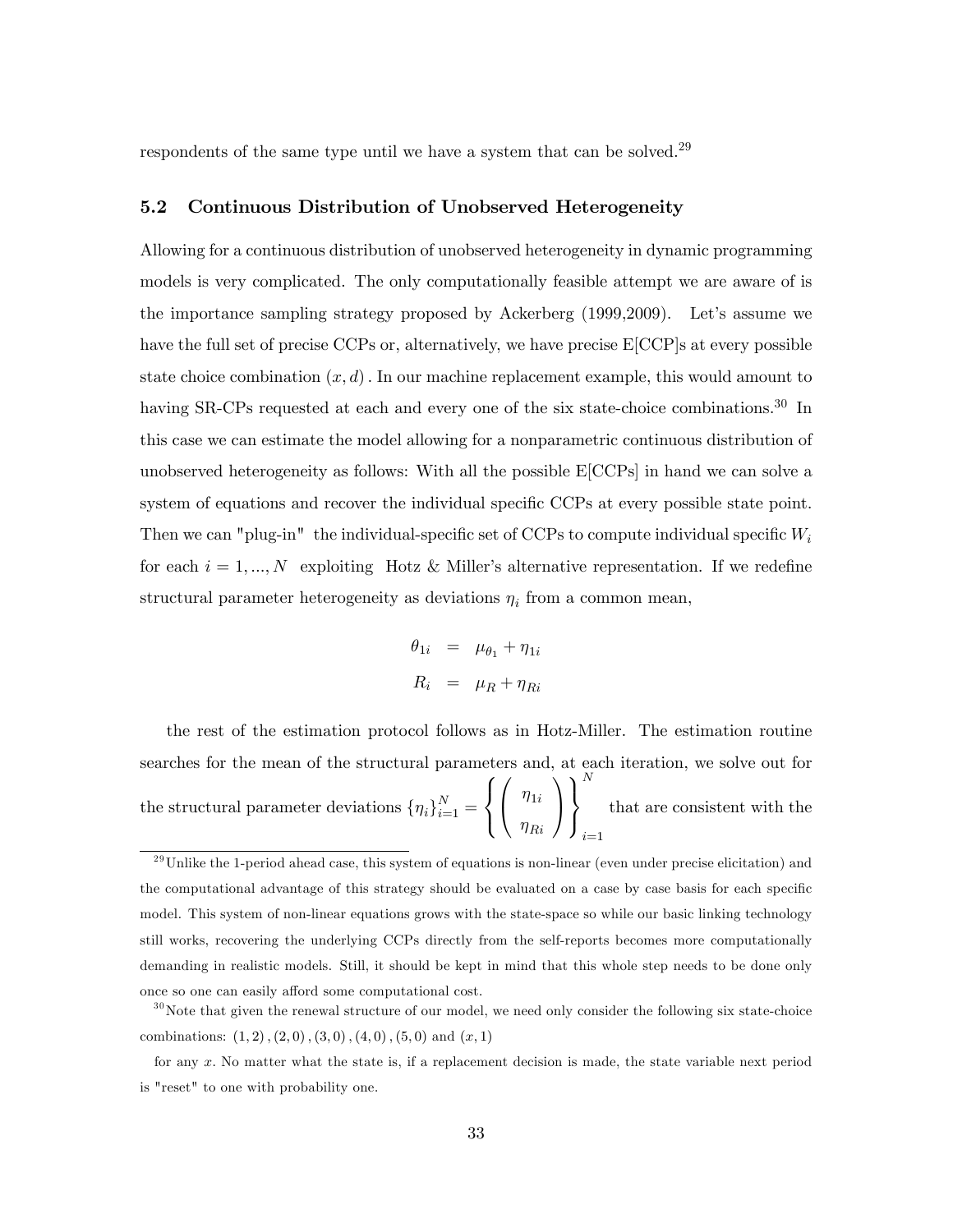data (given current trial parameter vector for the mean,  $\sqrt{ }$  $\mathbf{I}$  $\mu_{\theta_1}$  $\mu_R$ 1 ). We do so by picking two CCPs implied by the self-reports  $(\text{CCP}_{i}^{SR}(x_{it}))$  and solving the linear system based on

$$
Z\eta_i=E
$$

where

$$
Z = \left(\tilde{z}^{\tilde{P}}(1, x_{it}) - \tilde{z}^{\tilde{P}}(0, x_{it})\right)
$$
  
\n
$$
E = -\log\left(\frac{1}{\text{CCP}_{i}^{SR}(x_{it})} - 1\right) - \tilde{e}^{\tilde{P}}(1, x_{it}) + \tilde{e}^{\tilde{P}}(0, x_{it}) - \tilde{z}^{\tilde{P}}(1, x_{it})\theta_{u} + \tilde{z}^{\tilde{P}}(0, x_{it})\theta_{u}
$$

which can be derived by noting that  $31$ 

$$
\text{CCP}_{i}^{SR}(x_{it}) = \frac{\exp\left\{\tilde{z}^{\hat{P}}(1, x_{it})\left(\theta_{u} + \eta_{i}\right) + \tilde{e}^{\hat{P}}(1, x_{it})\right\}}{\exp\left\{\tilde{z}^{\hat{P}}(0, x_{it})\left(\theta_{u} + \eta_{i}\right) + \tilde{e}^{\hat{P}}(0, x_{it})\right\} + \exp\left\{\tilde{z}^{\hat{P}}(1, x_{it})\left(\theta_{u} + \eta_{i}\right) + \tilde{e}^{\hat{P}}(1, x_{it})\right\}}
$$

After convergence we can "plot" the nonparametric joint distribution of the structural parameters and recovers its moments.

For example, consider the following DGP.

$$
\left(\begin{array}{c}\n\theta_{1i} \\
R_i\n\end{array}\right) \sim N\left(\begin{array}{c}\n\mu_{\theta_1} \\
\mu_R\n\end{array}, \Sigma\right)
$$

with true parameter values given by  $\mu_{\theta_1} = -1.15$  ,  $\mu_R = -4.45, \Sigma =$  $\sqrt{2}$ 4  $0.1 \quad 0$  $0 \t 0.5$ 3  $|\cdot$ Figure 11 depicts the true distribution of structural parameter values in the population.

<sup>31</sup>If current utility is given by  $U(d, x_{it}, \varepsilon_{it}) = u(d, x_{it}) + \varepsilon_{it}(d)$  and we let  $\theta = (\theta_u, \theta_f)$ be the vector of structural parameters. Consider a linear-in-parameters utility  $u(d, x_{it}) =$  $z(d, x_{it})' \theta_u$  where  $z(d, x_{it})$  is a  $Dim(\theta_u) \times 1$  vector. State variables evolve according to  $f_x(x_{t+1}|d_t, x_t, \theta_f)$ . The choice specific value functions can be re-written as  $v(d, x, \theta) = \tilde{z}(d, x, \theta) \theta_u +$  $\widetilde{e}(d,x,\theta)$  where  $\widetilde{z}(d,x_t,\theta) = z(d,x) + \sum_{s=1}^{T-t} \beta^s E_{x_{t+s}|d_t=d,x_t} \left[ \sum_{d'=0}^D P(d'|x_{t+s},\theta) z(d',x_{t+s}) \right]$  and  $\widetilde{e}(d, x_t, \theta) = \sum_{s=1}^{T-t} \beta^j E_{x_{t+s}|d_t = d, x_t} \left[ \sum_{d'=0}^D P(d'|x_{t+s}, \theta) e(d', x_{t+s}) \right]$ . The policy function is  $\alpha(x_t, \varepsilon_t) =$  $\arg \max_d \{v(d, x_t, \theta) + \varepsilon_t(d)\}\$ and the expected error conditional on optimal choice is  $e(d, x_t) =$  $E\left[\varepsilon_t(d)\,x_t,\alpha\left(x_t,\varepsilon_t\right)=d\right]$ . Hotz & Miller (1993) show that  $e\left(d,x_t\right)=f\left(d,P\left(\cdot|x_t,\theta\right),G_{\varepsilon}\right)$ . For example, if  $\varepsilon_{it}$  (d) are iid Extreme Value, then  $e(d, x_t) = \gamma - \log [P(d|x_{it}, \theta)]$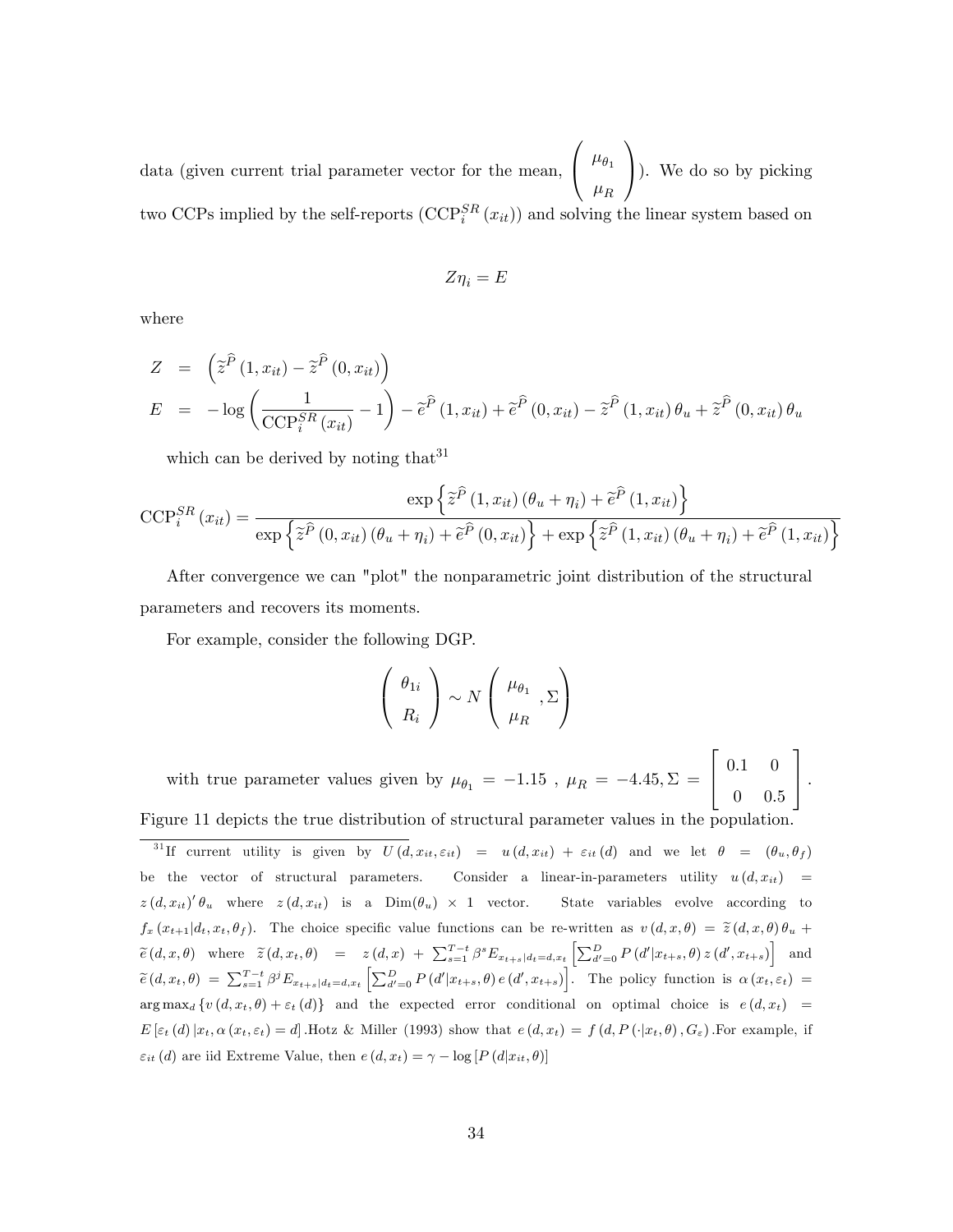Figure 11: Distribution of Structural Parameter Population Heterogeneity

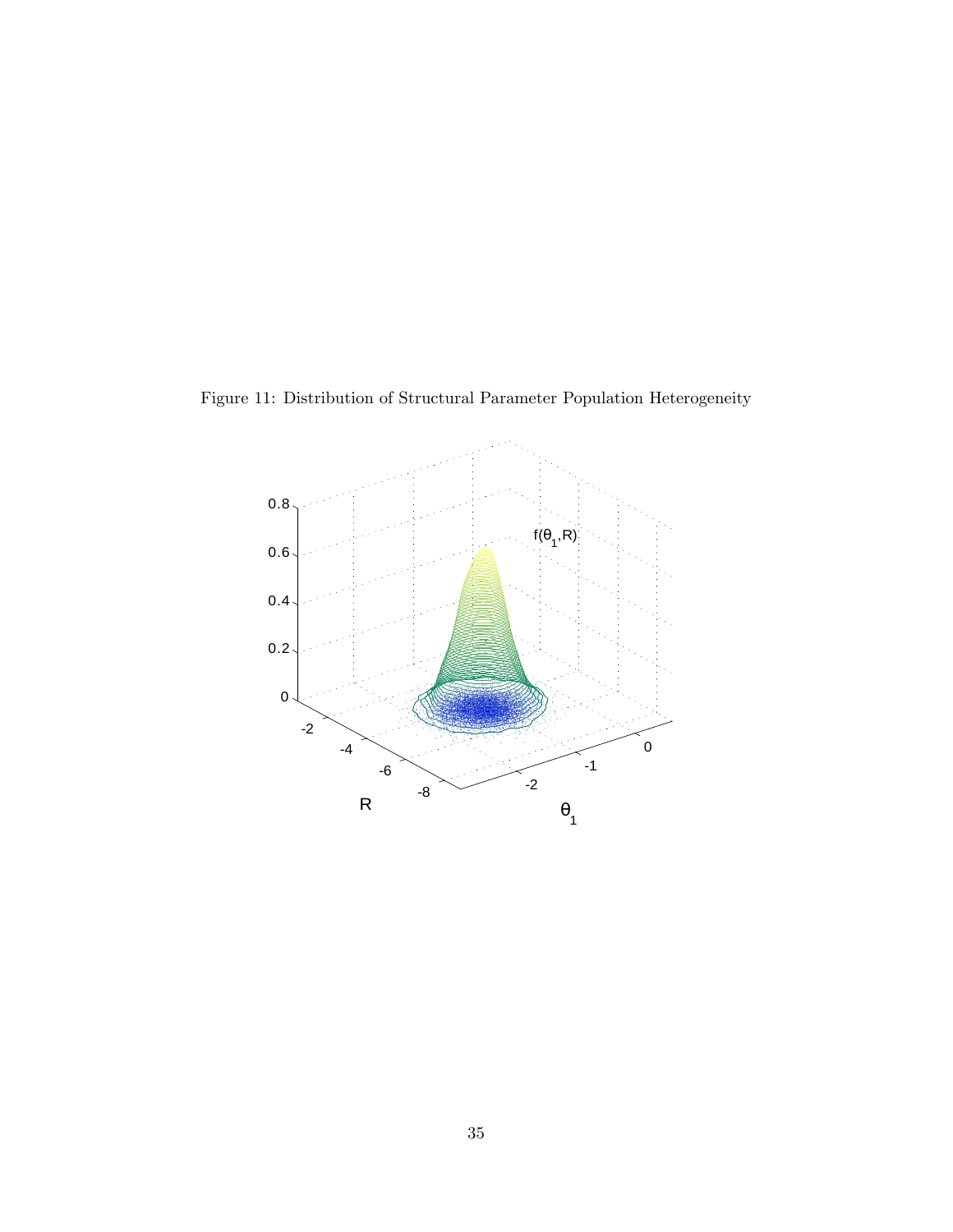Our estimates are obtained in less than one minute. The estimated population means for both structural parameters are

$$
\widehat{E[\theta_1]} = -1.1496
$$
  

$$
\widehat{E[R]} = -4.4451
$$

which are almost exactly equal to the truth.

The estimated variance covariance matrix for the distribution of structural parameter heterogeneity in the population is

$$
\widehat{Var}(\theta_1, R) = \begin{bmatrix} 0.1002 & 0.0028 \\ 0.0028 & 0.5043 \end{bmatrix}
$$

which is consistent with the underlying bivariate normal DGP. Note however, that our approach is non-parametric in the sense that we could have recovered any kind of distribution since at no point did we use normality, other than to simulate the data.

Figure 12 presents the plot for the non-parametric estimate of the distribution of structural parameters in the population.

Note that in more complex models, having the entire set of E[CCPs] might be unrealistic. However, if we have three self-reports, we can use a variant of the linking technology that supplements our original linking strategy with an interpolation step. Indeed, if we assume Finite Dependence<sup>32</sup>, Modal CCP self-reports and Assumption F4, then we can recover the continuous distribution of unobserved heterogeneity in structural parameters by interpolating CCPs using nearest neighbors to complete each individualís full set of self-reports.<sup>33</sup>

 $32$ The concept of finite dependence was originally developed by Altug & Miller (1998) and further generalized by Arcidiacono & Miller (2008). It sharpens the insight of the Hotz-Miller original result by showing that for certain class of models only the 1-period (or, in general for finite  $\rho > 0$ , the  $\rho$ -period) ahead CCPs are needed in the alternative representation of the value functions.

<sup>&</sup>lt;sup>33</sup>Nearest neighbors are those observations that report similar SR-CPs in two of the same state-choice cells.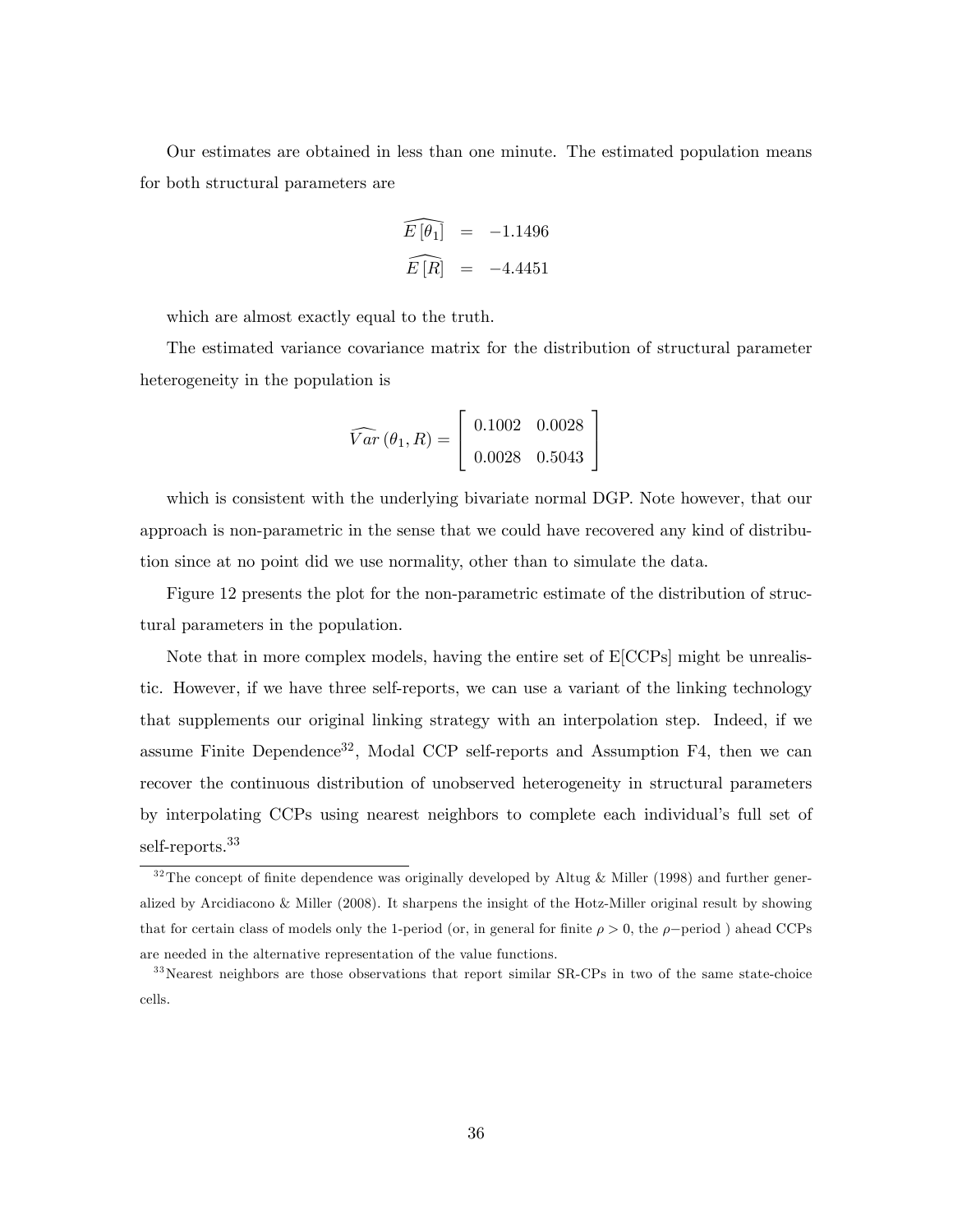

Figure 12: Estimated Distribution of Structural Parameter Heterogeneity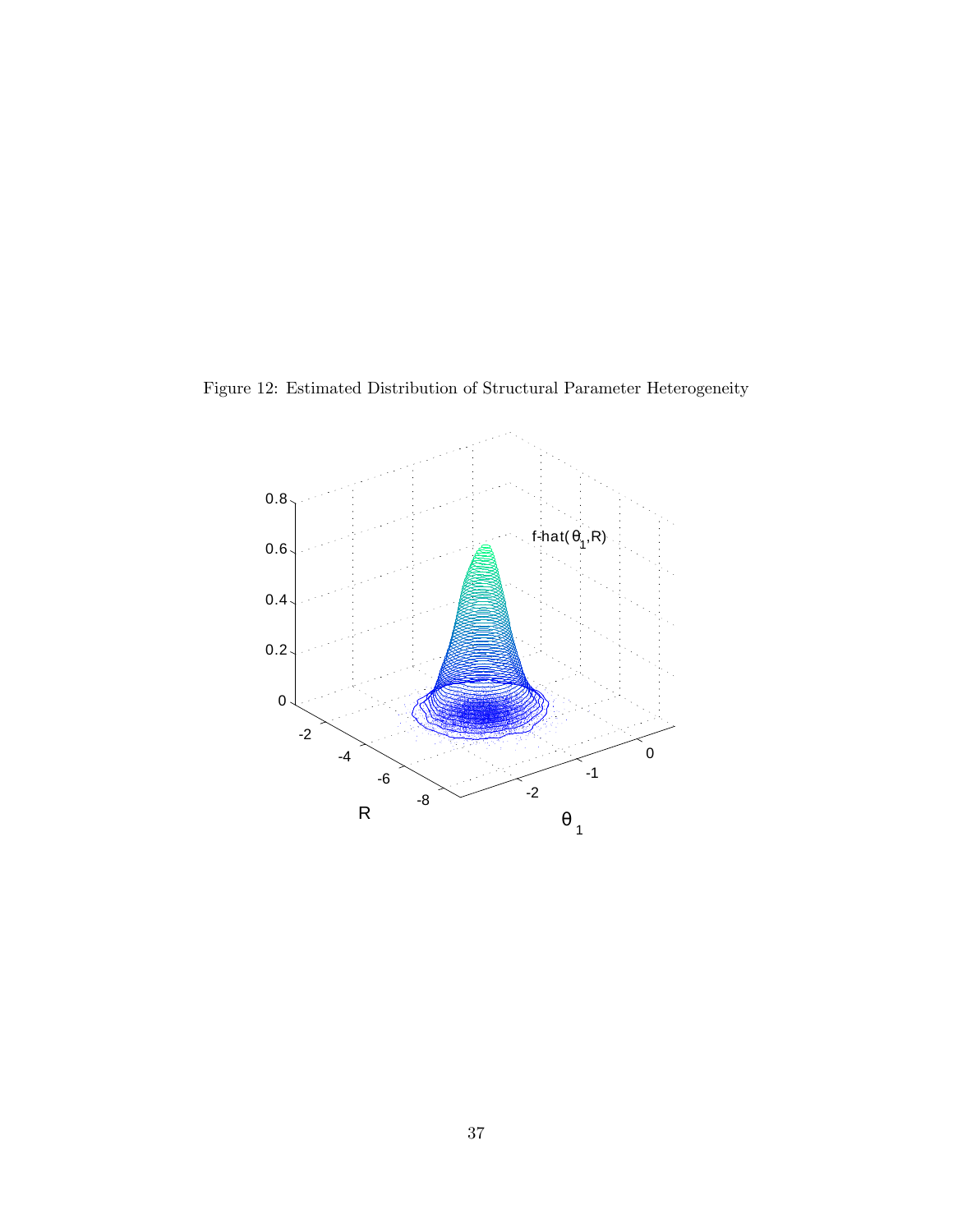### 5.3 Time-Varying Unobserved Heterogeneity

As we discussed in the Introduction, recent efforts, to which our paper contributes, show that under some conditions, it is possible to accommodate permanent unobserved heterogeneity in two-step estimation strategies. The work of Arcidiacono & Miller (2008) pushes the frontier forward by not only allowing for unobserved heterogeneity but by letting it evolve in systematic ways over time.

In this subsection we briefly note that our linking approach can be modified to accommodate unobserved heterogeneity that evolves over time. To continue with our machine replacement example, we now think of firms as being in one of two possible unobserved states. These unobserved states are not permanent, but rather can change over time. We focus on cases in which we have two self-reports taken in consecutive periods.

In this scenario  $k$  is no longer fixed but becomes  $k_t$ , a random variable that exogenously evolves over time as in assumption F2. The key idea can be grasped with  $K = 2$  (i.e. there are two possible unobserved states  $k = 1, 2$ . Suppose that at time  $t'$  the first self-report is collected. Among those with the same  $(x_{t'}, d_{t'})$  we can identify those who give different SR-CPs and, following the reasoning of previous sections, those who have different  $k_{t'}$ . Without loss of generality we can assign one group to  $k_{t'} = 1$  and the others to  $k_{t'} = 2$ . We can track this group into the next period. Suppose that next period,  $t' + 1$ , the second self-report is collected. We can see how the answers of each group split at the time of the second self-report. These splits give information on unobserved state transitions  $\pi_{jl}$  for  $j, l = 1, 2$ .

How do we know which % transitioned into which state ? We can compare self-reports in the second period across different states and check against the self-reports collected at those same states in the Örst period as long as the model is stationary. We are then able to identify those that remained in their previous unobserved state and those who transitioned into a new one.

Finally, note that all of the above can be generalized to: a) any  $K > 2$ , b) self-reports collected in any two, not necessarily consecutive time periods  $(t', t'')$ , c) cases in which the first period collecting self-reports,  $t'$ , is not the first sample period and d) models with choice-dependent transitions for unobserved states.<sup>34</sup>

 $34$ Choice dependent transitions for unobserved states accomodate the following case: instead of firms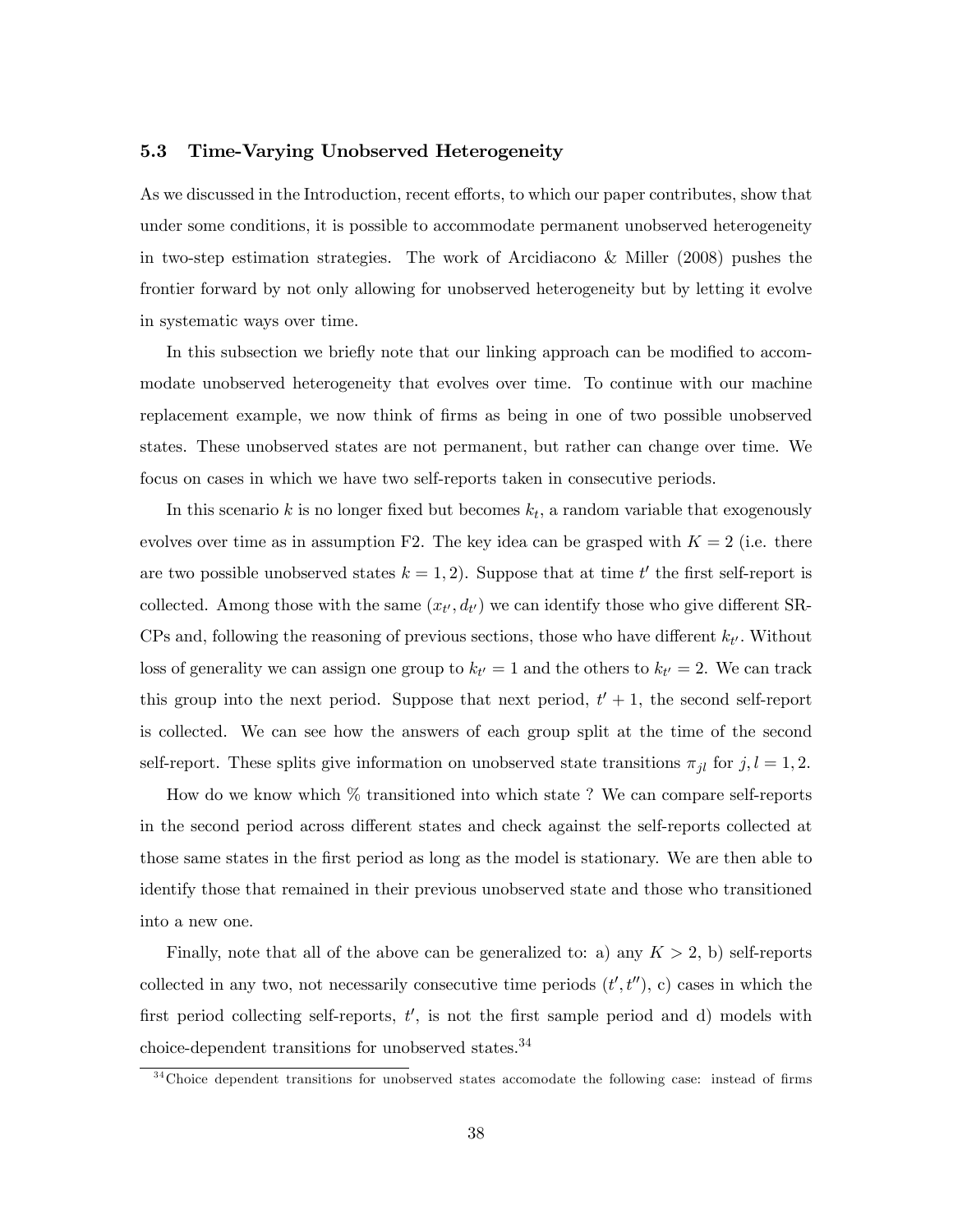#### 5.4 Other Extensions

- 1. In some special cases we can entertain the possibility of estimating the model of SR-CPs alone, rather than using actual revealed choice data.
- 2. Using Other Probability Questions:
	- As seen in Section 5.1, sometimes we have SR-Cumulative CPs like "Whatís the probability that you will choose  $d = 1$ , at least once, at some point during the next S years?". In some cases, we may have two of these questions at the same time  $t'$ , eliciting the cumulative probability that an action is taken or a state is reached within two or more time horizons. We may have, for example,

$$
\left\{ \left( p_i^{SR} \left( \bigcup_{s=1}^5 \{d_{t+s} = 1\} | x_t, d_t, k \right) \atop p_i^{SR} \left( \bigcup_{s=1}^1 \{d_{t+s} = 1\} | x_t, d_t, k \right) \right) \right\}_{i=1}^N
$$

eliciting the 5- and 10-period ahead cumulative CP. This eliminates the need of a panel of self-reports.

- "What's the probability that you will have  $x_{t+S} = x$  in S years?"
- 3. Using Other Types of Expectations: Some questions don't ask about the probability of making a given choice or reaching a given state but rather ask whether the respondent "expects" to make that choice or reach a given point in the state space.
	- "Do you expect to have  $d_{t+S} = d$  in S years?" This case which severely limits the informational content of the self-report arguably asks whether  $Pr(d_{t+S} = d | x_t, d_t, k)$ 50%
	- $\bullet$  "What value of x do you expect to end up having over your planning horizon?" In these cases x may refer to the number of children or completed years of education

differing in  $k_t$ , machine differences are the underlying source of unobserved heterogeneity. Suppose when a firm replaces an old machine, the new machine may turn out to be an "easy maintenance, easy replacement" machine or a "problem" machine which is difficult to maintain and difficult to replace. Here the unobserved state may evolve over time but only if the renewal action is taken. To handle this case we relax Assumption F2.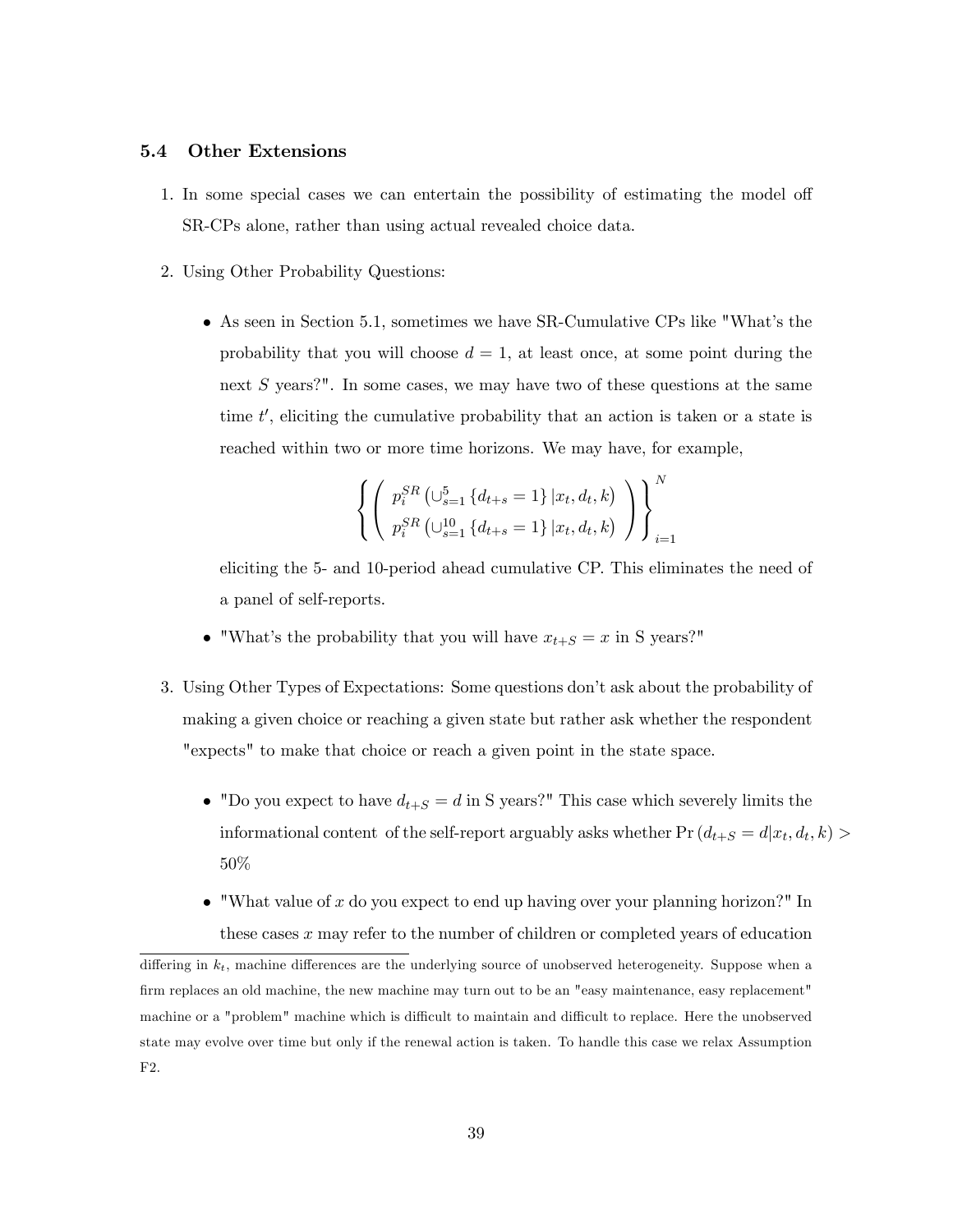that a person will have over their remaining lifetime, i.e. over the next  $T - t$ years. Here, respondents could arguably be rounding-off the expected maximum,  $E[x_T | x_t, d_t, k]$  to the nearest integer or providing the mode,  $Mode[x_T | x_t, d_t, k] =$  $\arg \max_{x_T} \{ f(x_T | x_t, d_t, k) \}$ 

- 4. Application to multiple agent models.
- 5. Multinomial choice and use of GEV unobservables following McFadden (1978) , Breshnahan, Stern & Trajtenberg (1997), Arcidiacono (2005) and Arcidiacono & Miller (2008).

### 6 Conclusions

We have introduced a new approach to allow for unobserved heterogeneity in two-step, CCPbased estimation strategies for discrete choice dynamic programming models such as those pioneered by Hotz  $\&$  Miller(1993). Our strategy exploits the availability of expectations data. Since subjective expectations data about future choice probabilities integrate the future temporary idiosyncratic shocks, they are extremely powerful and they become a valuable resource to identify and estimate unobserved heterogeneity. We believe that if and when such data is available, our approach should be attractive given that identification requires mild assumptions and estimation can proceed with very light data. Indeed, the method can be implemented with only two unconditional self-reports about future choice probabilities per respondent. Our Montecarlo experiments show that computational burden is essentially the same as that of the (already fast) original Hotz-Miller estimator. The method can be applied in combination with variants of the original Hotz-Miller estimator that reduce its onerous data requirements in models with rich state spaces. While our focus has been on single agent models of dynamic discrete choice, we believe that our approach can be generalized to the many other contexts discussed in the introduction as long as subjective expectations data is available to supplement traditional data on observed choices and states. We leave these and other extensions for future research. We believe this is a first step in a fruitful research program that leverages new forms of available data to be more flexible about the specification of unobserved heterogeneity in structural estimation.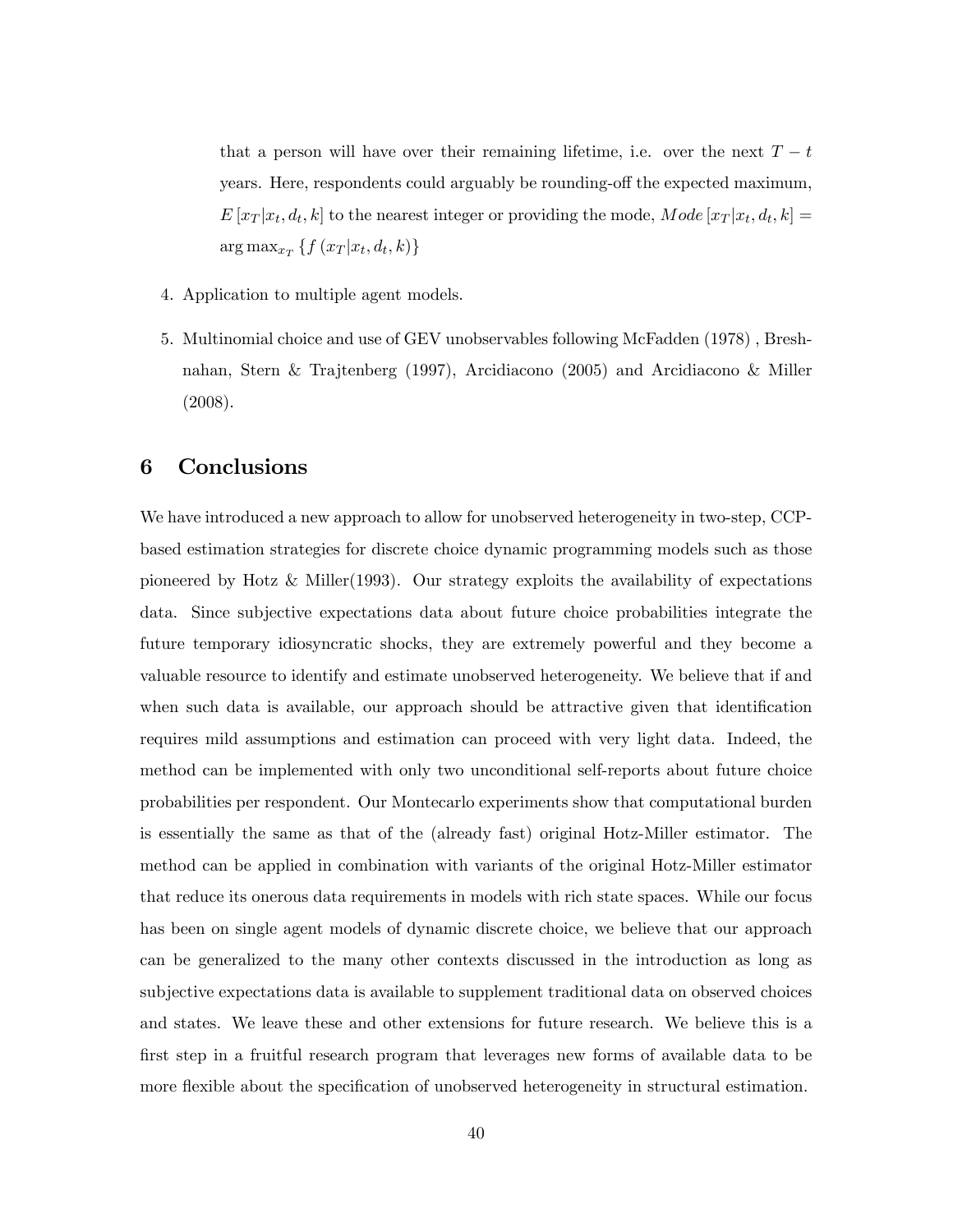### Appendix: Proofs of Lemmas

Lemma 1 Under Assumption SR-Precise and SR-No Islands, the linking technology recovers the true number of types and type membership for each observation.

Proof. First, we establish that under Assumption SR-Precise, the linking technology implies that for all  $i \sim j$ ,  $k_i = k_j$ . By definition of the linking technology,  $i \sim j$  iff  $\exists$  a possibly empty subset of observations  $\{i_1, \ldots i_n\} \subseteq I$ , such that  $i \ R \ i_1 \ R \ldots \ R \ i_n \ R \ j$ . By transitivity of " = ", it is enough to show that  $\forall m \ R \ n, k_m = k_n$ . By definition, m R n iff

$$
\{\widetilde{p}_m^{SR}(x_{mt'}, d_{mt'}), \widetilde{p}_m^{SR}(x_{mt''}, d_{mt''})\} \cap \{\widetilde{p}_n^{SR}(x_{nt'}, d_{nt'}), \widetilde{p}_n^{SR}(x_{nt''}, d_{nt''})\} \neq \emptyset
$$

Since under Assumption SR-Precise the probability of two different types having exactly the same report on the same state-choice cell is zero, it holds that  $m R n \Rightarrow k_m = k_n$ . Hence,  $k_i = k_{i_1} = ... = k_{i_n} = k_j$ .

Second, we need to show that  $\forall i, j$  with  $k_i = k_j$ ,  $i \sim j$ . Suppose not. Consider observations *i*, *j*, who are of type *k*, but  $i \nsim j$ . Let  $\Sigma^{[i]}$  ( $\Sigma^{[j]}$ ) be the set of all state-choice cells at which the equivalent class [i] ([j]) gives SRs. Then,  $\Sigma^{[i]} \cap \Sigma^{[j]} = \emptyset$ . Otherwise,  $\exists (x, d) \in \Sigma^{[i]} \cap \Sigma^{[j]}$  and  $\exists$  observations  $i' \in [i], j' \in [j]$ , who share a common SR at  $(x, d)$ and this implies that i' R j'. Hence,  $i \sim i'$  R j'  $\sim j$ , contradicting our assumption that  $i \nsim j$ . So  $\Sigma^{[i]} \cap \Sigma^{[j]} = \emptyset$ . But it further contradicts Assumption SR-No Islands, because  $\Sigma^{[i]} \cap \Sigma^{[j]} = \emptyset$ , together with  $i \nsim j$ , implies that  $\forall (x, d) \in \Sigma^{[i]} \subseteq \Sigma^k$ ,  $(x', d') \in \Sigma^{[j]} \subseteq \Sigma^k$ , there does not exist two observations m and n, such that m gives a SR at  $(x, d)$  and n at  $(x', d')$  and  $m \sim n$ .

Lemma 2 Under Assumptions B1, B2 and SR-No Islands, the linking technology under bunching recovers the true types exactly.

**Proof.** First, we want to prove that under Assumption B1, the linking technology under bunching implies that for all  $i \sim^B j$ ,  $k_i = k_j$ . Definition of linking under bunching gives  $i \sim^B j$  iff  $\exists$  a possibly empty subset of observations  $\{i_1, ... i_n\} \subseteq I$ , such that  $i R^B i_1$  $R^B...R^B$  i<sub>n</sub>  $R^B$  j. By transitivity of " = ", it is enough to show that  $\forall m \; R^B$  n,  $k_m = k_n$ . Consider such  $m R^B n$ . They must satisfy

1. 
$$
\{\widetilde{p}_m^{SRF}(x_{mt'}, d_{mt'}), \widetilde{p}_m^{SRF}(x_{mt''}, d_{mt''})\} \cap \{\widetilde{p}_n^{SRF}(x_{nt'}, d_{nt'}), \widetilde{p}_n^{SRF}(x_{nt''}, d_{nt''})\} \neq \emptyset,
$$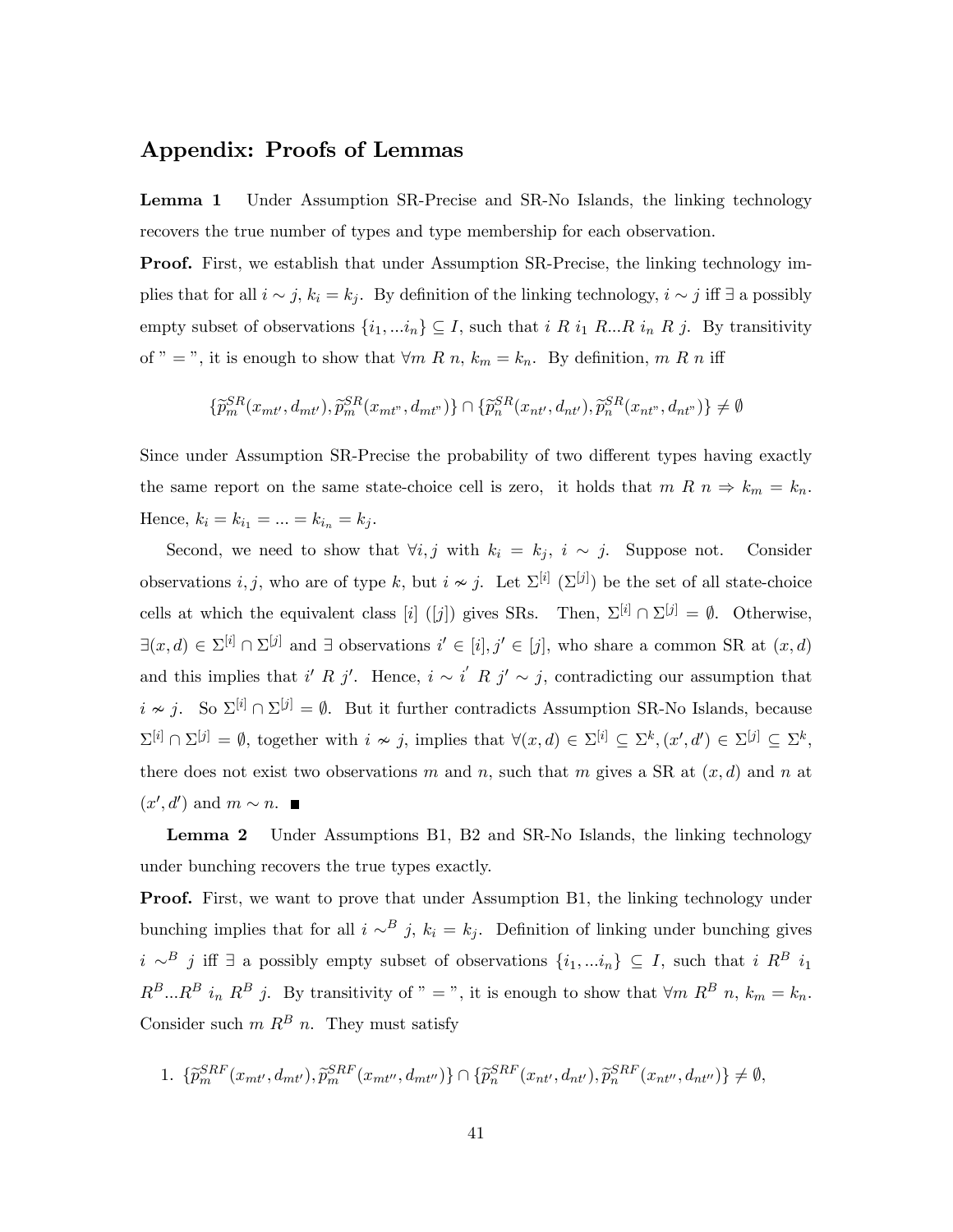2. if  $\exists$  observation  $h$ ,

$$
\{\tilde{p}_{m}^{SRF}(x_{mt'}, d_{mt'}), \tilde{p}_{m}^{SRF}(x_{mt''}, d_{mt''})\} \cap \{\tilde{p}_{n}^{SRF}(x_{nt'}, d_{nt'}), \tilde{p}_{n}^{SRF}(x_{nt''}, d_{nt''})\} = \{\tilde{p}_{m}^{SRF}(x_{mh}^{B}, d_{mh}^{B})\}
$$

then

$$
\exists l, \{\widetilde{p}_{l}^{SRF}(x_{lt'}, d_{lt'}), \widetilde{p}_{l}^{SRF}(x_{lt''}, d_{lt''})\}
$$
\n
$$
= \{\widetilde{p}_{m}^{SRF}(x_{mt'}, d_{mt'}), \widetilde{p}_{m}^{SRF}(x_{mt''}, d_{mt''})\} \triangle \{\widetilde{p}_{n}^{SRF}(x_{nt'}, d_{nt'}), \widetilde{p}_{n}^{SRF}(x_{nt''}, d_{nt''})\},
$$

where  $\triangle$  denotes the set difference.

Proceed by contradiction. Suppose that  $k_m \neq k_n$ . Then by Assumption B1, m and  $n$  bunching at the state-choice cell of their common SR is immediately detected:  $\{\widetilde{p}_m^{SRF}(x_{mt'}, d_{mt'}), \widetilde{p}_m^{SRF}(x_{mt''}, d_{mt''})\} \cap \{\widetilde{p}_n^{SRF}(x_{nt'}, d_{nt'}), \widetilde{p}_n^{SRF}(x_{nt''}, d_{nt''})\} = \{\widetilde{p}_m^{SRF}(x_{mn}^B, d_{mn}^B)\}.$ In this case,  $n$  qualifies as the observation  $h$  in the second condition, so

$$
\exists l, \{\tilde{p}_l^{SRF}(x_{lt'}, d_{lt'}), \tilde{p}_l^{SRF}(x_{lt''}, d_{lt''})\} \n= \{\tilde{p}_m^{SRF}(x_{mt'}, d_{mt'}), \tilde{p}_m^{SRF}(x_{mt''}, d_{mt''})\} \triangle \{\tilde{p}_n^{SRF}(x_{nt'}, d_{nt'}), \tilde{p}_n^{SRF}(x_{nt''}, d_{nt''})\},
$$

contradiction to the non-existence of such an observation who reports two different probabilities at one state-choice cell. Hence,  $k_m = k_n$  and  $k_i = k_{i_1} = k_{i_n} = k_j$ .

Second, to show that for any pair of observations of the same type, they must belong to the same equivalence class, we proceed by contradiction. Consider two observations  $i$  and j of the same type k, but  $i \nsim^B j$ . Define  $\Sigma^{[i]}, \Sigma^{[j]}$  as in the proof of Lemma 1. Now for any  $(x, d) \in \Sigma^{[i]} \subseteq \Sigma^k$  and any  $(x', d') \in \Sigma^{[j]} \subseteq \Sigma^k$ , by Assumption SR-No Islands,  $\exists$  two observations m and n of type k, with m reporting at  $(x, d)$  and n at  $(x', d')$ , and  $m \sim^B n$ . Since  $(x, d) \in \Sigma^{[i]}$ ,  $\exists$  observation  $i' \in [i]$  who reports at  $(x, d)$  and some other  $(x'', d'') \in \Sigma^{[i]}$ . Obviously, i' and m share a common SR at  $(x,d)$ . If  $(x,d)$  is a bunching state-choice cell, Assumption B1 immediately identifies this and Assumption B2 makes sure that  $\exists$  an observation l that bridges i' and  $m's$  non-bunching SRs. Linking technology under bunching implies  $i' \sim^B m$ . If  $(x, d)$  is not a bunching state-choice cell, the linking technology under bunching directly gives  $i' \sim^B m$ . By the same argument,  $\exists j' \in [j]$  such that  $j' \sim^B n$ . Therefore,  $i \sim^B i' \sim^B m \sim^B n \sim^B j' \sim^B j$ . Therefore,  $[i] \cap [j] = \{i', j', m, n\} \neq \emptyset$ . A contradiction to the definition of equivalence class.  $\blacksquare$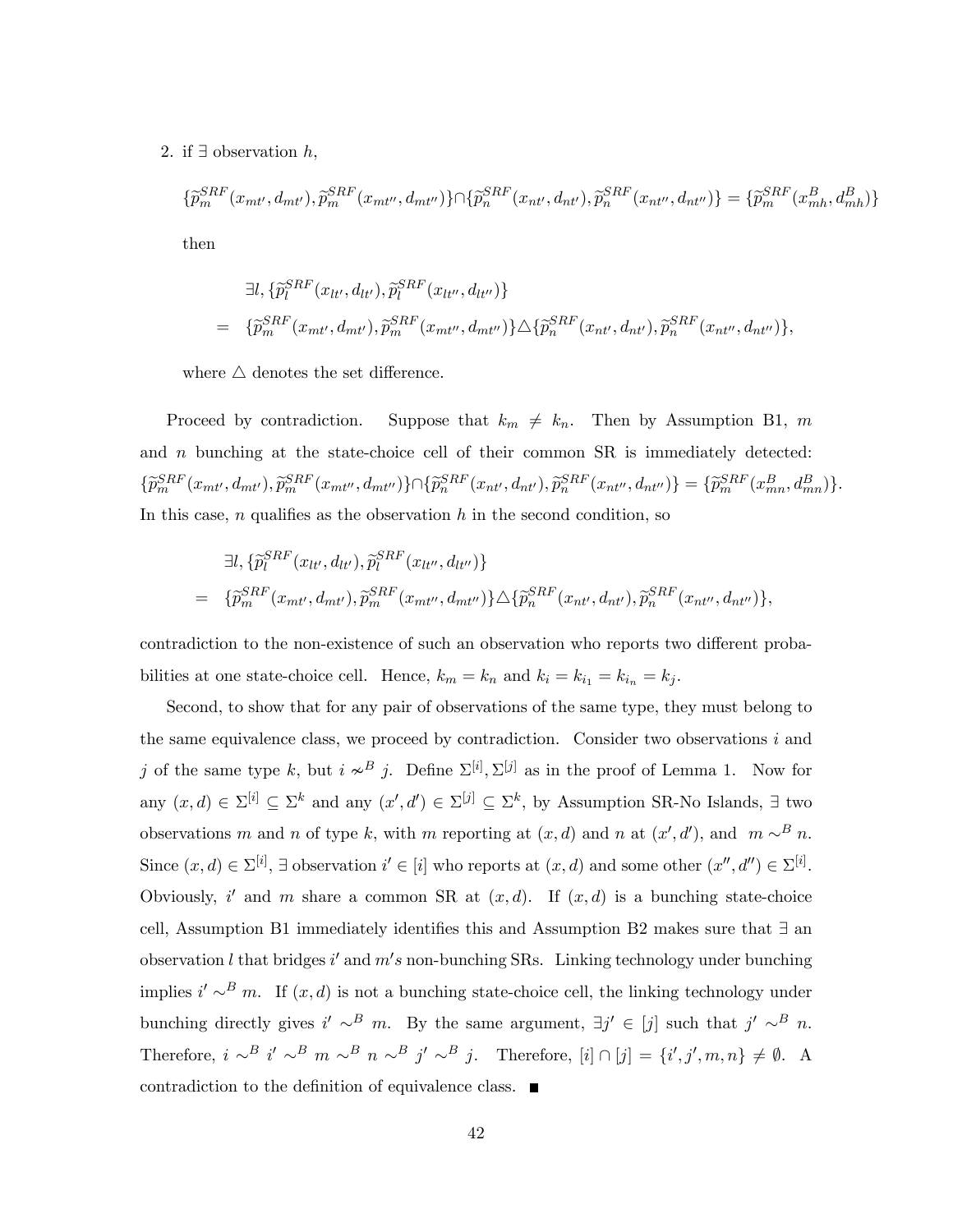# References

- [1] Ackerberg (1999) Importance Sampling and the Method of Simulated Moments, mimeo.
- [2] Ackerberg (2009) A New Use of Importance Sampling to Reduce Computational Burden In Simulation Estimation, Quantitative Marketing and Economics, forthcoming
- [3] Arcidiacono (2005), Affirmative Action in Higher Education: How Do Admission and Financial Aid Rules Affect Future Earnings?, Econometrica, Vol. 73, No. 5, September, 1477-1524
- [4] Arcidiacono, P., A. Khwaja and L. Ouyang (2007) Habit persistence and teen sex: Could increased access to contraception have unintended consequences for Teen pregnancies? mimeo. Duke University.
- [5] Arcidiacono & Miller (2008), CCP Estimation of Dynamic Discrete Choice Models with Unobserved Heterogeneity, mimeo.
- [6] Aguirregabiria & Mira (2009), Dynamic Discrete Choice Structural Models: A Survey. Journal of Econometrics.
- [7] Aguirregabiria & Mira (2002), Swapping the Nested Fixed Point Algorithm: A Class of Estimators for Discrete Markov Decision Models, Econometrica
- [8] Aguirregabiria & Mira (2007), Sequential Estimation of Dynamic Discrete Games, Econometrica
- [9] Aguirregabiria, Mira & Roman (2007), An Estimable Dynamic Model of Entry, Exit, and Growth in Oligopoly Retail Markets, American Economic Review
- [10] Altug & Miller (1998), The Effect of Work Experience on Female Wages and Labor Supply, Review of Economic Studies
- [11] Attanasio, O. P. (2009): Expectations and Perceptions in Developing Countries: Their Measurement and Their Use" American Economic Review, Papers and Proceedings.
- [12] Bajari, Hong, Krainer & Nekipelov (2009), Estimating Static Models of Strategic Interactions, mimeo.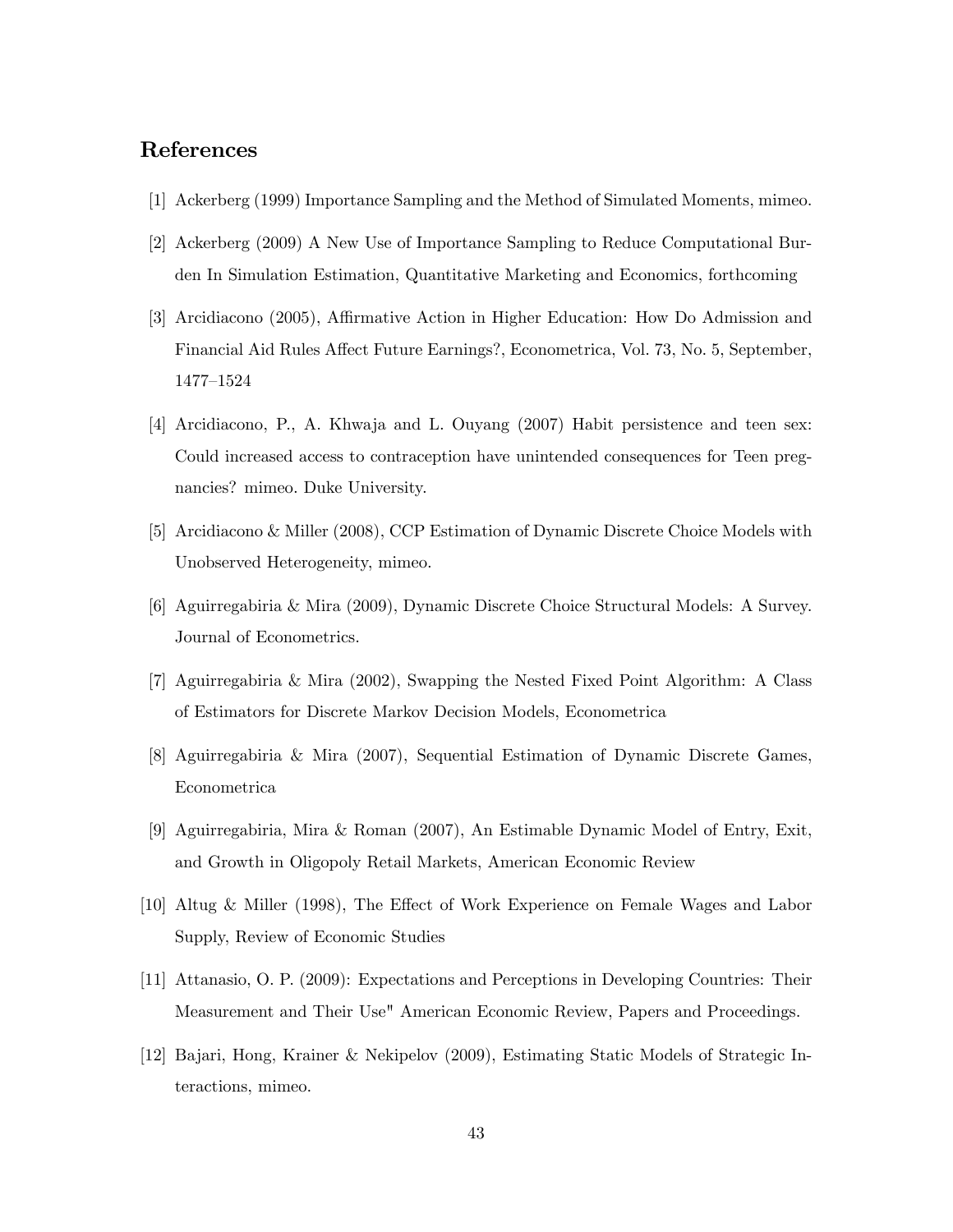- [13] Bajari, Benkard & Levin (2007), Estimating Dynamic Models of Imperfect Competition, Econometrica
- [14] Bajari, Fox, Kim & Ryan (2009), A Simple Nonparametric Estimator for the Distribution of Random Coefficients, mimeo.
- [15] Blass, Lach & Manski (2010), "Using Elicited Choice Probabilitites to Estimate Random Utility Models: Preferences for Electricity Reliability", International Economic Review, Vol. 51, No. 2, May
- [16] Blau, D. and D. Gilleskie (2008) The Role of Retiree Health Insurance in the Employment Behavior of Older Males. International Economic Review.
- [17] Blevins (2009) "Sequential MC Methods for Estimating Dynamic Microeconomic Models", Duke University, mimeo.
- [18] Bresnahan, Stern & Trajtenberg (1997), Market Segmentation and the Sources of Rents from Innovation: Personal Computers in the Late 1980s, RAND
- [19] Buchinsky, Hahn & Hotz (2005), Cluster Analysis: A Tool for Preliminary Structural Analysis.
- [20] Carro, J. and P. Mira (2006), A Dynamic Model of Contraceptive Choice of Spanish Couples. Journal of Applied Econometrics 21, 955-980.
- [21] Casanova, M., He, Daifeng, Pantano, Juan & Zheng, Yu (2010)
- [22] Choo & Siow (2005): Dynamic Two-Sided Matching Games, mimeo
- [23] Dube, Fox and Su (2009), "Improving the Numerical Performance of BLP Static and Dynamic Discrete Choice Random Coefficients Demand Estimation" mimeo
- [24] Golan & Levy-Gayle (2008), Estimating a Dynamic Adverse-Selection Model: Labor-Force Experience and the Changing Gender Earnings Gap 1968-93, mimeo Carnegie Mellon University
- [25] Eckstein and Wolpin (1989) "The Specification and Estimation of Dynamic Stochastic Discrete Choice Models: A Survey" Journal of Human Resources, Fall, 24, 4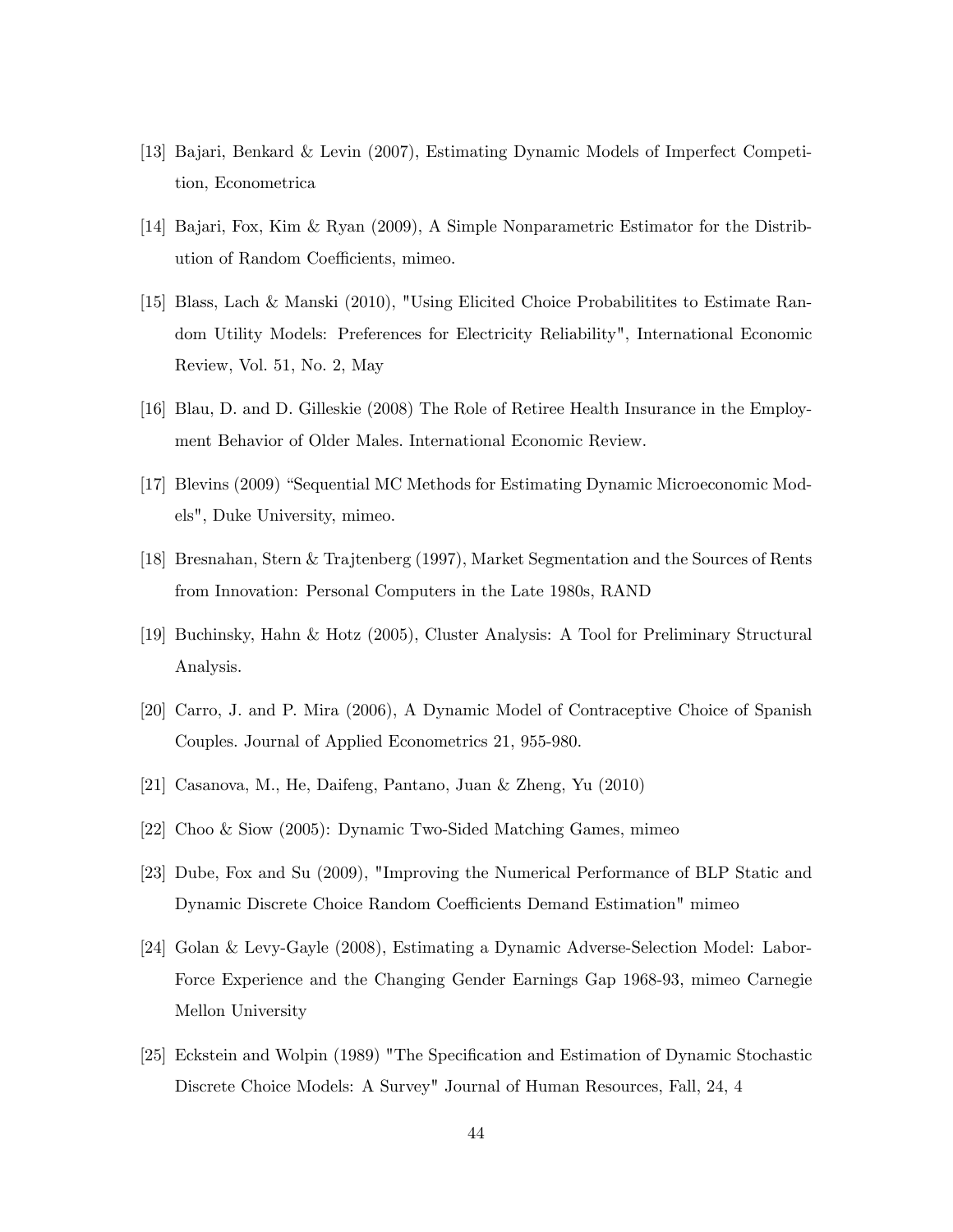- [26] Eckstein and Wolpin (1999) "Why Youths Drop Out of High School: The Impact of Preferences, Opportunities, and Abilities" Econometrica, 67(6): 1295-339
- [27] Heckman, J., and B. Singer, (1984) A method for minimizing the impact of distributional assumptions in economic models for duration data. Econometrica 52, 271-320
- [28] Hill, Perry and Willis (2004), Estimating Knightian Uncertainty from Survival Probability Questions on the HRS, mimeo
- [29] Hotz & Miller(1993), Conditional Choice Probabilities and the Estimation of Dynamic Models, Review of Economic Studies
- [30] Hotz, Miller, Sanders & Smith (1994), A Simulation Estimator for Dynamic Models of Discrete Choice, Review of Economic Studies
- [31] Hu & Shum (2008) Identifying Dynamic Games with Serially-Correlated Unobservables, mimeo
- [32] Hu & Shum (2009) Nonparametric Identification of Dynamic Models with Unobserved State Variables, mimeo
- [33] Imai, S., N. Jain, and A. Ching (2009): "Bayesian Estimation of Dynamic Discrete Choice Models," Econometrica,  $77(6)$ , 1865-1899
- [34] Jofre-Bonet & Pesendorfer (2003), Estimation of a Dynamic Auction Game, Econometrica
- [35] Karni (2009) "A Mechanism for Eliciting Probabilities" Econometrica, Vol. 77, No. 2, March, 603-606
- [36] Kasahara & Shimotsu (2008), Pseudo-likelihood Estimation and Bootstrap Inference for Structural Discrete Markov Decision Models, Journal of Econometrics, 146(1), 92- 106
- [37] Kasahara & Shimotsu (2009a), Nonparametric Identification of Finite Mixture Models of Dynamic Discrete Choices, Econometrica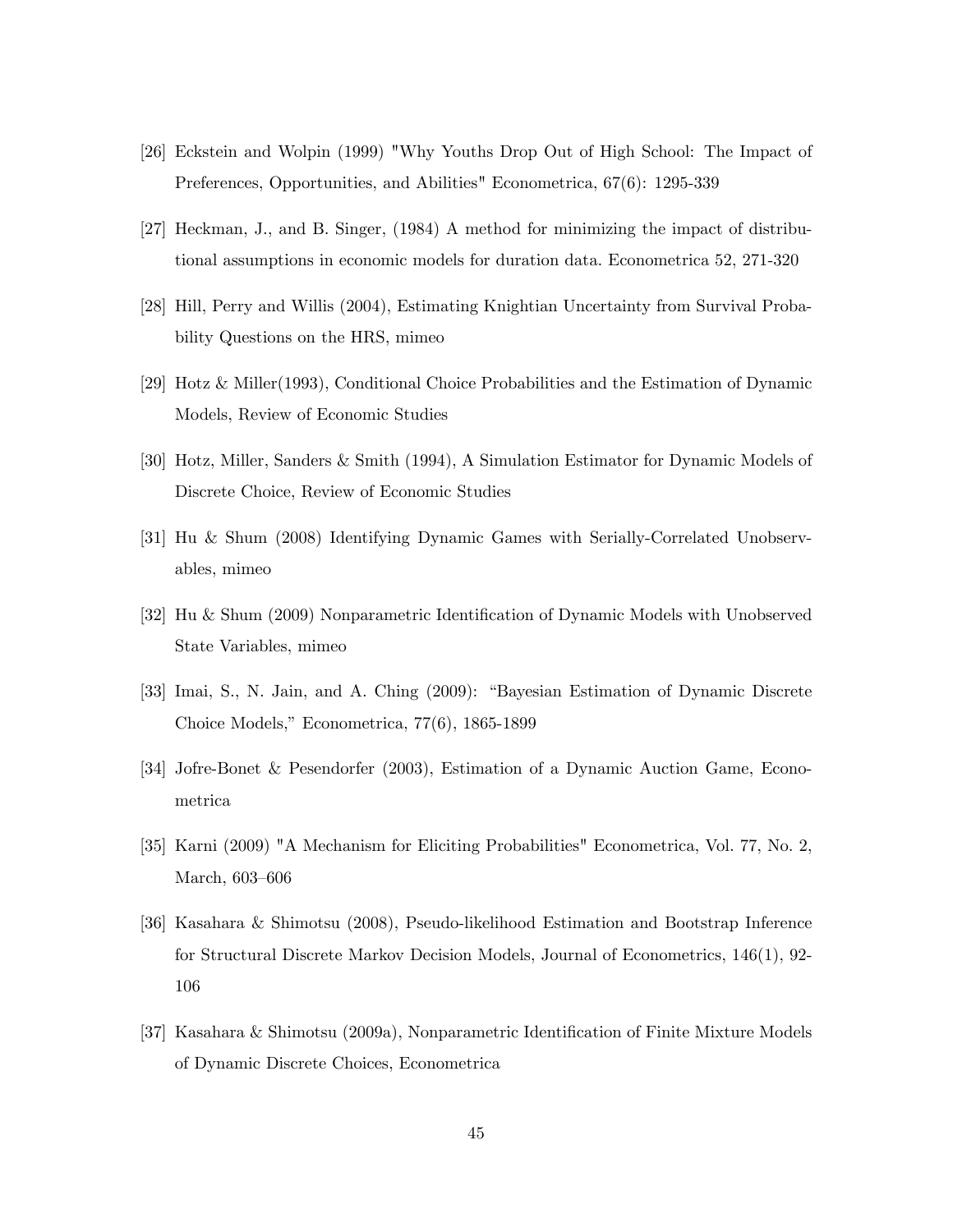- [38] Kasahara & Shimotsu (2009b), Sequential Estimation of Structural Models with a Fixed Point Constraint, mimeo
- [39] Keane & Wolpin (1994) "The Solution and Estimation of Discrete Choice Dynamic Programming Models by Simulation and Interpolation: Monte Carlo Evidence" Review of Economics and Statistics
- [40] Keane & Wolpin (1997) "The Careers of Young Men" Journal of Political Economy
- [41] Keane & Wolpin (2009) "Empirical applications of discrete choice dynamic programming models" Review of Economic Dynamics
- [42] Todd & Wolpin (2009) "Structural Estimation and Policy Evaluation in Developing Countries" Annual Review of Economics, September 2010, Vol. 2
- [43] Keane, Todd & Wolpin (2010) "The Structural Estimation of Behavioral Models: Discrete Choice Dynamic Programming Methods and Applications, Handbook of Labor Economics, forthcoming.
- [44] Liu, Mroz & van der Klaauw (2009), Motherís Work, Migration, and Child Achievement, Journal of Econometrics, forthcoming.
- [45] Magnac & Thesmar (2002) "Identifying Dynamic Discrete Decision Processes", Econometrica, Vol. 70, No 2, March 801-816
- [46] McFadden (1978) " Modelling the Choice of Residential Location", in A. Karlqvist et al., eds., Spatial Interaction: Theory and Planning Models. Amsterdam. North Holland Publishing.
- [47] Mira (2007) "Uncertain Infant Mortality, Learning and Life-Cycle Fertility". International Economic Review 48, 809-846
- [48] Norets, A. (2009) "Inference in Dynamic Discrete Choice Models with Serially Correlated Unobserved State Variables", Econometrica, 77(5), 1665-1682
- [49] Pakes, Ostrovsky & Berry (2008), Simple estimators for the parameters of discrete dynamic games (with entry/exit examples), RAND